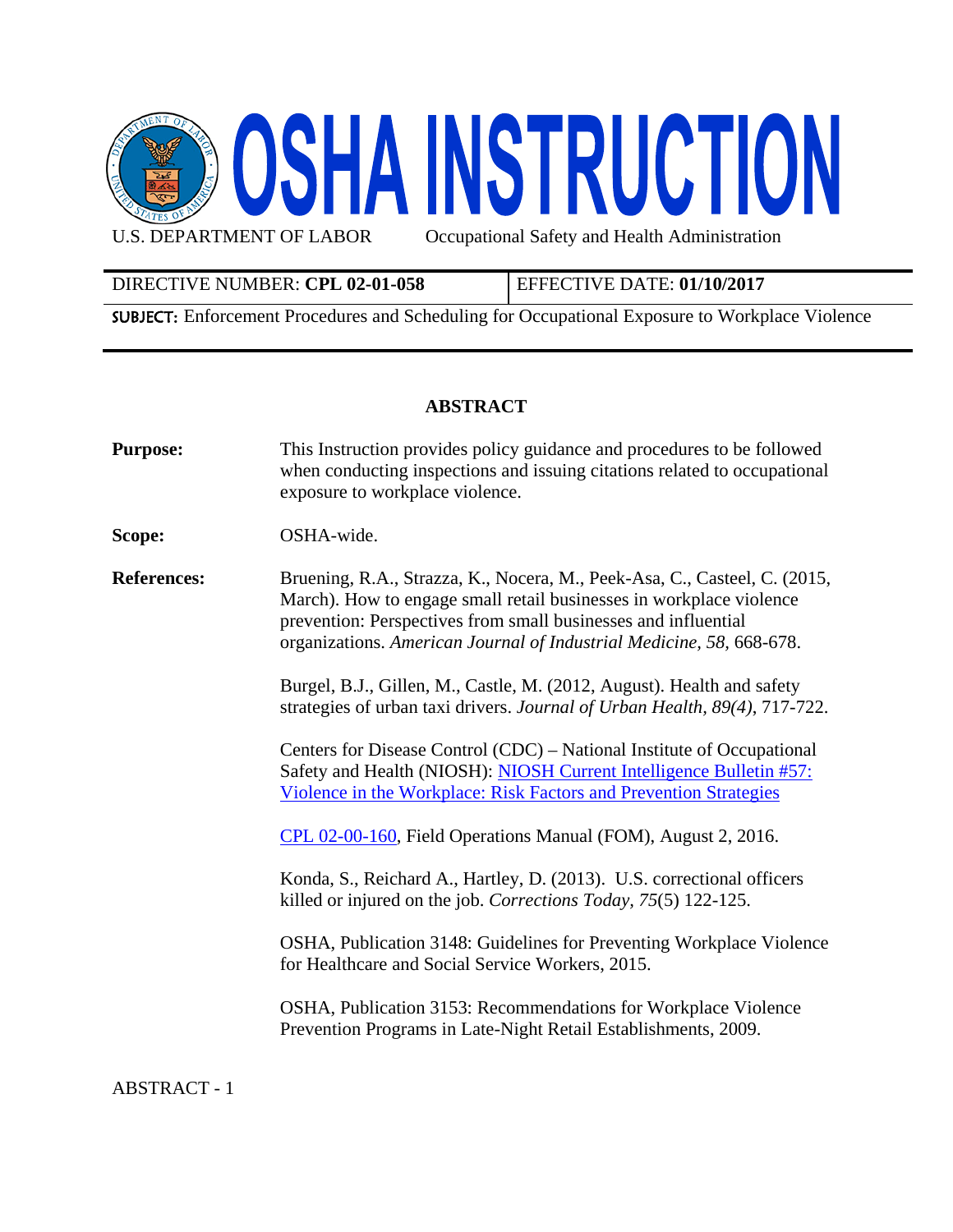|                        | Section $5(a)(1)$ of the Occupational Safety and Health Act of 1970<br>(General Duty Clause) and 29 CFR 1960.8(a).                             |
|------------------------|------------------------------------------------------------------------------------------------------------------------------------------------|
| <b>Cancellations:</b>  | OSHA Instruction CPL 02-01-052, Enforcement Procedures for<br>Investigating or Inspecting Workplace Violence Incidents (September 8,<br>2011). |
| <b>State Impact:</b>   | Federal Program Change, Notice of Intent Required, Adoption<br>Encouraged. See Section VI.                                                     |
| <b>Action Offices:</b> | OSHA National, Regional, Area/District, State Plan and State<br><b>Consultation Offices.</b>                                                   |
|                        | <b>Originating Office:</b> Directorate of Enforcement Programs.                                                                                |
| <b>Contact:</b>        | Office of Health Enforcement<br>200 Constitution Ave., N.W., Room - N3622<br>Washington, DC 20210<br>$(202)$ 693-2190                          |

By and Under the Authority of

David Michaels, Ph.D., MPH Assistant Secretary

ABSTRACT - 2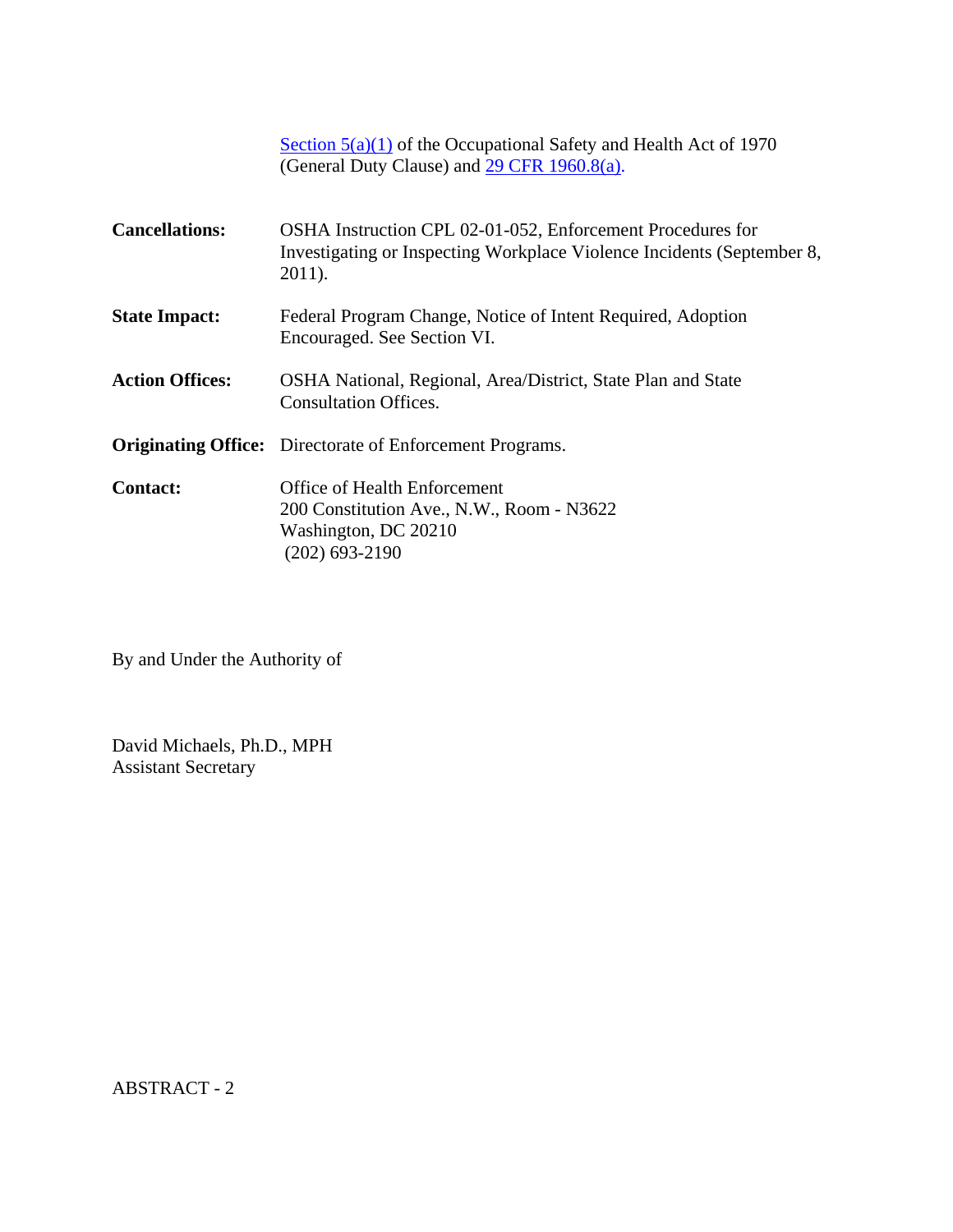#### Executive Summary

This Instruction supersedes CPL 02-01-052, *Enforcement Procedures for Investigating or Inspecting Workplace Violence Incidents* (September 8, 2011) and updates OSHA general enforcement policies and procedures for field offices to apply when conducting inspections related to workplace violence. The Instruction:

- Explains the steps that should be taken in reviewing incidents of workplace violence when considering whether to initiate an inspection.
- Describes what is required to support the elements of a citation under the General Duty Clause, recognizing that different types of settings pose distinct hazards which have varying abatement solutions.
- Identifies the resources available to OSHA staff conducting inspections and developing citations.
- Highlights how Area Offices should assist employers in addressing the issue of workplace violence.

## Significant Changes

This Instruction clarifies the different types of healthcare settings where workplace violence incidents are reasonably foreseeable; expands the OSHA recognized high-risk industries to include corrections and taxi driving; identifies more resources for OSHA inspectors; explains the review process for settlement agreements; and updates notification dates.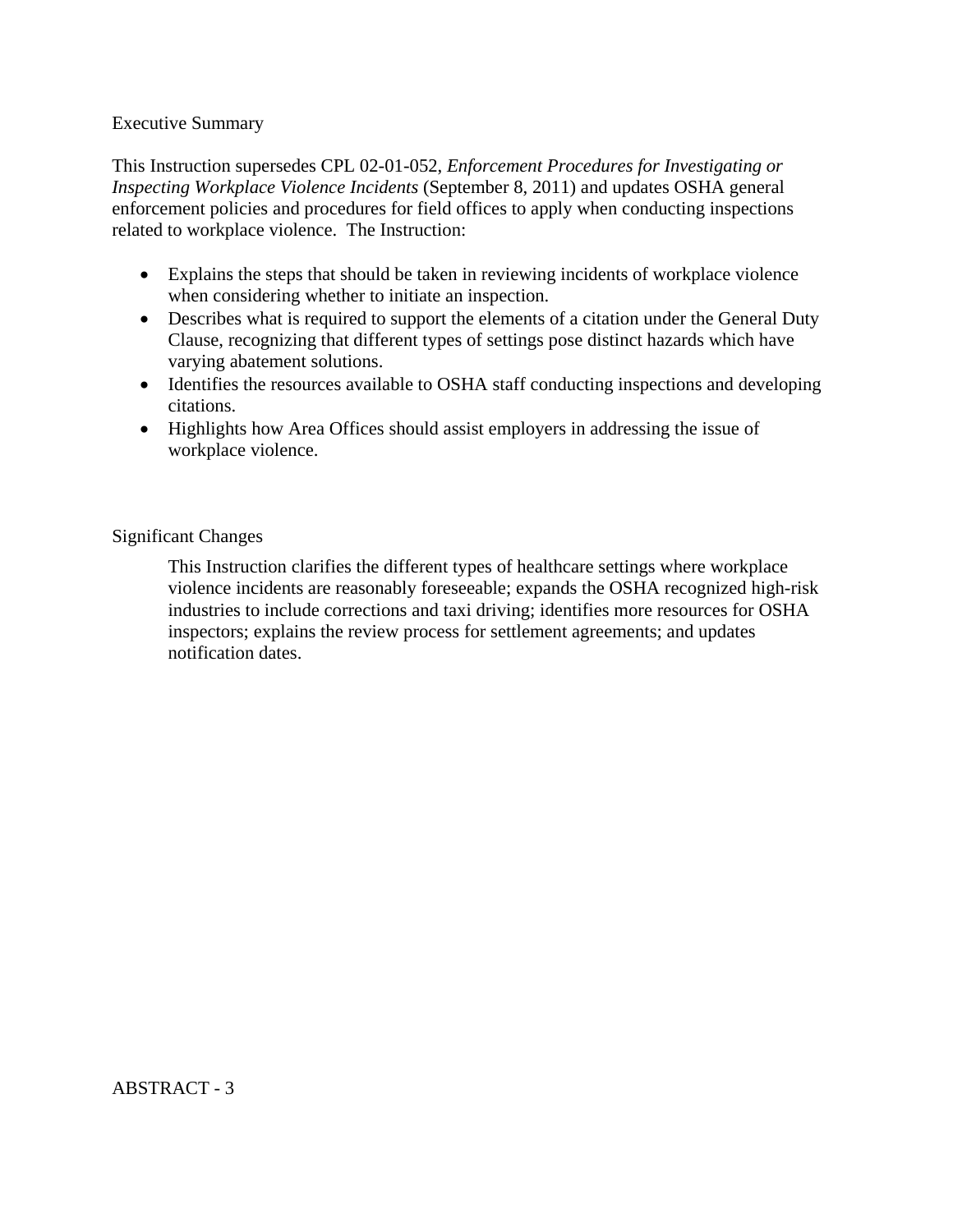# Table of Contents

| I.   |  |
|------|--|
| Π.   |  |
| Ш.   |  |
| IV.  |  |
| V.   |  |
| VI.  |  |
| VII. |  |
|      |  |
| IX.  |  |
| X.   |  |
| XI.  |  |
| XII. |  |
|      |  |
|      |  |
|      |  |
|      |  |
|      |  |
|      |  |
|      |  |
|      |  |
|      |  |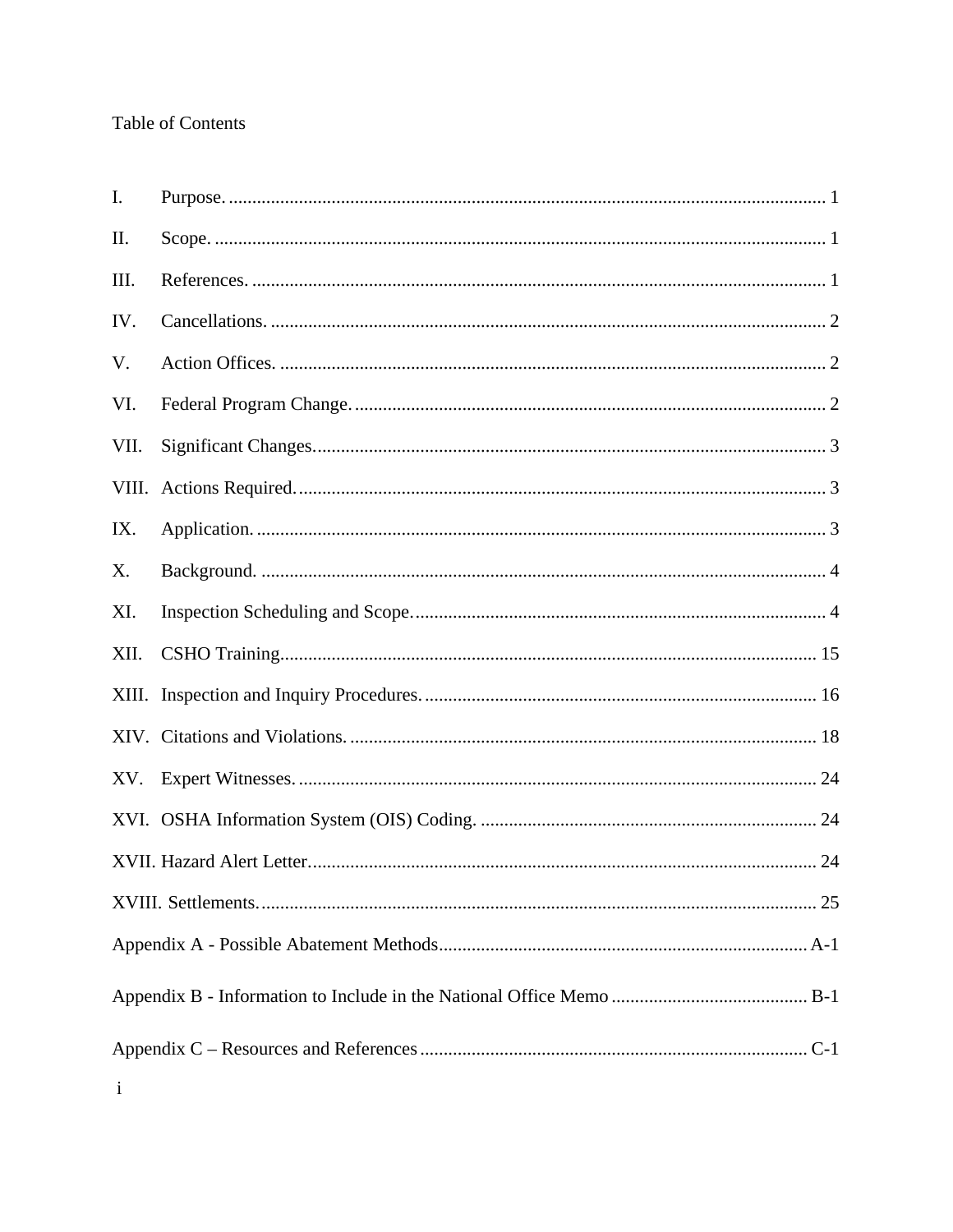|--|--|--|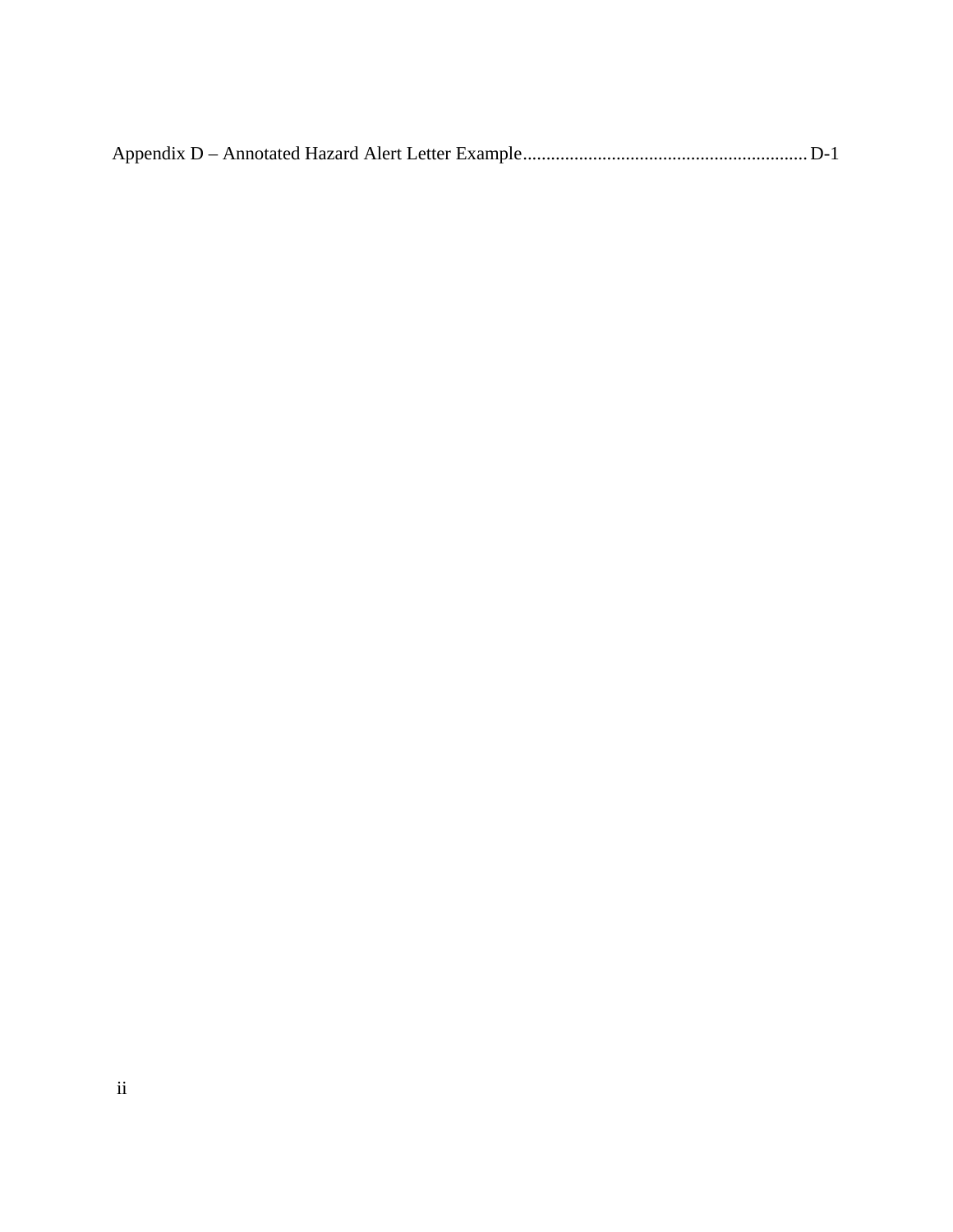# <span id="page-5-0"></span>I. Purpose.

The purpose of this Instruction is to provide compliance safety and health officers ("CSHOs") with general enforcement policies and procedures during inspections when workplace violence is identified as a hazard. The directive's coverage includes national, regional and local emphasis programs and guidance on responding to incidents of workplace violence, especially when conducting inspections at worksites in industries with a high incident rate.

<span id="page-5-1"></span>II. Scope.

This Instruction applies OSHA-wide.

- <span id="page-5-2"></span>III. References.
	- A. Bruening, R.A., Strazza, K., Nocera, M., Peek-Asa, C., Casteel, C. (2015, March). How to engage small retail businesses in workplace violence prevention: Perspectives from small businesses and influential organizations. *American Journal of Industrial Medicine, 58,* 668-678.
	- B. Burgel, B.J., Gillen, M., Castle, M. (2012, August). Health and safety strategies of urban taxi drivers. *Journal of Urban Health, 89(4)*, 717-722.
	- C. Centers for Disease Control and Prevention (CDC) National Institute of Occupational Safety and Health (NIOSH): [NIOSH Current Intelligence Bulletin](http://www.cdc.gov/niosh/docs/96-100/risk.html)  [#57: Violence in the Workplace: Risk Factors and Prevention Strategies.](http://www.cdc.gov/niosh/docs/96-100/risk.html)
	- D. [CPL 02-00-16](https://www.osha.gov/OshDoc/Directive_pdf/CPL_02-00-159.pdf)0 Field Operations Manual (FOM), August 2, 2016.
	- E. [CPL 02-02-072,](https://www.osha.gov/pls/oshaweb/owadisp.show_document?p_table=DIRECTIVES&p_id=3669) Rules of agency practice and procedure concerning OSHA access to employee medical records, August 22, 2007.
	- F. Injury Prevention Research Center. 2001. Workplace violence: A report to the Nation. The University of Iowa.
	- G. Konda, S., Reichard A., Hartley, D. (2013). U.S. correctional officers killed or injured on the job. *Corrections Today, 75*(5) 122-125.
	- H. OSHA 3148-04R 2015 [Guidelines for Preventing Workplace Violence for](https://www.osha.gov/Publications/osha3148.pdf)  [Healthcare and Social Service Workers.](https://www.osha.gov/Publications/osha3148.pdf)
	- I. OSHA 3153-12R 2009 [Recommendations for Workplace Violence Prevention](https://www.osha.gov/Publications/osha3153.pdf)  [Programs in Late-Night Retail Establishments.](https://www.osha.gov/Publications/osha3153.pdf)

1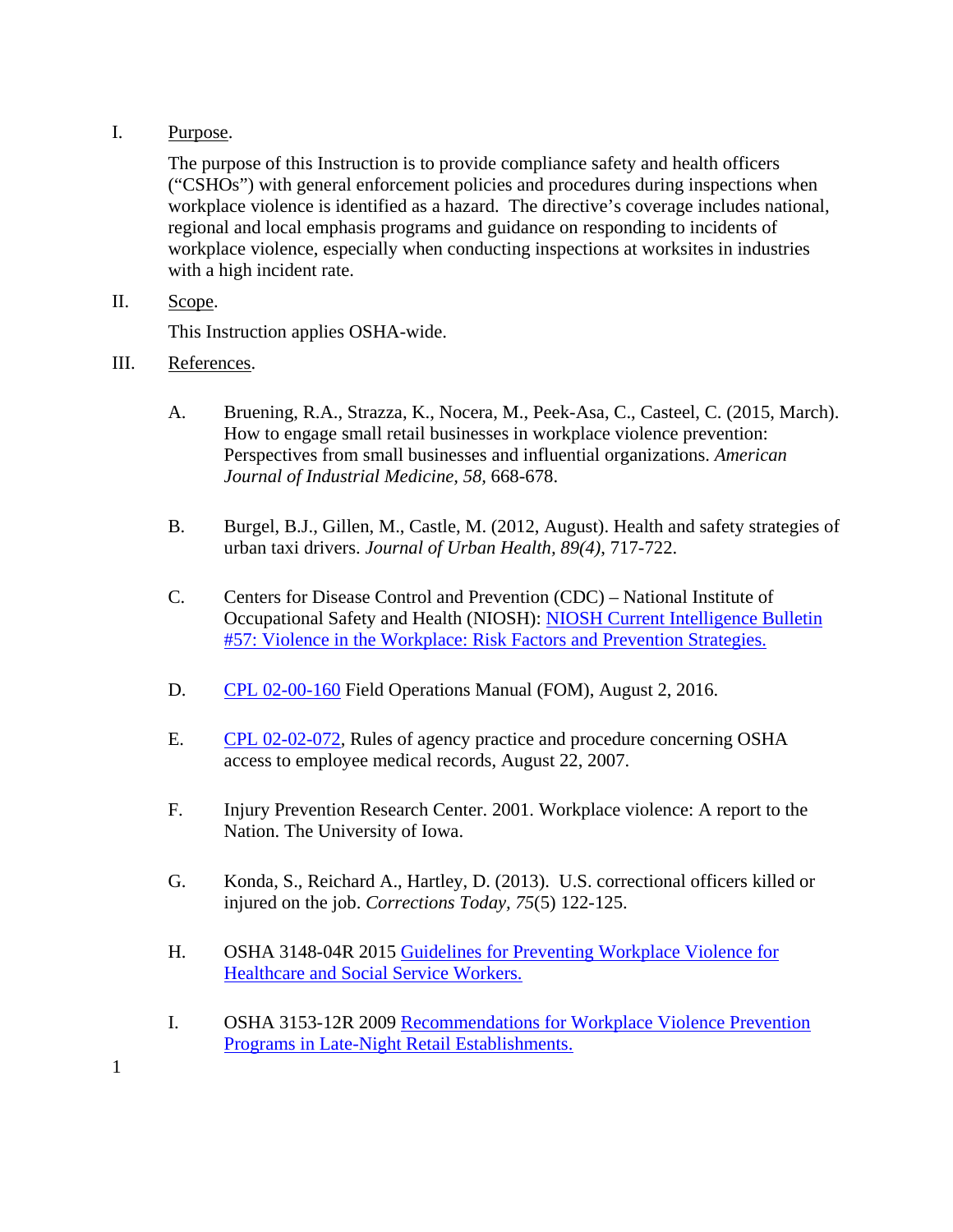- J. [Section 5\(a\)\(1\)](https://www.osha.gov/pls/oshaweb/owadisp.show_document?p_table=OSHACT&p_id=3359) of the *Occupational Safety and Health Act of 1970* (OSH Act) (General Duty Clause) and [29 CFR 1960.8\(a\).](https://www.osha.gov/pls/oshaweb/owadisp.show_document?p_table=STANDARDS&p_id=11267)
- <span id="page-6-0"></span>IV. Cancellations.

This Instruction cancels OSHA Instruction CPL 02-01-052, Enforcement Procedures for Investigating or Inspecting Workplace Violence Incidents (September 8, 2011).

- <span id="page-6-1"></span>V. Action Offices.
	- A. Responsible Office.

Directorate of Enforcement Programs, Office of Health Enforcement.

B. Action Office.

National, Regional, Area Offices, State Plan States and Consultation Offices.

C. Information Offices.

OSHA National and Regional Offices.

<span id="page-6-2"></span>VI. Federal Program Change.

Federal Program Change, Notice of Intent Required, Adoption Encouraged.

This Instruction describes a federal program change which establishes policies and procedures for field offices to apply when conducting inspections in response to incidents of workplace violence. Workplace violence is an occupational hazard in some industries and environments that, like other safety issues, can be avoided or minimized if employers take appropriate precautions. States are strongly encouraged to adopt this Instruction for use with their general duty clause, state-specific workplace violence standard, or other applicable authority under state law. Although not required, State Plans for the most part have authority equivalent to the federal general duty provision of Section 5(a)(1) of the OSH Act. Where this authority exists, State Plans should utilize it in an "at least as effective" manner to address hazards in the workplace associated with workplace violence.

Within 60 days of the date of issuance of this Instruction, State Plans must submit a notice of intent indicating if the State Plan has or will adopt enforcement policies addressing workplace violence hazards and if so, whether the state's policies and procedures are or will be identical to or different from the Federal OSHA policies and procedures. If a State Plan indicates that it will adopt policies and procedures, either identical or different, adoption should occur within 6 months. If adopting identical, the State Plan must provide the date of adoption to OSHA within 60 days of adoption. If the State Plan adopts or maintains a partnership program that differs from the federal program described in this Instruction, the State Plan must either post its different policies on its State Plan website and provide a link to OSHA or provide OSHA with information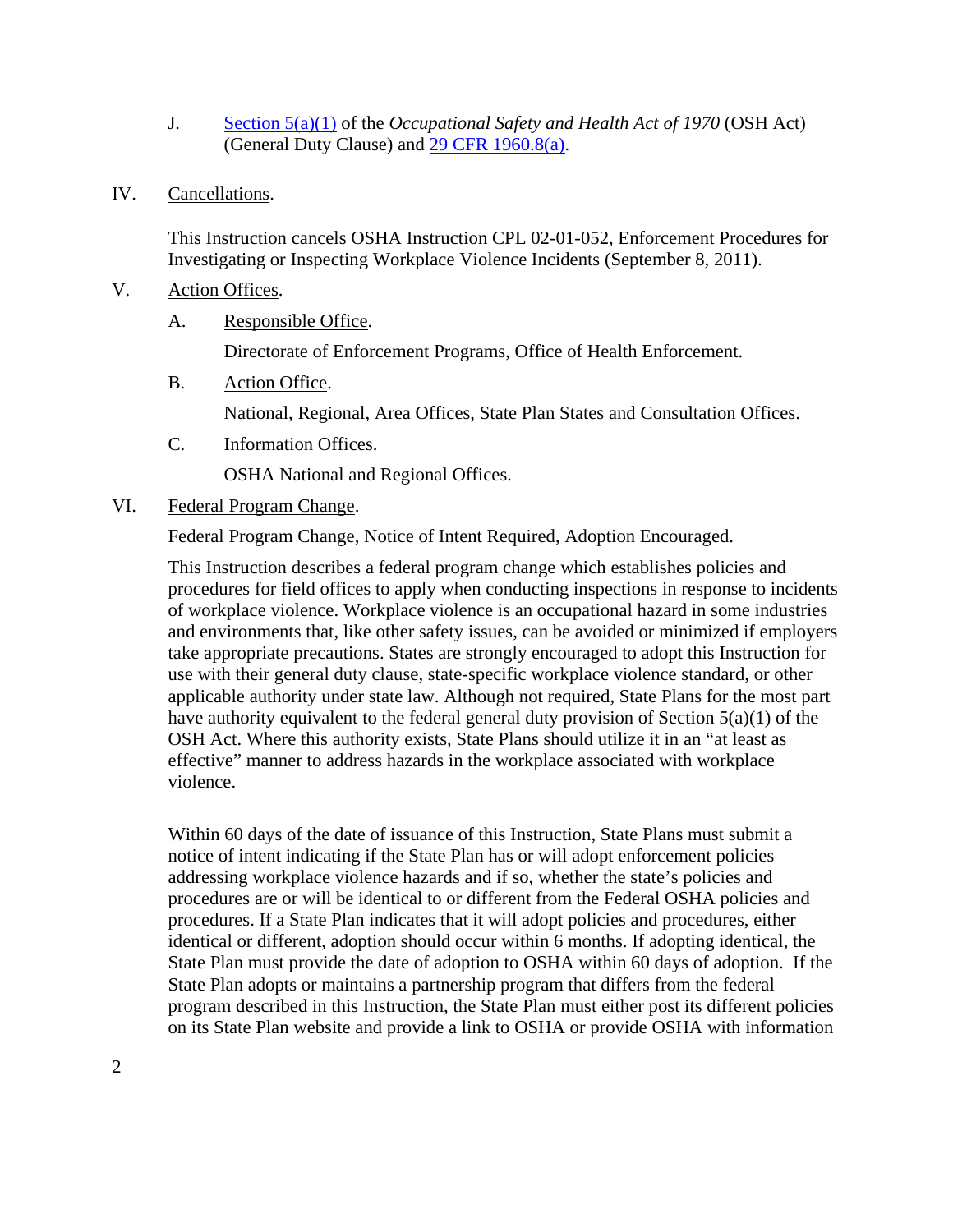on how the public may obtain a copy. This action must occur within 60 days of the date of adoption. OSHA will post summary information of the State Plan responses to this Instruction on its website.

#### <span id="page-7-0"></span>VII. Significant Changes.

# **This Instruction cancels and supersedes CPL 02-01-052 Enforcement Procedures for Investigation or Inspecting Workplace Violence Incidents (September 8, 2011).**

This Instruction clarifies the different types of healthcare settings where workplace violent incidents are reasonably foreseeable; expands the OSHA recognized high-risk industries to include correctional facilities and taxi driving; identifies additional resources for OSHA inspectors; explains the review process for settlement agreements; and updates the guidance on hazard alert letters (HALs).

#### <span id="page-7-2"></span><span id="page-7-1"></span>VIII. Actions Required.

OSHA Regional Administrators and Area Directors should use the guidelines in this Instruction to ensure that uniform inspection procedures are followed by compliance safety and health officers (CSHOs). Prior to conducting inspections in response to complaints of workplace violence, CSHOs are encouraged to consult with the regional workplace violence coordinators.

# IX. Application.

This Instruction applies to inspections or investigations conducted by OSHA officials (i.e., CSHOs and Regional and National Office officials) in response to a complaint of workplace violence or conduct programmed inspections at worksites that are in industries with a high incidence of workplace violence (e.g., healthcare, social service settings, taxi driving, late-night retail establishments, and corrections establishments). It is not intended to exclude other programmed inspections when workplace violence is identified as a hazard to employees and well-documented. District Supervisors, Area Directors, Regional Administrators and National Office officials will ensure that the policies and procedures set forth in this Instruction are followed. Federal Agencies Executive Order 12196, Section 1-201 and 29 CFR 1960.8 and 1960.16 require Federal agencies to follow enforcement policies contained in this Instruction.

This Instruction is not intended to require an OSHA response to every complaint or fatality involving workplace violence or require that citations or notices be issued for every incident inspected or investigated. Instead, it provides general enforcement guidance to be applied in determining whether to make an initial response and/or to cite an employer. An instance of workplace violence is presumed to be work-related if it results from an event occurring in the workplace.

Employers may be found in violation of the General Duty Clause if they fail to reduce or eliminate serious recognized hazards. Under this Instruction, inspectors should therefore gather evidence to demonstrate whether an employer recognized, either individually or through its industry, the existence of a potential workplace violence hazard affecting his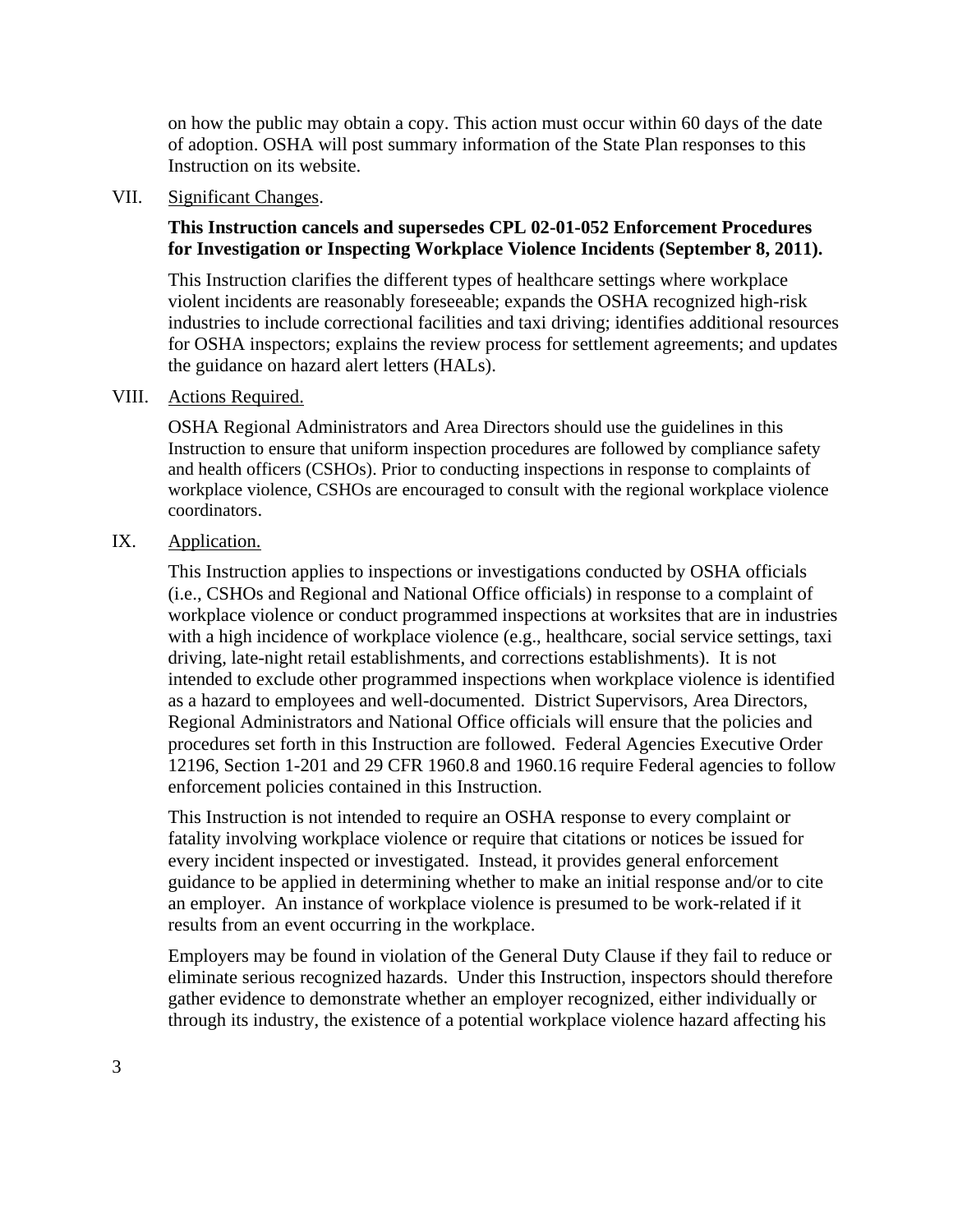or her employees. Furthermore, investigations should focus on whether feasible means of preventing or minimizing such hazards were available to employers.

Investigators should also consider referrals for potential whistleblower retaliation where workers have complained of workplace violence risks or have reported injuries resulting from actual workplace violence.

<span id="page-8-0"></span>X. Background.

Workplace violence is recognized as an occupational hazard in some industries and environments that, like other safety issues, can be mitigated if employers take appropriate protective measures. The majority of workplace-related assaults have occurred in the healthcare and social service settings [\(OSHA, 2015\)](https://www.osha.gov/Publications/osha3148.pdf). In addition, late-night retail workers (Bruening, 2015), taxi drivers (Burgel, 2012) and corrections officers (Konda, 2013) have high numbers of incidents of workplace violence. Increased research and state and local legislation over the last 20 years has helped to highlight potential worker protections against workplace violence. Yet, fatal and non-fatal injuries continue to impact thousands of workers. Bureau of Labor Statistics (BLS) data show that between 15,000 and 25,000 assaults, which resulted in days away from work have been reported annually over the last ten years. Two-thirds of these injures were in the healthcare setting each year. During the same time, workplace homicides have ranged from 400 to 600 annually.

The types of workplace violence set forth in Section XI.A.3 of this Instruction, developed to describe the relationship of the perpetrator and the target of the workplace violence, have helped to frame how OSHA assesses complaints it receives. In addition, OSHA has relied on evidence-based research to identify steps employers can take to reduce the hazard of workplace violence. While the risk factors that NIOSH identified in its 1996 publication remain relevant in providing an overall list of possible predictors for workplace violence, more recent studies have refined risk factors and identified prevention programs to reduce incidents of workplace violence (see Appendix C). By assessing their worksites, employers can identify methods for reducing the likelihood of incidents occurring. OSHA believes that a well written and implemented workplace violence prevention program combined with engineering controls, administrative controls and training, can reduce the incidence of workplace violence.

# <span id="page-8-1"></span>XI. Inspection Scheduling and Scope.

A. Scope.

This Instruction is provided for initiating inspections when: (1) responding to a complaint, referral or a fatality or catastrophic event and (2) conducting a programmed inspection where a *reasonably foreseeable* workplace violence hazard has been identified.

An inspection shall be considered where there is a complaint, referral, or fatality and/or catastrophic event involving an incident of workplace violence,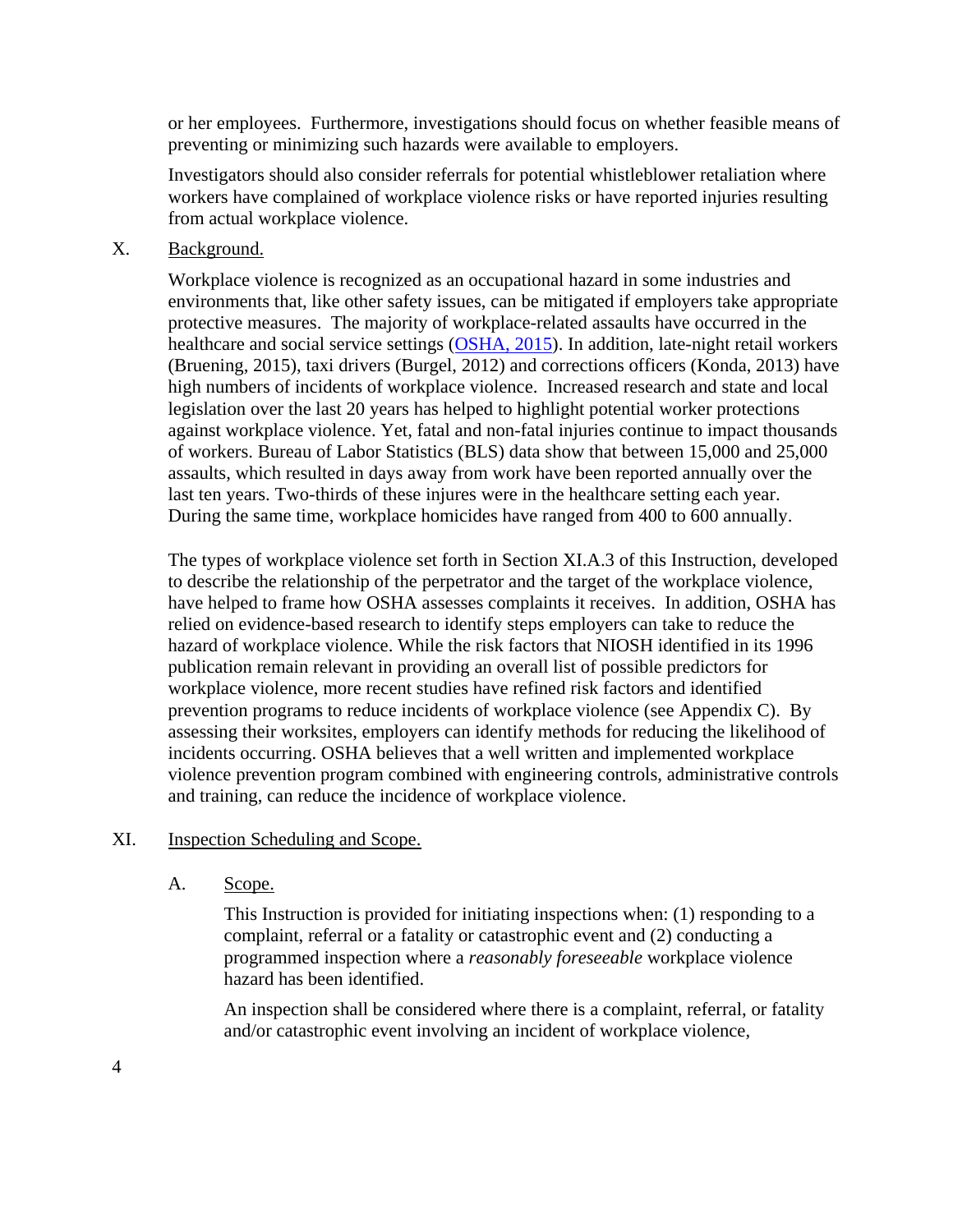particularly when it stems from a workplace in an industry identified by OSHA as having a potential for workplace violence. Such incidents could occur during a workers commute and are generally based on a workplace relationship. For the purpose of this Instruction, OSHA uses the NIOSH definition of workplace violence:

"Violent acts (including physical assaults and threats of assaults) directed toward persons at work or on duty." [Centers for Disease Control and Prevention, National Institute for Occupational Health (2002). *"Occupational Hazards in Hospitals."* DHHS (NIOSH) Pub. No. 2002-101 [\(http://www.cdc.gov/niosh/docs/2002-101/#5\)](http://www.cdc.gov/niosh/docs/2002-101/#5)]

- 1. Types of Inspections.
	- a. Complaint/Referral/Fatality/Catastrophic Event.

An inspection shall be considered where there is a complaint, referral or fatality and/or catastrophic event involving workplace violence, particularly when it takes place in an OSHA-identified, high-risk industry.

b. Programmed Inspections.

Programmed inspections that specifically highlight workplace violence as a potential hazard should include appropriate review of injury and illness records, any incident reports, and employee interviews. Compliance officers may also consider expanding an inspection to include an assessment of the potential for workplace violence when records and/or interviews suggest such hazards may be present.

*Note: In both types of inspections, CSHOs should make note of whether employees have experienced any retaliation from the employer for complaining of workplace violence or potential workplace violence or for reporting an injury resulting from workplace violence. Retaliatory acts investigators might identify include: workers having had their hours reduced, termination, denial of promotion or reassignment to a less desirable position or type of work, or other adverse personnel actions.*

#### 2. OSHA-Identified, High-Risk Industries.

a. Correctional Facilities.

This category includes prisons, detention centers, and jails where OSHA has coverage under the Act.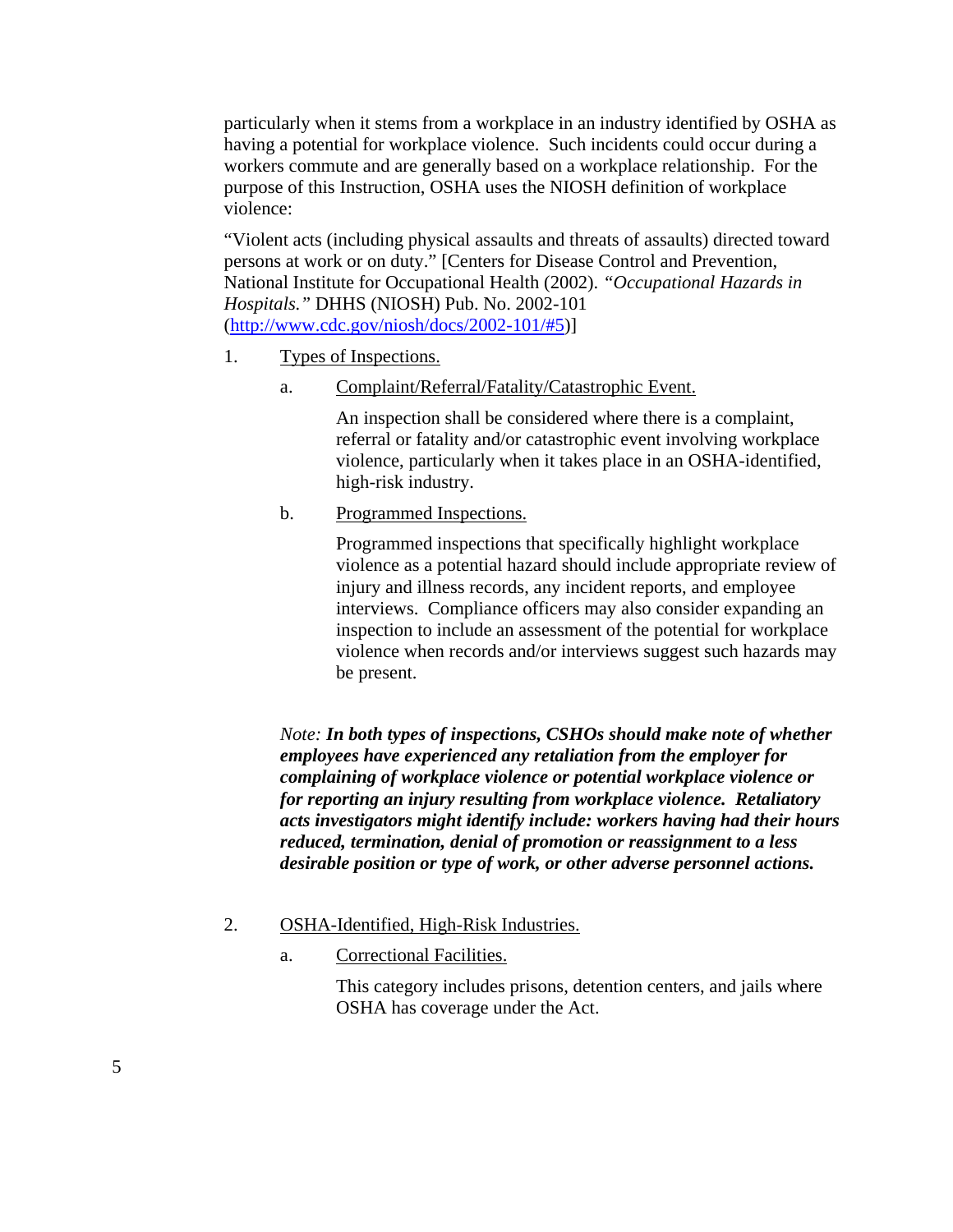b. Healthcare and Social Service Settings.

This category covers a broad spectrum of workers who provide healthcare and social services at a range of facilities. Five categories of facilities have been identified for the purpose of this Instruction and are further developed in OSHA's [Guidelines for](https://www.osha.gov/Publications/osha3148.pdf)  [Preventing Workplace Violence for Healthcare and Social Service](https://www.osha.gov/Publications/osha3148.pdf)  [Workers.](https://www.osha.gov/Publications/osha3148.pdf) 

- **Hospital** settings represent large institutional medical facilities.
- **Residential Treatment** settings include institutional facilities, such as nursing homes and other short and long-term care facilities.
- **Nonresidential Treatment Services** settings include small neighborhood clinics and mental health centers.
- **Community Care** settings include community-based residential facilities and group homes.
- **Field Work** settings include home healthcare workers or social workers who make visits to the home of clients.
- c. Late-Night Retail.

This category includes workplaces such as convenience stores, liquor stores and gas stations. Factors that put late-night retail employees at risk include the exchange of money, being located in a high-crime area, 24-hour operations (time-of-day should not be considered the only factor), solo work, isolated worksites, the sale of alcohol, and poorly-lit stores and parking areas.

d. Taxi driving.

This category includes taxi and livery drivers. Factors that put taxi drivers at risk include working alone, late at night, in recognized high-crime areas where money is exchanged and customers may be under the influence of alcohol or other drugs.

*Note: CSHOs should initially determine that an employer/employee relationship exists under the Act prior to continuing any investigation.*

3. Most Common Types of Violence Covered by this Instruction.

Researchers often classify the types of workplace violence by examining the relationship between the perpetrator and the target of the workplace violence.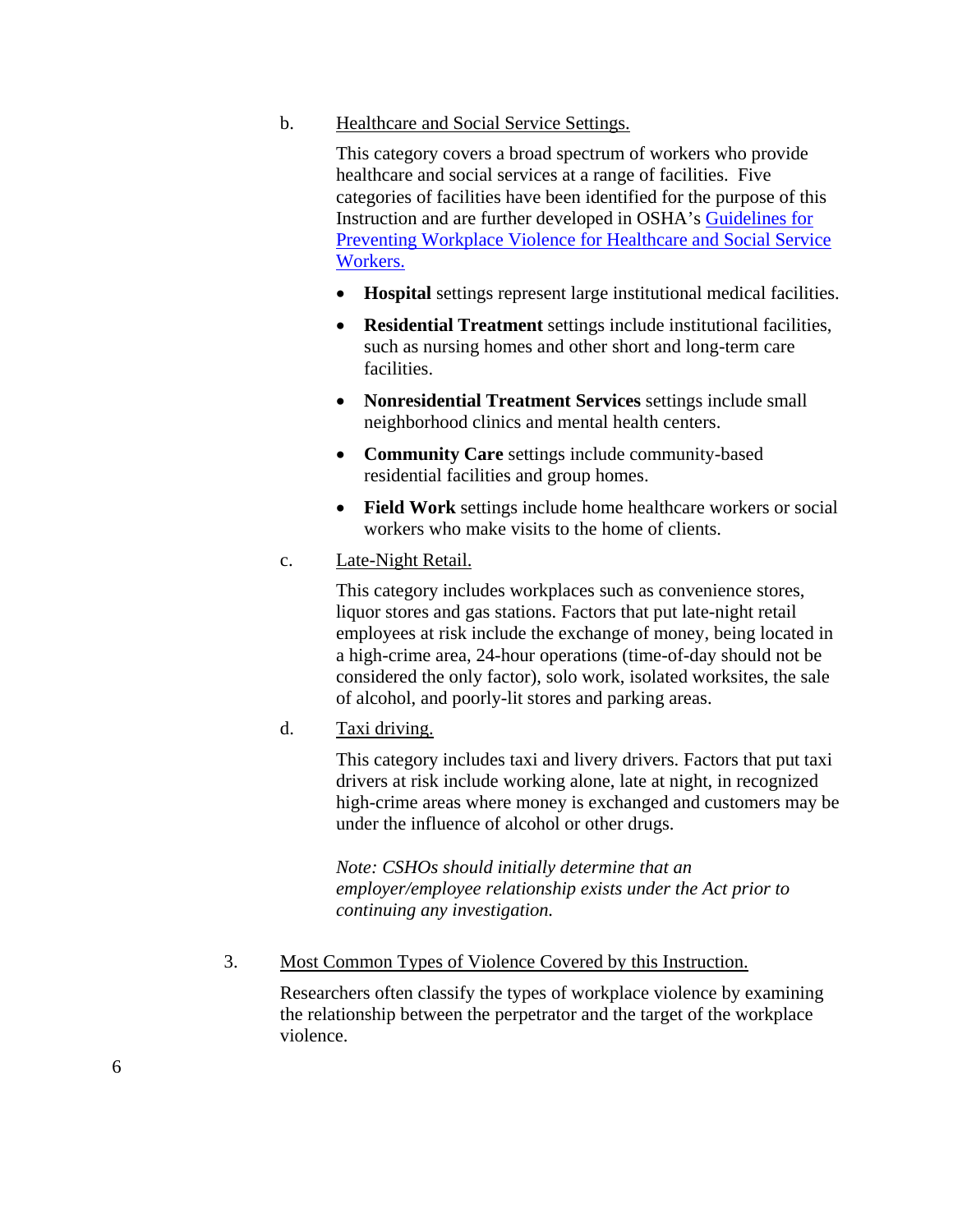a. Type 1 – Criminal Intent.

This type of violence focuses on violent acts by people who enter the workplace to commit a robbery or other crime. OSHA may initiate inspections at late-night retail facilities that include this type of violence.

b. Type 2 – Customer/Client/Patients.

This type of violence is directed at employees by customers, clients, patients, students, inmates or any others to whom the employer provides a service. OSHA may initiate an inspection in response to these types of incidents, especially when they occur at healthcare, social service and prison and detention facility settings and during taxi transport.

c. Type  $3 - \text{Co-worker} \& \text{Type } 4 - \text{Personal.}$ 

Type 3 violence is targeted toward co-workers, supervisors, or managers by a current or former employee, supervisor, or manager. Type 4 violence is violence by someone who is not an employee, but who knows or has a personal relationship with an employee at a workplace.

OSHA should generally **not** initiate an inspection in cases of coworker or personal threats of violence. In cases of co-worker violence, the Area Office will evaluate whether an inspection is appropriate on a case-by-case basis. Among the factors to consider are: (1) whether the incident was foreseeable, that is whether the incidents of co-worker violence are ongoing and/or escalating and whether the employer has taken steps to address the hazard; and (2) if foreseeable, the severity of the incidents.

**If an Area Director becomes aware of instances that could be classified as intimidation or bullying, they should consider referring the complainant to the appropriate government entity.** Referrals could be made to the local police department, the Equal Employment Opportunity Commission, the National Labor Relations Board, or OSHA's Office of Whistleblower Protection. The Area Director may inform the employer if a referral is made. Area Directors should contact the National Workplace Violence Coordinator, in the Directorate of Enforcement, if they have any questions concerning referrals for these types of incidents.

#### B. Inspection Scheduling.

Inspections will generally be conducted in response to complaints and referrals or as part of a fatality and/or catastrophe investigation pursuant to FOM procedures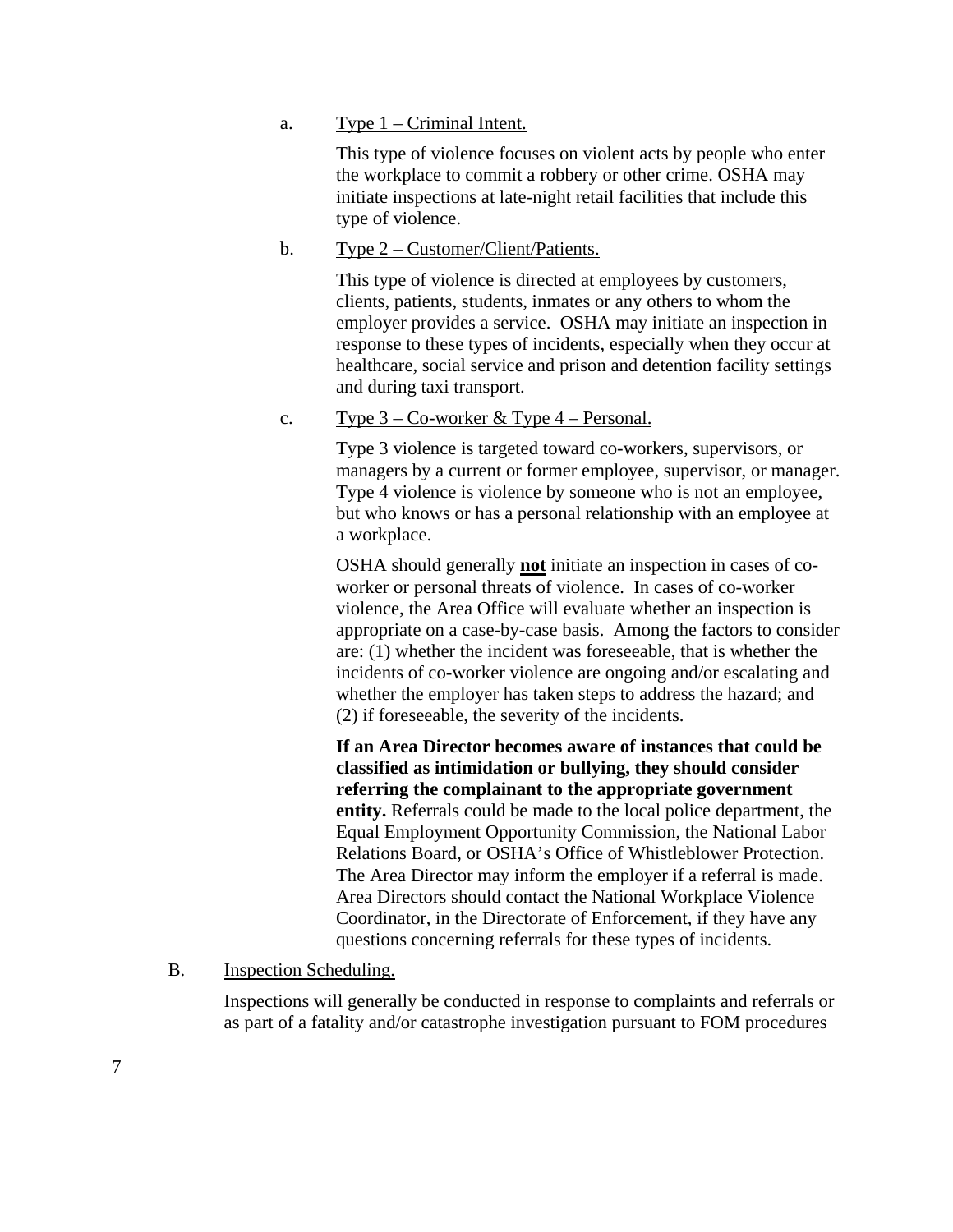and where reasonable grounds exist during other inspections based on the criteria set forth below.

In addition to following procedures for formal complaints and referrals, Area Directors shall determine whether reasonable grounds exist to conduct an inspection by assessing whether there is evidence to support a General Duty Clause violation. This determination should be based on the known risk factors described below. A factual screening should be conducted (i.e., talking to the source of the complaint or referral) to assess whether the criteria have been met prior to initiating an inspection.

1. General Duty Clause Criteria.

The criteria necessary to support a citation under the General Duty Clause of the OSH Act shall be followed in determining the evidence necessary to support a violation. CSHOs should also review the guidance set forth in Chapter 4, III of the FOM. The elements of a General Duty Clause violation, along with NIOSH's definition of workplace violence (violent acts, including physical assaults and threats of assaults, directed toward persons at work or on duty) must be examined to determine the existence of, or potential for, serious physical harm.

- a. The employer failed to keep the workplace free of a hazard to which employees of that employer were exposed;
	- $\triangleright$  Were the employer's own employees exposed to a foreseeable, hazardous workplace condition or practice?
- b. The hazard was recognized;
	- $\triangleright$  Did the incident occur in an OSHA-recognized high-risk industry?
	- $\triangleright$  Does the evidence suggest the employer or the employer's industry was aware of the hazard of workplace violence?
- c. The hazard was causing or was likely to cause death or serious physical harm;
	- $\triangleright$  Does the hazard cause or was it likely to cause death or serious physical harm? If an incident has occurred, did the injury/injuries result in an impairment of the body that would usually require medical treatment?
- d. And, there was a feasible and useful method to correct the hazard.
	- $\triangleright$  Are there means of abatement available to the employer to eliminate or materially reduce the likelihood of the hazard occurring? *See Appendix A for possible abatement methods.*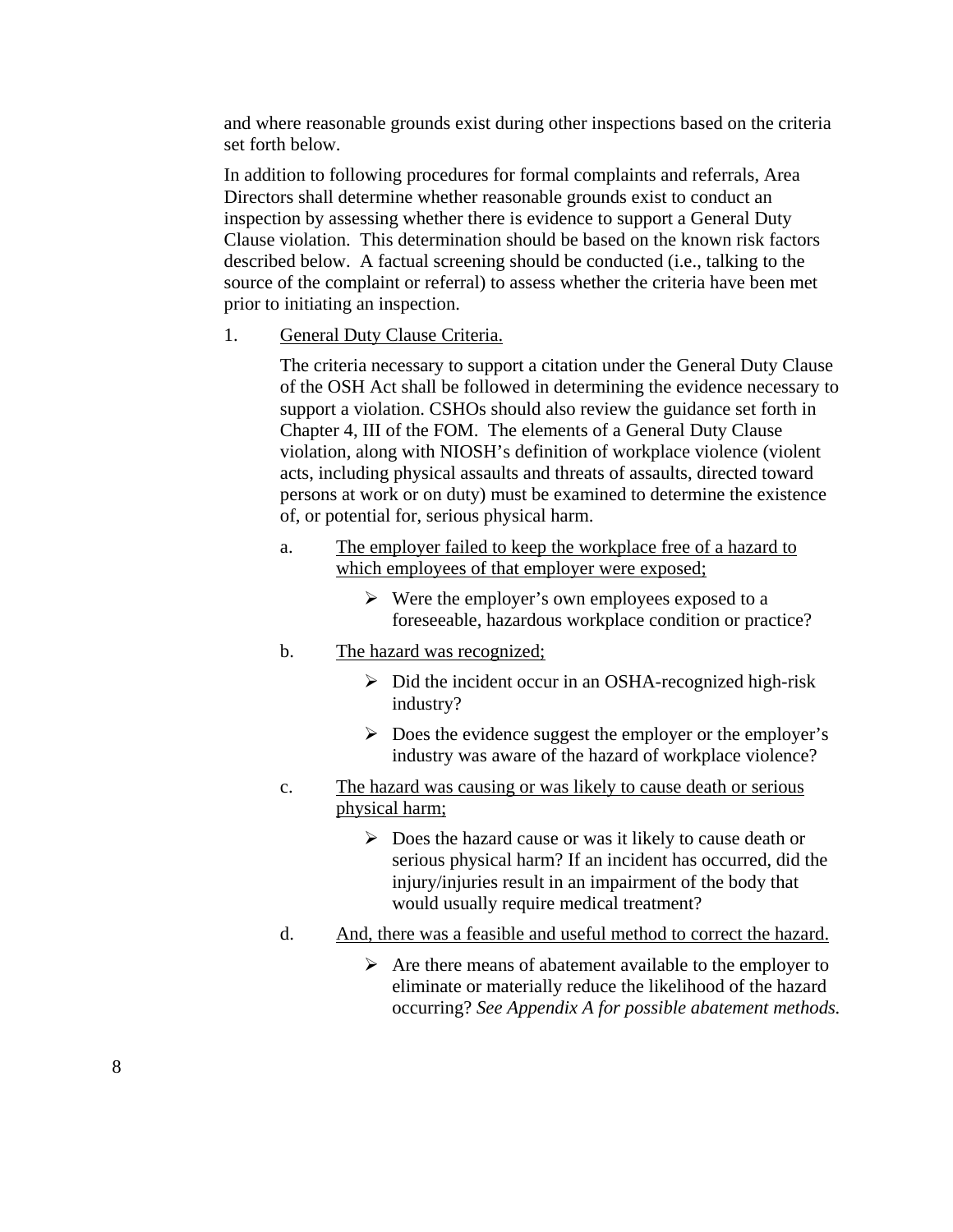2. Known Risk Factors.

Below is a modified list of known risk factors from the [NIOSH Current](http://www.cdc.gov/niosh/docs/96-100/risk.html)  [Intelligence Bulletin #57: Violence in the Workplace: Risk Factors and](http://www.cdc.gov/niosh/docs/96-100/risk.html)  [Prevention Strategies](http://www.cdc.gov/niosh/docs/96-100/risk.html) (1996). While each of these factors shall be considered in determining whether to inspect a worksite, none of them would individually trigger an inspection.

- a. Contact with the public.
- b. Exchange of money.
- c. Delivery of passengers, goods, or services.
- d. Having a mobile workplace such as a taxicab.
- e. Working with persons in healthcare, social service, or criminal justice settings.
- f. Working alone or in small numbers.
- g. Working late at night or during early morning hours.
- h. Working in high-crime areas.
- i. Guarding valuable property or possessions.
- j. Working in community-based settings, such as drug rehabilitation centers and group homes.
- 3. Criteria for Initiating Complaint Inspections.

The following flowchart and four examples provide criteria used to review the complaint and determine whether an inspection should be conducted. Making a determination to conduct an inspection does not necessarily mean that a citation will be issued.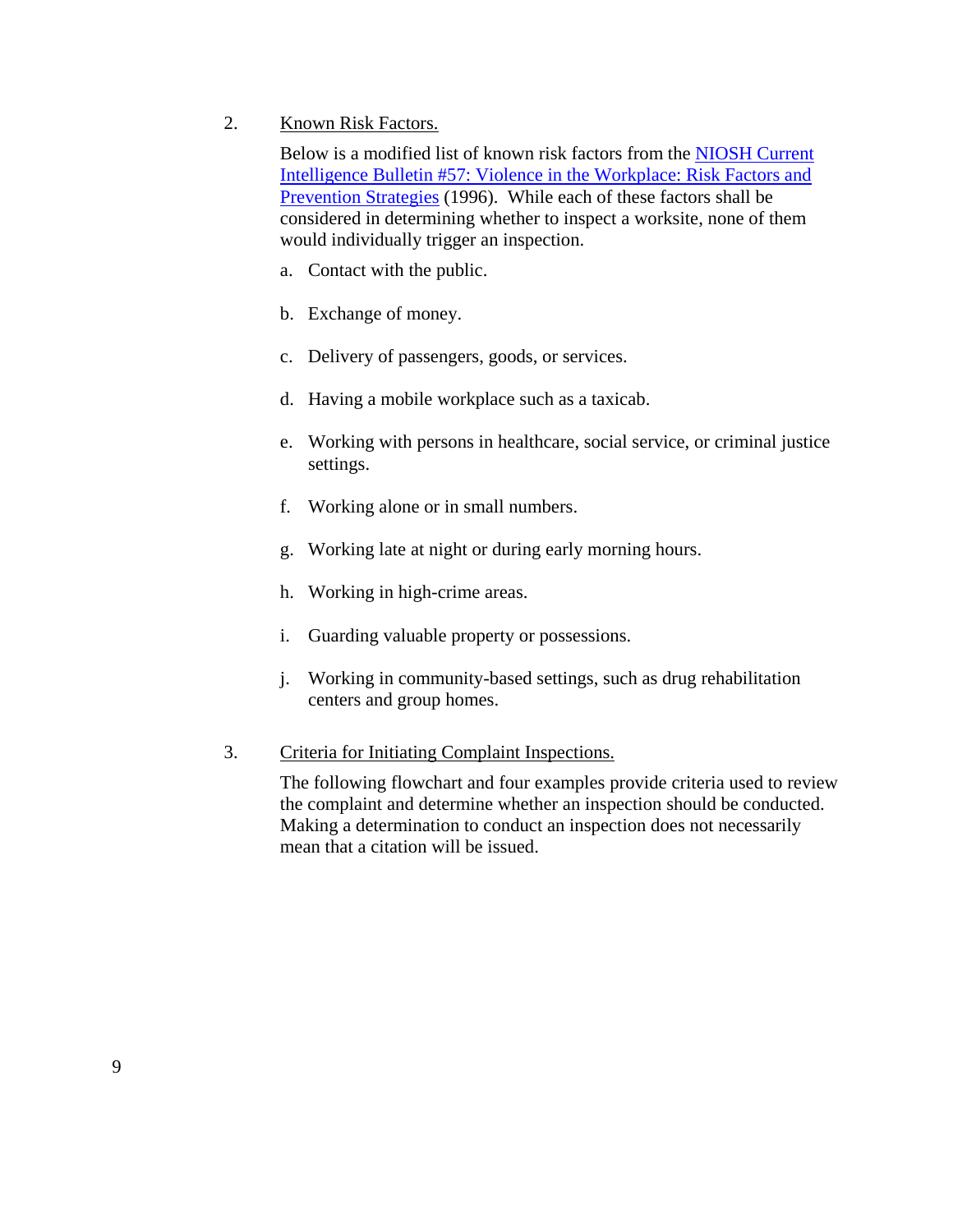**Decision-making flowchart for opening an inspection in response to a workplace violence complaint**

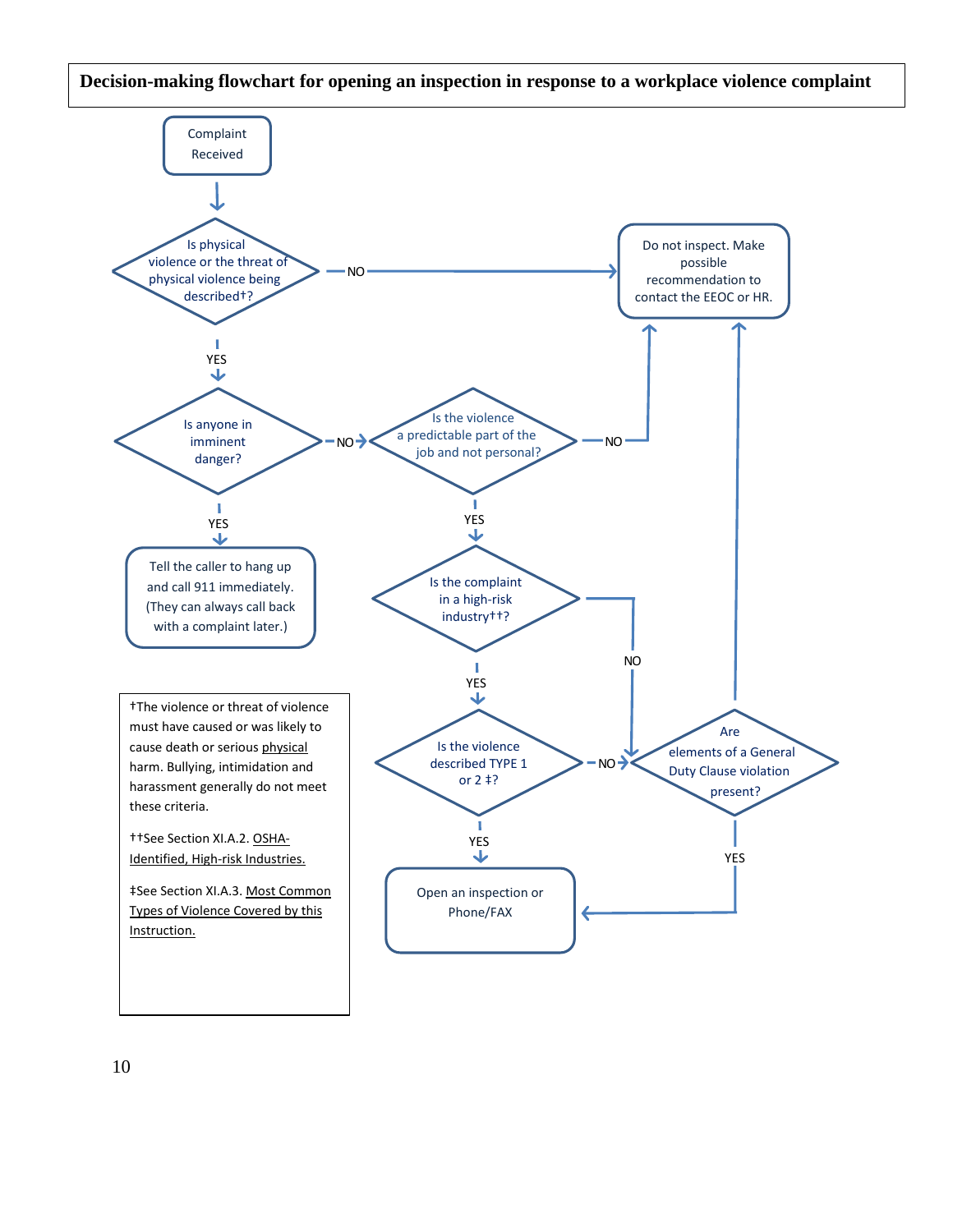# EXAMPLE 1 – **Decision to Inspect**

#### COMPLAINT:

A nurse working in an Emergency Department (ED) complains that many staff members have been brutally attacked by patients coming into the ED and no preventive measures have been taken.

#### EMPLOYEE EXPOSURE? **YES**

• Complainant reported several colleagues being brutally attacked and sustaining serious injuries.

INDUSTRY/EMPLOYER KNOWLEDGE? **YES**

• The complaint comes from an identified high-risk industry.

# HAZARD LIKELY TO CAUSE DEATH/SERIOUS HARM?

## **YES**

• Evidence suggests that the hazard could cause death or serious harm.

EXISTENCE OF FEASIBLE MEANS OF ABATEMENT?

#### **YES**

• A large body of work on feasible means of abatement is available to address workplace violence in healthcare settings (e.g., create secure areas for staff away from incoming patients).

KNOWN RISK FACTOR? **YES**

• Working with persons in healthcare.

# EXAMPLE 2 **– Decision not to inspect**

COMPLAINT:

A disgruntled acquaintance stabs an employee at the bookstore where he works.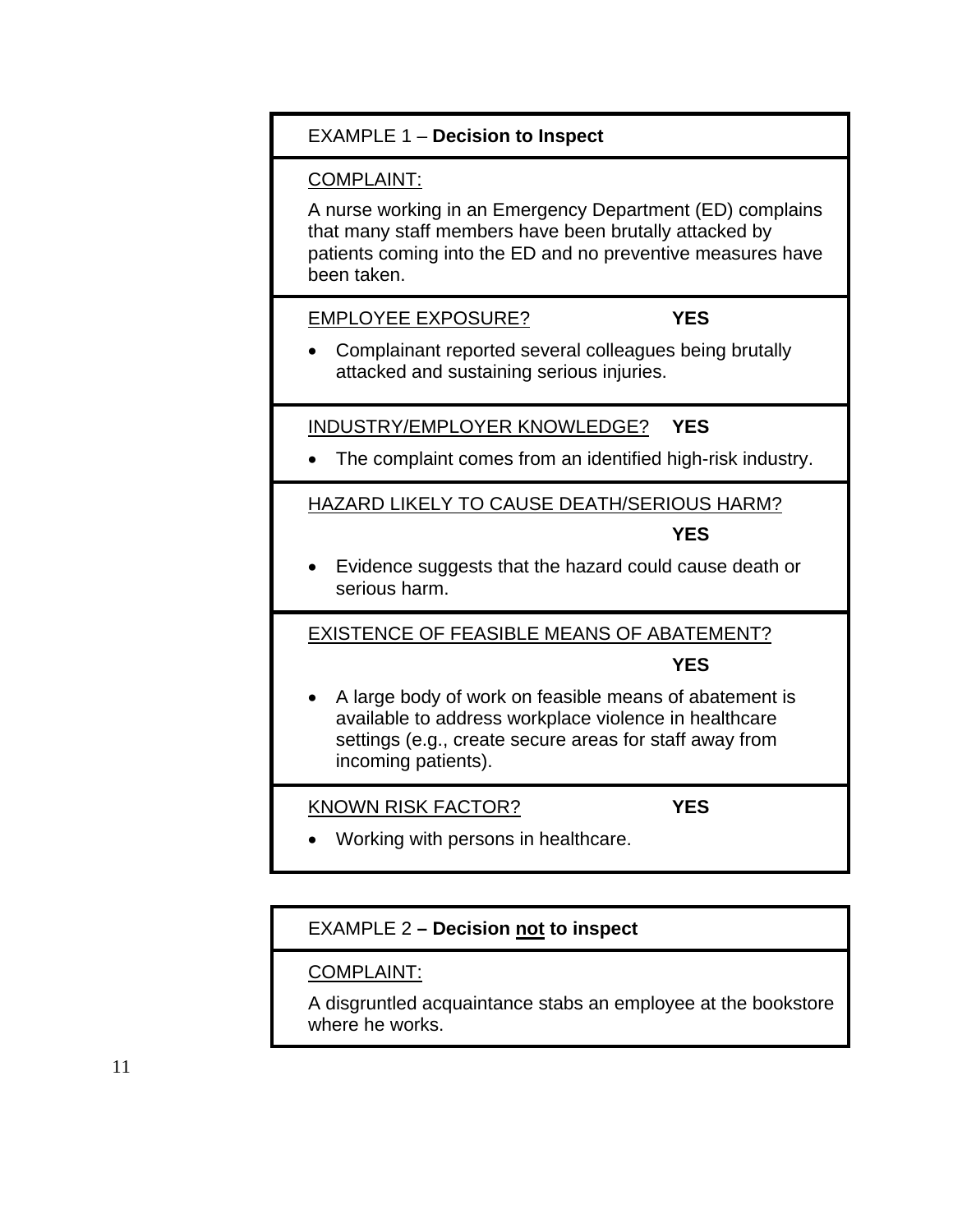| <b>EMPLOYEE EXPOSURE?</b><br><b>YES</b><br>According to the complaint, one employee was exposed.                                                                   |
|--------------------------------------------------------------------------------------------------------------------------------------------------------------------|
| INDUSTRY/EMPLOYER KNOWLEDGE?<br><b>NO</b><br>No industry knowledge.<br>Employer had no previous experiences with the occurrence<br>of such an incident.            |
| HAZARD LIKELY TO CAUSE DEATH/SERIOUS HARM?<br><b>YES</b><br>Employee was stabbed and hospitalized.                                                                 |
| EXISTENCE OF FEASIBLE MEANS OF ABATEMENT?<br><b>NO</b><br>There are no known prevention measures for random acts of<br>violence in this type of workplace setting. |
| <b>NO</b><br><b>KNOWN RISK FACTOR?</b><br>The store is not in a high-crime area.<br>The incident occurred at 10 a.m. in a store with five<br>employees present.    |

EXAMPLE 3 – **Area Director discretion required.**

COMPLAINT:

A shooting was reported at a local grocery store.

EMPLOYEE EXPOSURE? **YES**

• Employees were at the store at the time of the shooting.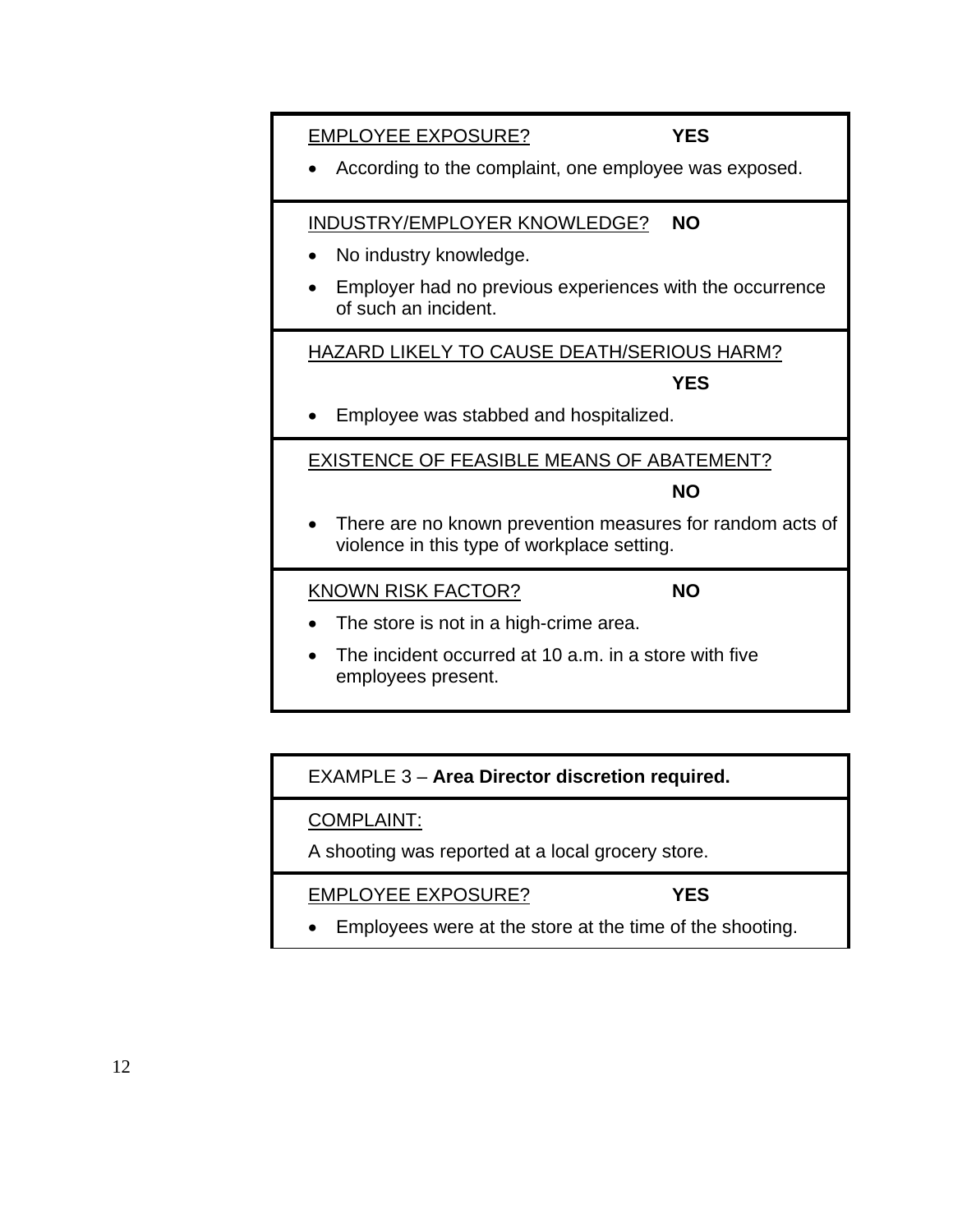# INDUSTRY/EMPLOYER KNOWLEDGE? **UNKNOWN**

- Answers to the questions below (Known Risk Factors) will help determine if the store may be considered a late-night retail establishment or whether such an incident is reasonably foreseeable.
- Information should be gathered on any safety precautions taken by the employer and a review should be conducted of injury and illness logs to determine whether the employer recognized the potential for violence or knew of past incidents.

HAZARD LIKELY TO CAUSE DEATH/SERIOUS HARM?

#### **YES**

• One person was confirmed shot and several others received serious injuries as well.

EXISTENCE OF FEASIBLE MEANS OF ABATEMENT?

#### **UNKNOWN**

• Conducting an assessment regarding details of the operation/configuration of a workplace will help determine what specific feasible means of abatement would be appropriate.

#### KNOWN RISK FACTOR? **UNKNOWN**

- Is the store in a high-crime area?
- Have there been past incidents at the store?
- What time did the incident occur?
- How many times have the police responded to disturbances at this location?
- How many employees were working at the time?

# EXAMPLE 4 – **Decision to conduct a phone/FAX**

COMPLAINT:

An employee at a late-night retail establishment in a high-crime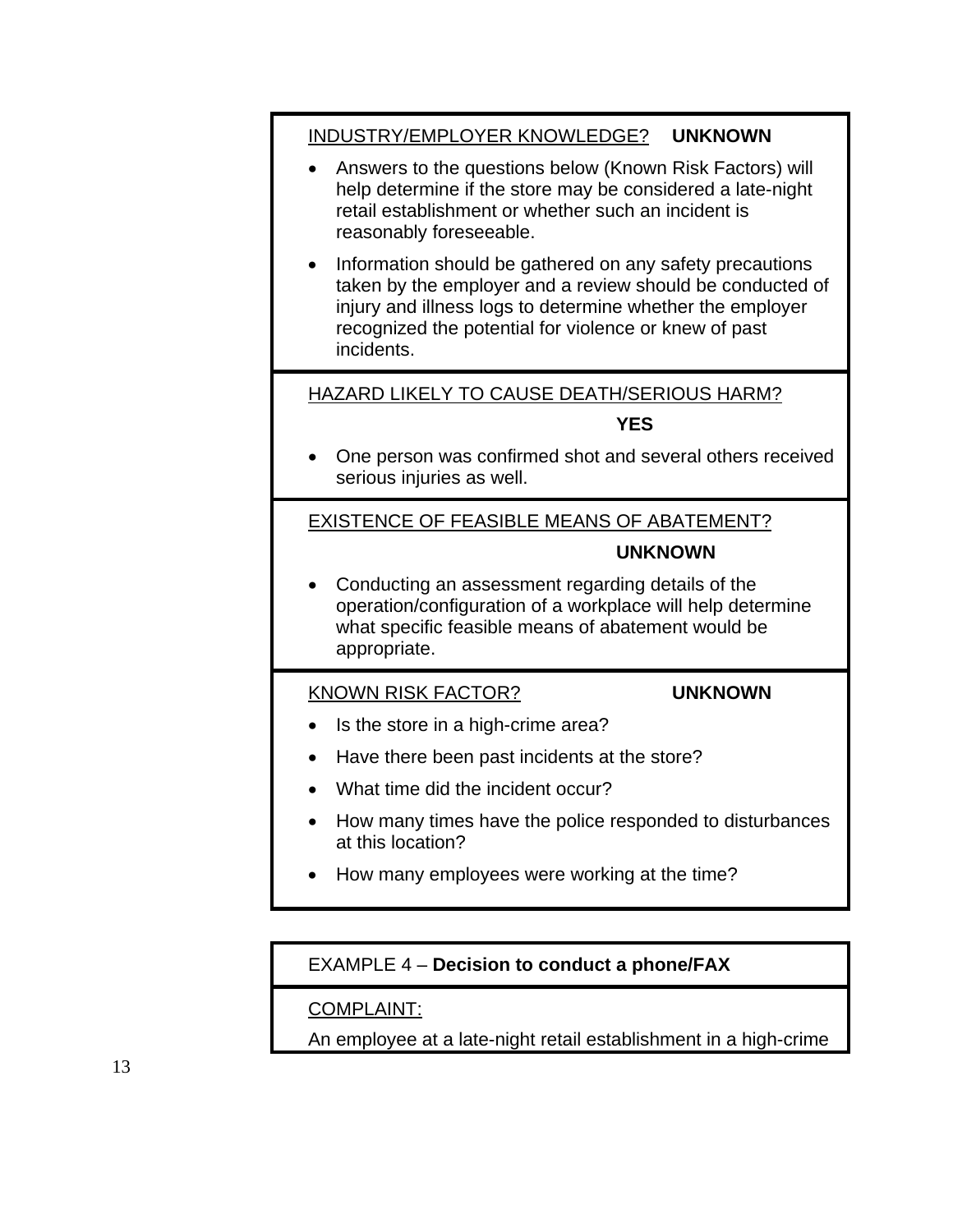| neighborhood complains that her employer is not providing<br>enough protection, and that some staff members have been<br>threatened by customers.                                                                               |  |
|---------------------------------------------------------------------------------------------------------------------------------------------------------------------------------------------------------------------------------|--|
| <b>EMPLOYEE EXPOSURE?</b><br><b>YES</b><br>Complainant reported colleagues being threatened.                                                                                                                                    |  |
| INDUSTRY/EMPLOYER KNOWLEDGE?<br><b>YES</b><br>The complaint comes from a high-risk industry.                                                                                                                                    |  |
| <b>HAZARD LIKELY TO CAUSE DEATH/SERIOUS HARM?</b><br><b>UNKNOWN</b><br>Complainant did not provide detailed information on the type<br>of threats present.                                                                      |  |
| EXISTENCE OF FEASIBLE MEANS OF ABATEMENT?<br><b>YES</b><br>Large body of work on feasible means of abatement<br>available to address workplace violence in late-night retail<br>but unclear what the employer has done to date. |  |
| <b>KNOWN RISK FACTOR?</b><br><b>YES</b><br>Working in high-crime area.<br>Working late at night.<br>Exchanging money.                                                                                                           |  |

4. Criteria for Initiating a Fatality/Catastrophe Inspection.

An inspection will generally be conducted where there is a death or hospitalization of one or more employees. If the Area Director (AD) determines, after assessing the facts and applying the criteria above, that it is not appropriate to initiate an inspection for workplace violence, the AD shall document the reasons on the Unprogrammed Activity Report.

*NOTE: CSHOs should not conduct their own inspections at the same time other law enforcement personnel are conducting their investigation. If a CSHO arrives during a police investigation, the*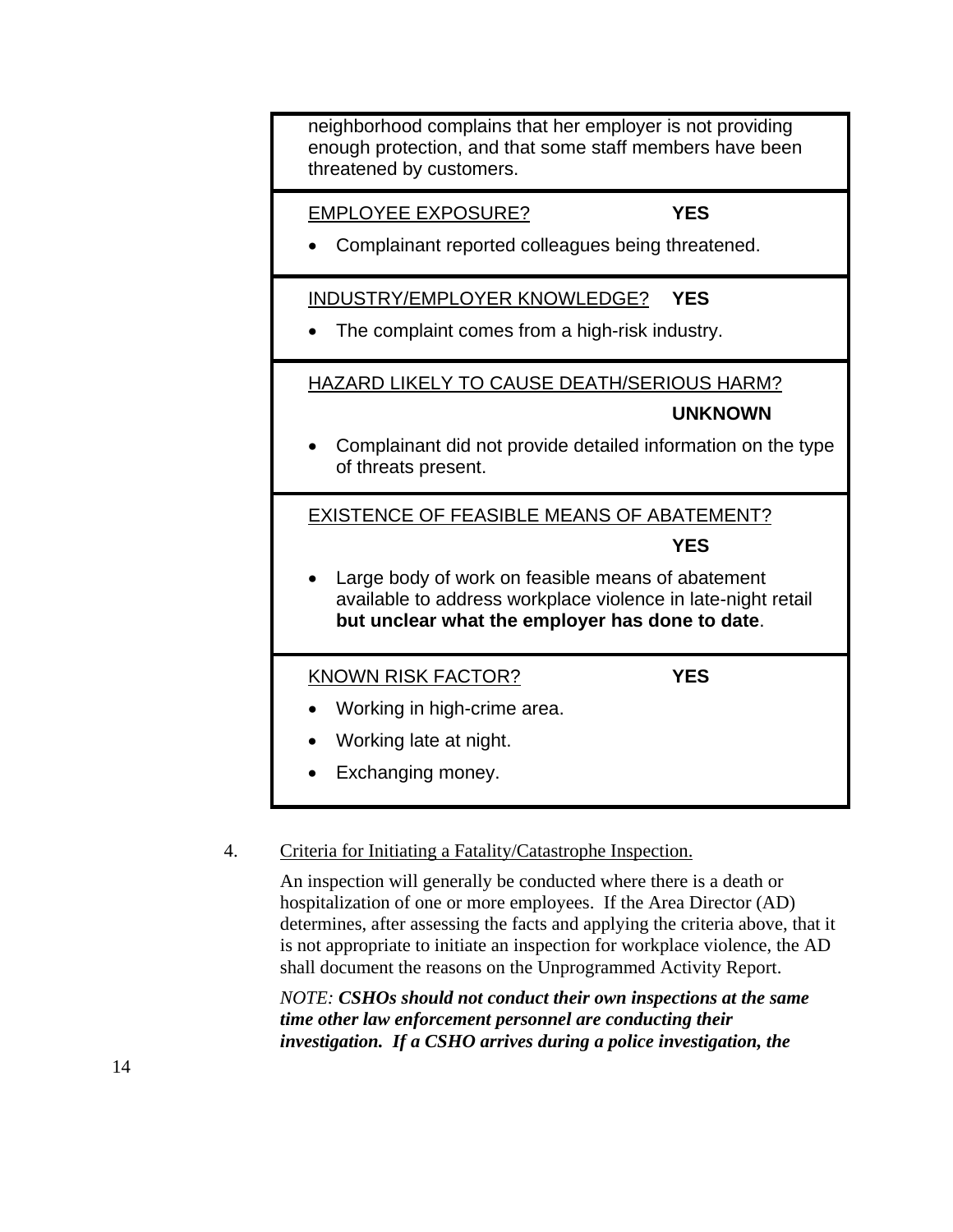# *CSHO should stop his/her inspection, contact the law enforcement commander and request to be notified once the on-site investigation is complete.*

5. Criteria for Investigating Workplace Violence during a Programmed Inspection.

A CSHO may pursue an investigation for workplace violence hazards during programmed inspections where there is recognition of the potential for workplace violence in that industry or where a hazard exists (as determined through employee interviews, a review of injury and illness logs or incident reports) and meets the criteria above.

# <span id="page-19-0"></span>XII. CSHO Training.

A. CSHO.

Area Directors and Regional Training Coordinators shall ensure that Compliance Officers performing workplace violence inspections are familiar with the most recent guidelines on the subject and are adequately trained on workplace violence prevention, recognition of high-risk situations, and ways to defuse hostile situations.

# B. CSHO Knowledge on Workplace Violence.

1. Resources and References.

Training should also include instruction on potential workplace risk factors, types of workplace violence, high risk industries/workers, collecting sufficient documentation, and abatement measures available to address the hazard. CSHOs are also encouraged to review resources and references listed in Appendix C. These resources and references are intended to help CSHOs understand specific workplace violence incidents, to identify hazard exposure and to help the employer abate the hazard.

CSHOs should also check with their regional workplace violence coordinators for the most current research on effective abatement methods.

2. State Laws Addressing Workplace Violence.

Several states have laws that address workplace violence. CSHOs should always check state laws prior to conducting an inspection to ensure that they are aware of the most current regulations and guidance. If such laws exist, CSHOs should determine if they should make a referral to a state agency. In addition, such laws can help CSHOs establish employer/industry knowledge if a citation is pursued.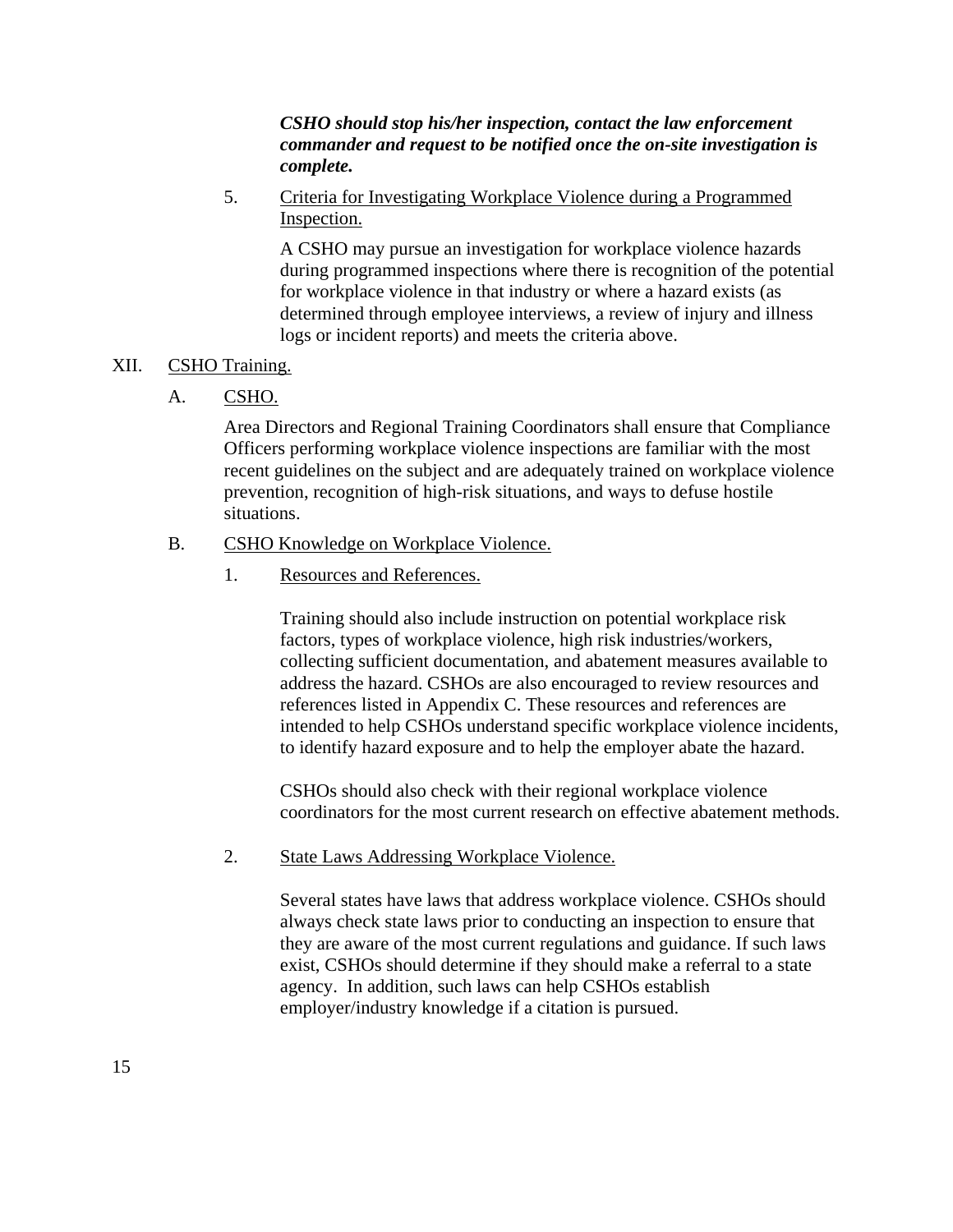### <span id="page-20-0"></span>XIII. Inspection and Inquiry Procedures.

This section outlines procedures for conducting inspections and phone/FAX investigations for hazards associated with occupational exposure to workplace violence. CSHOs shall follow the general inspection procedures in the FOM, Chapters 3 and 9 for responding to informal complaints. CSHOs shall also consult appendices, and other references cited in this Instruction for further guidance as needed.

CSHOs should contact their regional coordinators for assistance in developing checklists they can use while conducting inspections.

## A. Records Review for Inspections and Phone/Fax.

- 1. Workplace violence prevention program. All inspections related to occupational exposure to workplace violence should include a review of the employer's written plan to protect employees from workplace violence. If a written plan does not exist, a review of policies and procedures shall be conducted, along with interviews and site observations.
- 2. Injury and illness records.

CSHOs should review the employer's injury and illness records from five years prior to identify any workers with recorded injuries associated with workplace violence and the frequency and severity of associated incidents to establish any existing trends. If there is evidence that a particular workrelated incident that meets the recordkeeping criteria has not been recorded by the employer, a citation for violation of [29 CFR 1904.4\(a\)](https://www.osha.gov/pls/oshaweb/owadisp.show_document?p_table=STANDARDS&p_id=9635) may be issued.

3. Training records.

CSHOs should request information on any training that workers receive, and the schedule for the training that is being provided.

4. Other records.

Whenever possible, CSHOs should review the following types of records to determine if other incidents of workplace violence occurred and were undocumented in the OSHA log. As with the injury and illness records, CSHOs should identify the frequency and severity of the incidents.

- a. Workers' Compensation Records.
- b. Insurance Records.
- c. Police Reports.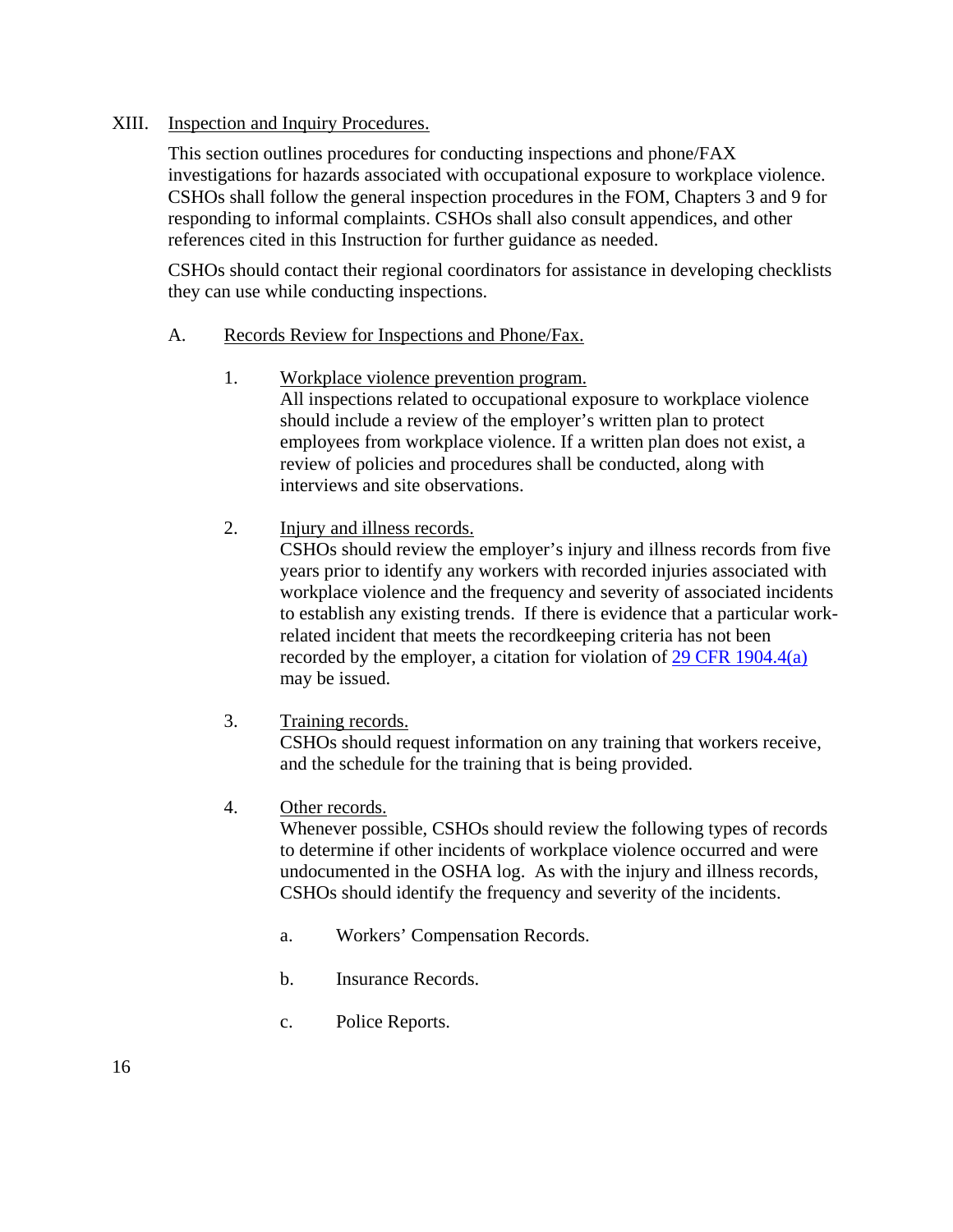- d. Security Reports.
- e. First-Aid Logs.
- f. Accident or Near-miss Logs.
- g. Hazard Assessments for Workplace Violence.
- h. Safety and Health Meeting Minutes.

# 5. Access to employee medical records.

In situations where the CSHO determines that medical records should be reviewed, an administrative subpoena should be obtained and served on the employer concurrently with Medical Access Order (See [CPL 02-02-](https://www.osha.gov/pls/oshaweb/owadisp.show_document?p_table=DIRECTIVES&p_id=3669) [072,](https://www.osha.gov/pls/oshaweb/owadisp.show_document?p_table=DIRECTIVES&p_id=3669) Rules of agency practice and procedure concerning OSHA access to employee medical records, August 22, 2007). CSHOs may also consider obtaining specific written consent from an employee pursuant to 29 CFR  $1910.1020(e)(2)(ii)(B)$  and should ensure that the agency or agency employee receiving the information is listed on the consent form as the designated representative. As noted below in Section XIII(D)(3), OSHA's Office of Occupational Medicine and Nursing (OOMN) should be consulted to allow them to review files protected by the Health Insurance Portability and Accountability Act of 1996 (HIPAA).

B. Interviews.

Interviews shall be conducted to determine the existence of workplace violence hazards, and all facts about specific incidents that have occurred shall be documented. Interviews should also be used to verify the implementation of an existing workplace violence program and the adequacy of any training that employees receive. CSHOs shall interview all employees on all work shifts (if available) who observed or experienced any acts of workplace violence. CSHOs should also interview managers and any others who observed or recorded any incidents of violence or their aftermath.

As noted below in Section XIII(D)(3), OOMN is also available to conduct interviews with medical staff at a facility.

C. Photographing or Videotaping. Where practical, photographing or videotaping shall be used for case documentation. Under no circumstances will CSHOs photograph or videotape patients, residents, inmates and prisoners. CSHOs must also take all necessary precautions to protect patient confidentiality.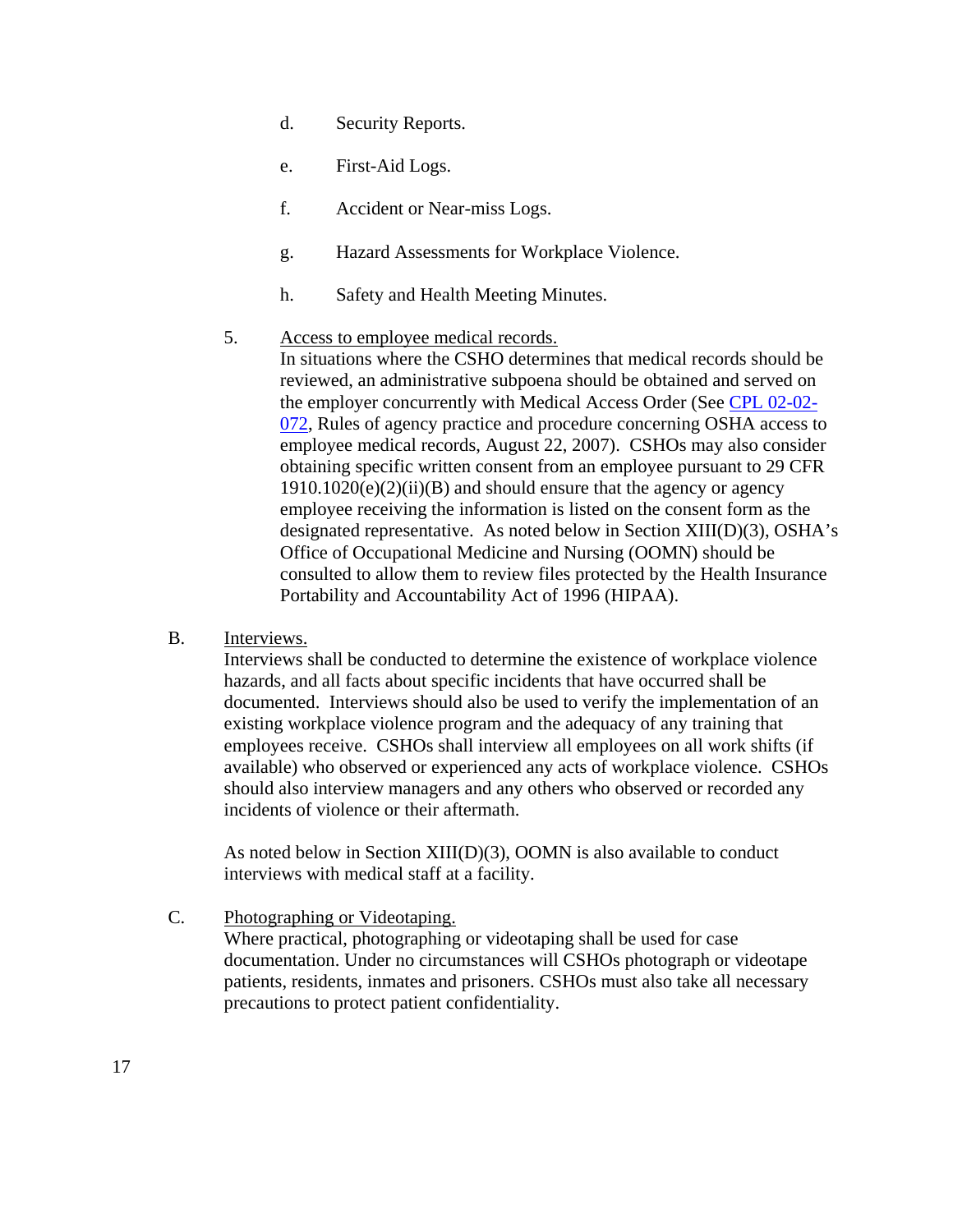# D. Coordination with Regional and National OSHA.

1. Regional and National Workplace Violence Coordinators. The Area Director should contact the Regional Workplace Violence Coordinator within 10 working days after an inspection has been opened. The National Workplace Violence Coordinator should be informed by email *within four weeks of the inspection being opened*. The email should contain the name of the company, the inspection number, the inspection opening date and the potential violations.

CSHOs should continue to update the Regional Coordinator throughout the inspection and solicit assistance from both the Regional and National Coordinator.

2. Regional Solicitor.

The Area Director shall contact the Regional Solicitor as soon as possible when a citation is expected to be issued, *but no later than four months into the investigation,* to ensure their input regarding any evidentiary or expert witness issues.

3. Office of Occupational Medicine and Nursing. CSHOs should consult with the OOMN for technical/medical support as needed, including when accessing and analyzing employee medical records and other health information, obtaining a Medical Access order, and consulting with or interviewing physicians and other healthcare professionals.

# <span id="page-22-0"></span>XIV. Citations and Violations.

**At least three weeks prior to issuing a citation or notice, Area Directors shall ensure that the Directorate of Enforcement Programs is provided the most current template(s) for the Notification of Novel Enforcement Action memos provided by OSHA's Directorate of Enforcement Programs.** *See Appendix B for Information to include in the National Office memo.*

# *Note: The Area Office shall not issue a citation without approval from the National Office.*

The following requirements, while not all-inclusive, shall be considered as appropriate prior to issuance of a citation for employee exposure to workplace violence hazards.

| Section $5(a)(1)$ | General Duty Clause of the Occupational Safety and Health Act.      |
|-------------------|---------------------------------------------------------------------|
| 29 CFR 1960.8(a)  | Executive Order 12196, Section 1-201(a) for federal facilities (the |
|                   | General Duty Clause for federal facilities).                        |
| 29 CFR 1904       | Recording and Reporting of Occupational Injuries and Illnesses.     |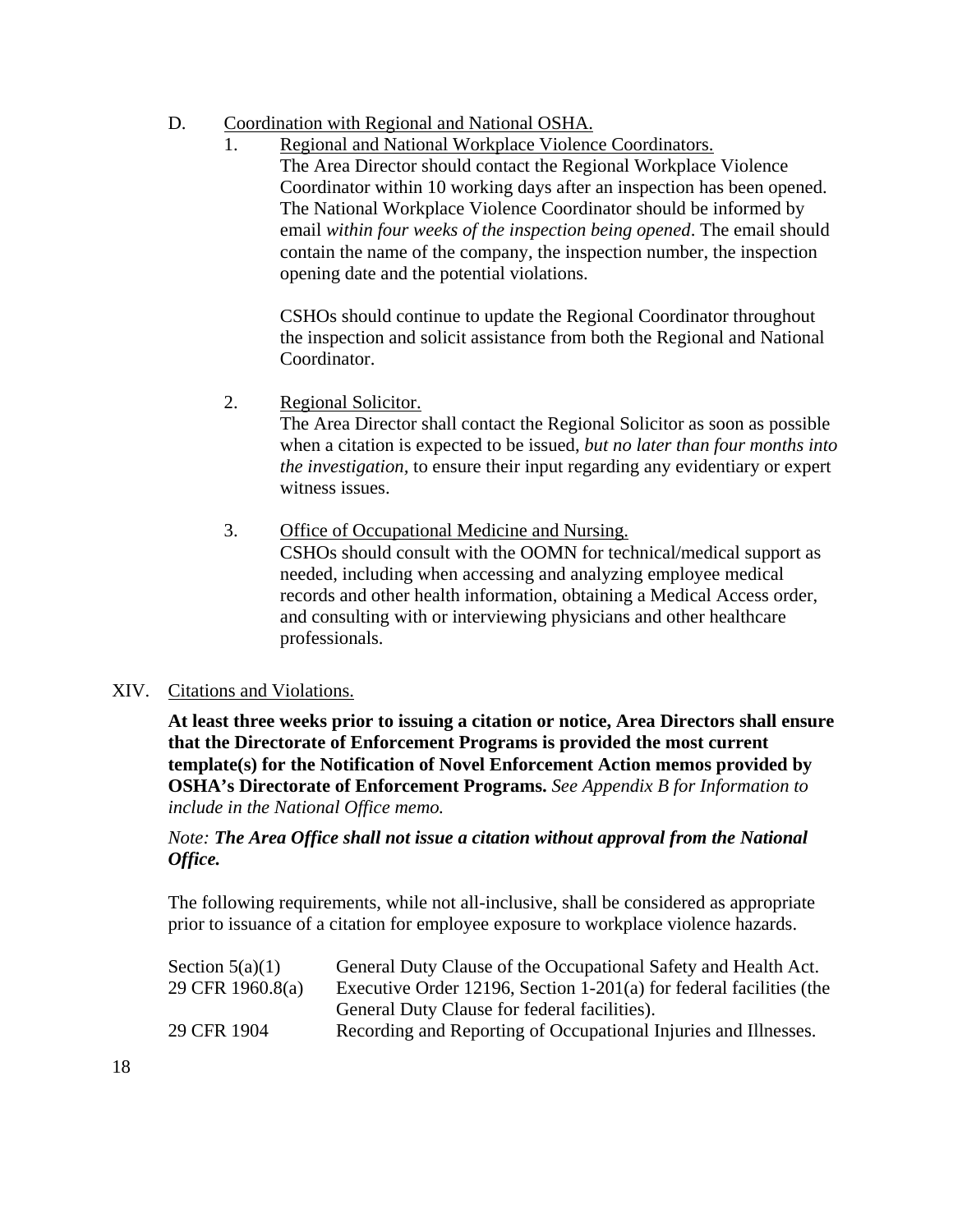| 29 CFR 1910.151 | Medical Services and First Aid.         |
|-----------------|-----------------------------------------|
| 29 CFR 1926.23  | First Aid and Medical Attention.        |
| 29 CFR 1926.35  | <b>Employee Emergency Action Plans.</b> |

*Note: Citation language should focus on the description of the specific hazardous condition or practice existing at a workplace prior to the incident occurring. The investigation should not focus solely on the occurrence of an incident or the lack or deficiency of abatement measures. In drafting the citation, care should be taken to not describe groups of persons (such as clients or residents) as being prone to violent behavior.*

- A. General Duty Clause Violations. CSHOs should refer to Chapter 4 in the FOM for general guidance in developing  $a 5(a)(1)$  citation.
	- 1. Citing the Hazard.

As noted in the FOM, in a Section  $5(a)(1)$  citation, a "hazard" is defined as a *workplace condition* or *practice* to which employees are exposed, creating the *potential for death or serious physical harm* to employees.

- **Citation language** should identify the specific hazardous condition and/or practice that expose employees to death or serious physical harm.
	- o Lack of particular abatement measures shall not be cited as the hazardous condition.

#### **EXAMPLE:**

The employer did not furnish employment and a place of employment free from recognized hazards that were causing or likely to cause death or serious physical harm to employees in that employees are exposed to the hazard of being physically assaulted by store patrons using violent means during robberies.

#### *Note: The language does not note the lack of security in the store or poor lighting as the hazard, but rather the conditions existing in the store.*

o The intent of the perpetrator shall not be considered in determining whether a hazard exists.

#### **EXAMPLE:**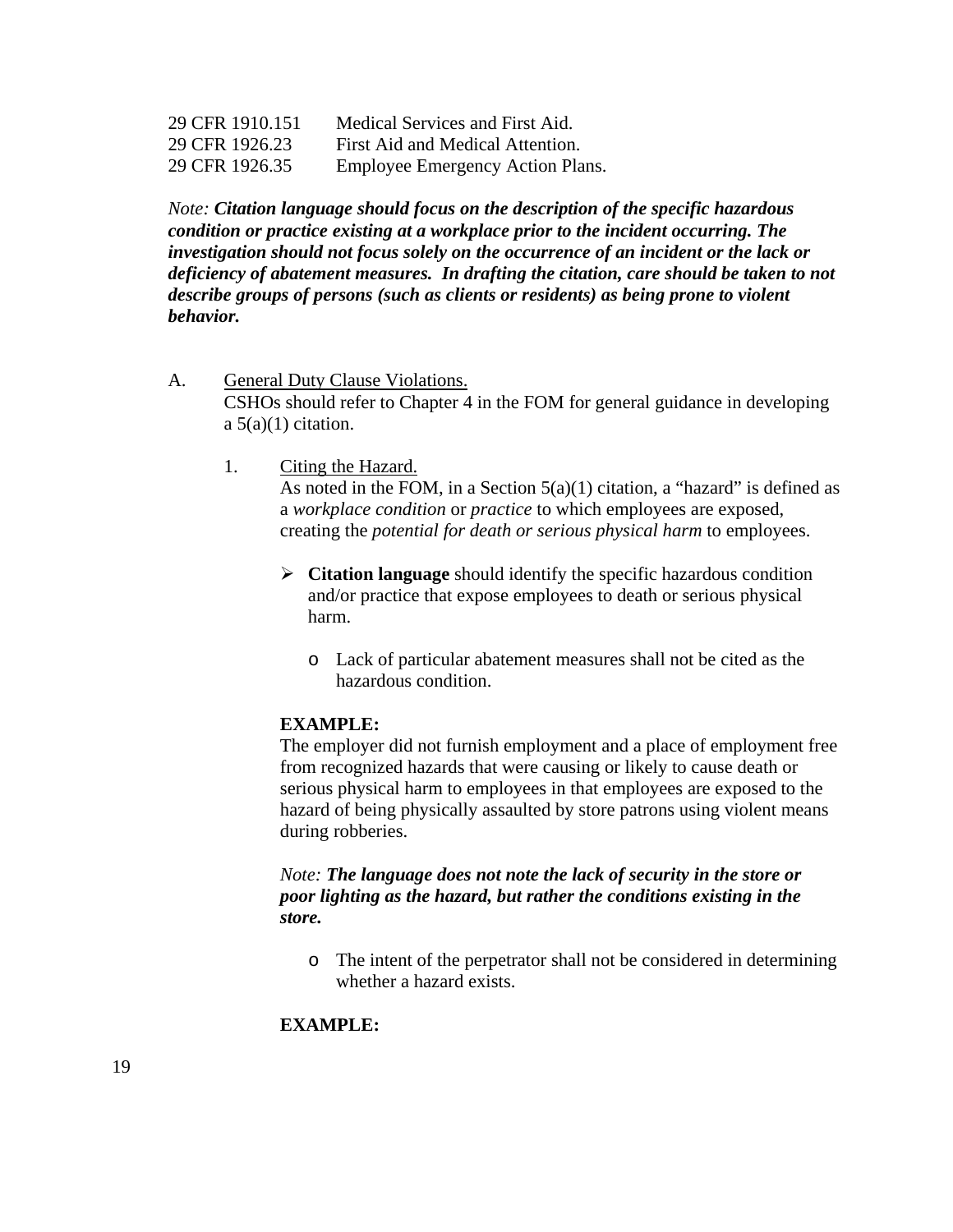The employer did not furnish each of his employees with employment and a place of employment free from recognized hazards that were causing or likely to cause death or serious physical harm, in that medical ward employees were exposed to the hazard of physical assaults by clients exhibiting violent behavior during medical evaluations and examinations.

*Note: The violent behavior of clients during medical evaluations is the hazardous condition; it is irrelevant whether those clients had the intent to harm someone.*

2. Hazard Recognition.

Employer and/or Industry Recognition must be established. Where present, CSHOs should document the existence of both kinds of hazard recognition.

- a. Employer Recognition. CSHOs can establish employer recognition through:
	- $\triangleright$  Staff interviews establishing that the employer was aware that employees were being assaulted through complaints or first-hand witness accounts of violent incidents.
	- $\triangleright$  Management interviews, including the person responsible for the OSHA 300 logs in which workplace violence incidents were recorded.
	- $\triangleright$  Safety committee meeting minutes recording the review of workplace violent incidents.
	- $\triangleright$  Employer injury records that show a pattern of injuries from incidents of workplace violence.
	- $\triangleright$  Corrective actions that an employer has taken to address workplace violence (i.e., workplace violence prevention program, training on the hazard or security plan).
	- $\triangleright$  Employer awareness of local and state laws (i.e., state and municipal licensing or accrediting regulations).
	- Receipt of previous citations or a hazard alert letter issued by OSHA or a State Plan.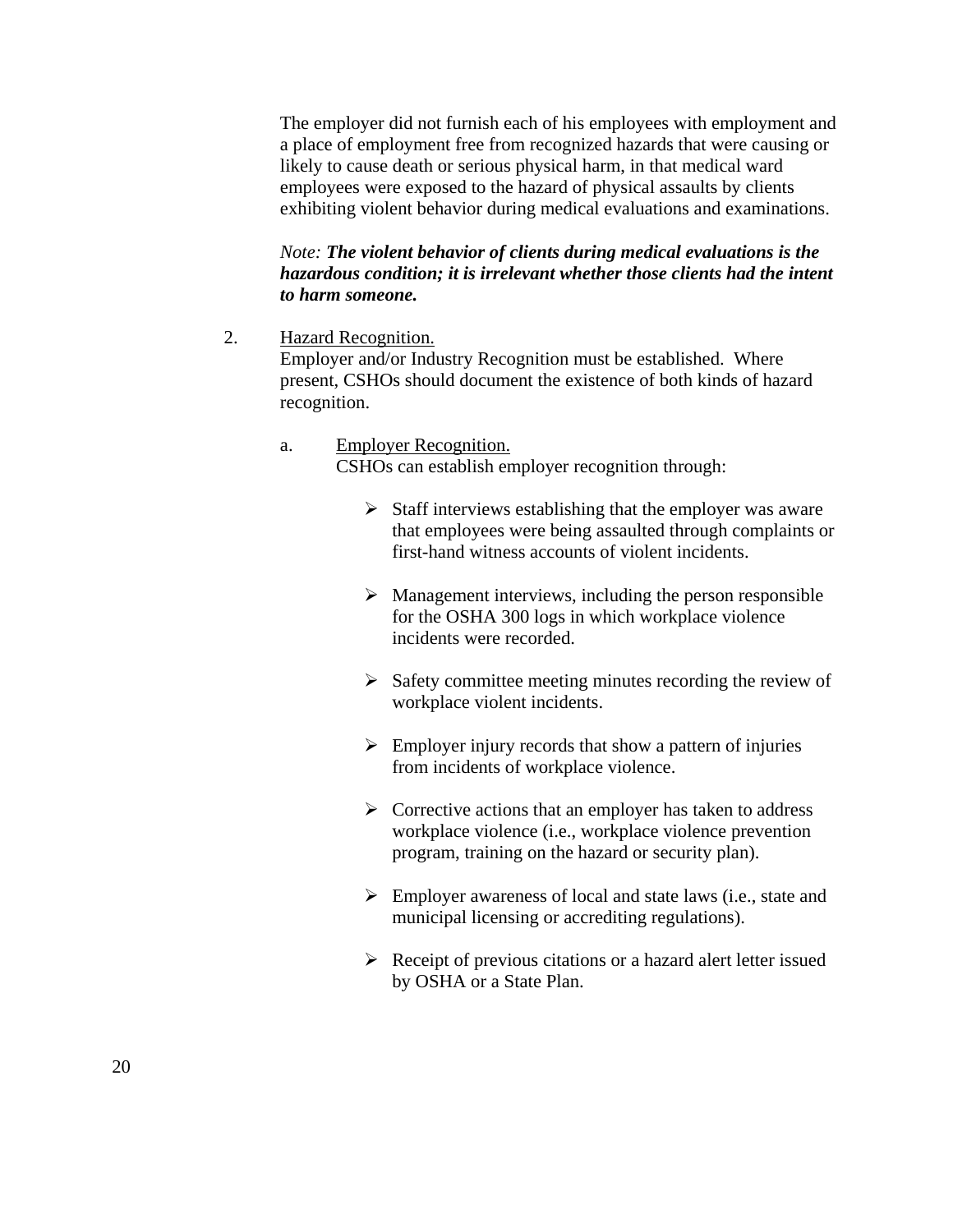b. Industry Recognition.

As noted above OSHA's identification of industries with a high occurrence of workplace violence is based on research data, state and local legislation, and statements by industry representatives.

CSHOs may establish industry recognition through:

- $\triangleright$  NIOSH/BLS/academic publications concerning violence in healthcare, late-night retail and transportation industries.
- $\triangleright$  Industry publications addressing the protection of workers from violence.
- $\triangleright$  State and local laws requiring employers to address workplace violence hazards in specific sectors such as latenight retail and healthcare settings.
- 3. The hazard caused or was likely to cause death or serious physical harm.
	- a. Existing Injuries and Fatalities. CSHOs can use existing injury and illness logs and employer and employee reports to determine whether workplace violence incidents have caused death or serious physical harm.

#### **EXAMPLE:**

An employee, working alone at an all-night convenience store, was stabbed by a store patron and hospitalized for three days.

#### **EXAMPLE:**

An emergency room nurse's arm was broken while trying to restrain an aggressive patient in a dementia facility.

#### b. Potential Injuries and Fatalities.

CSHOs should assess whether the conditions and/or practices create an environment that is likely to cause death or serious harm. Determining whether threats of physical harm reach the criteria of a serious hazard under 5(a)(1) should be based on a range of investigative evidence, including incident reports/past events, interviews, and existing policies and procedures.

#### **EXAMPLE:**

Several drivers, employed by a taxi company and working the overnight shift driving customers in and out of high-crime areas,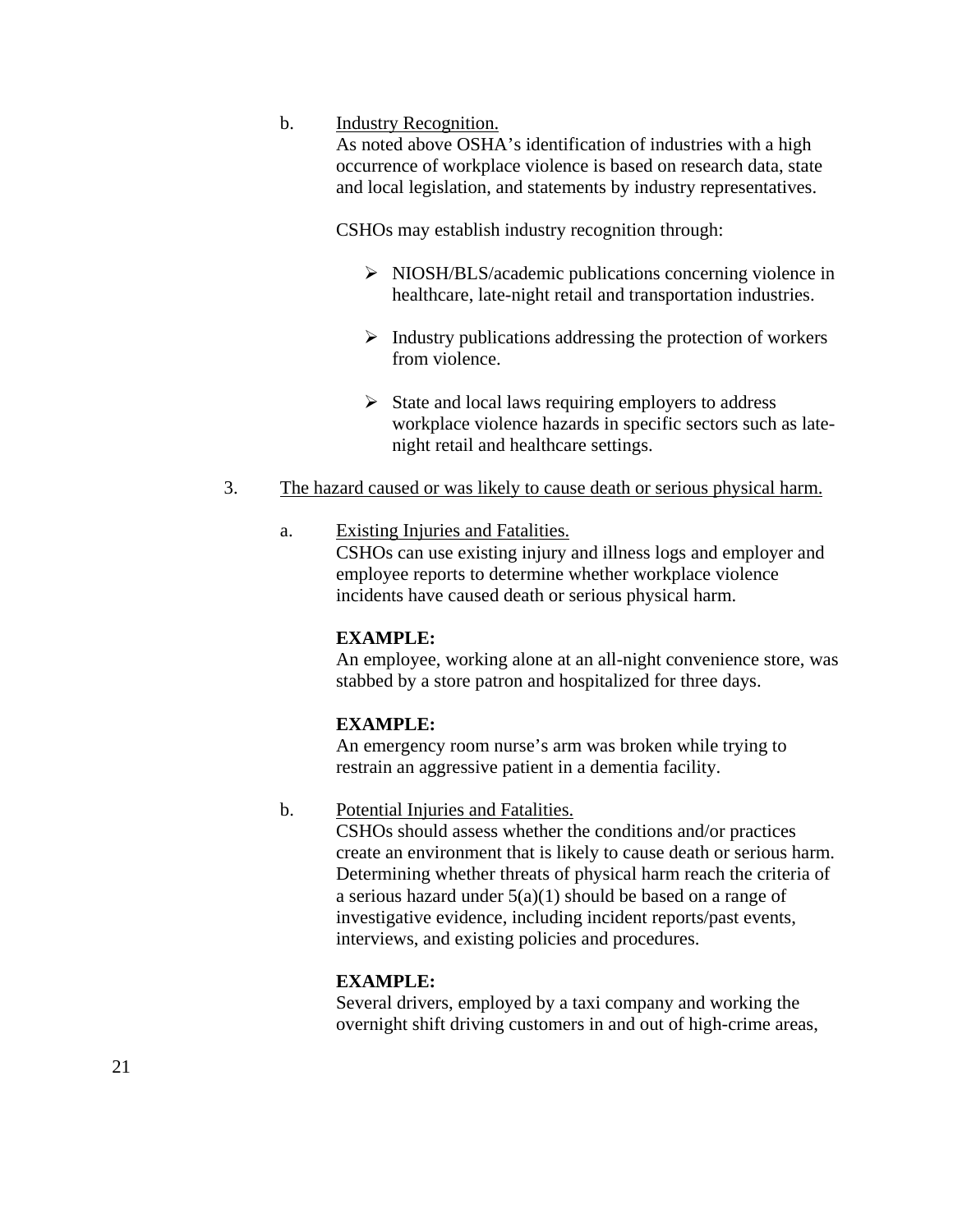have been physically threatened by passengers who refused to pay. The drivers sustained no injuries but are concerned that they may in the future.

4. Feasible means of abatement.

CSHOs should document known potential feasible methods to abate the hazard(s). Any proposed abatement plan should be site- and industryspecific, and may include improvements to existing corrective measures that have been ineffectively implemented.

Notification of Novel Enforcement Action memos to the National Office should provide an explanation of how any proposed abatement measures would materially reduce or eliminate the hazard. The memos should also describe how such measures would reduce the likelihood of employees being exposed to workplace violence hazards.

CSHOs should initially consult with the Regional and National Workplace Violence Coordinator to identify the most current recommended abatement methods that may be applicable to the facts of their case. In some cases, the Regional Offices in consultation with DEP, may need to identify an expert pre-citation to assist in identifying appropriate abatement measures.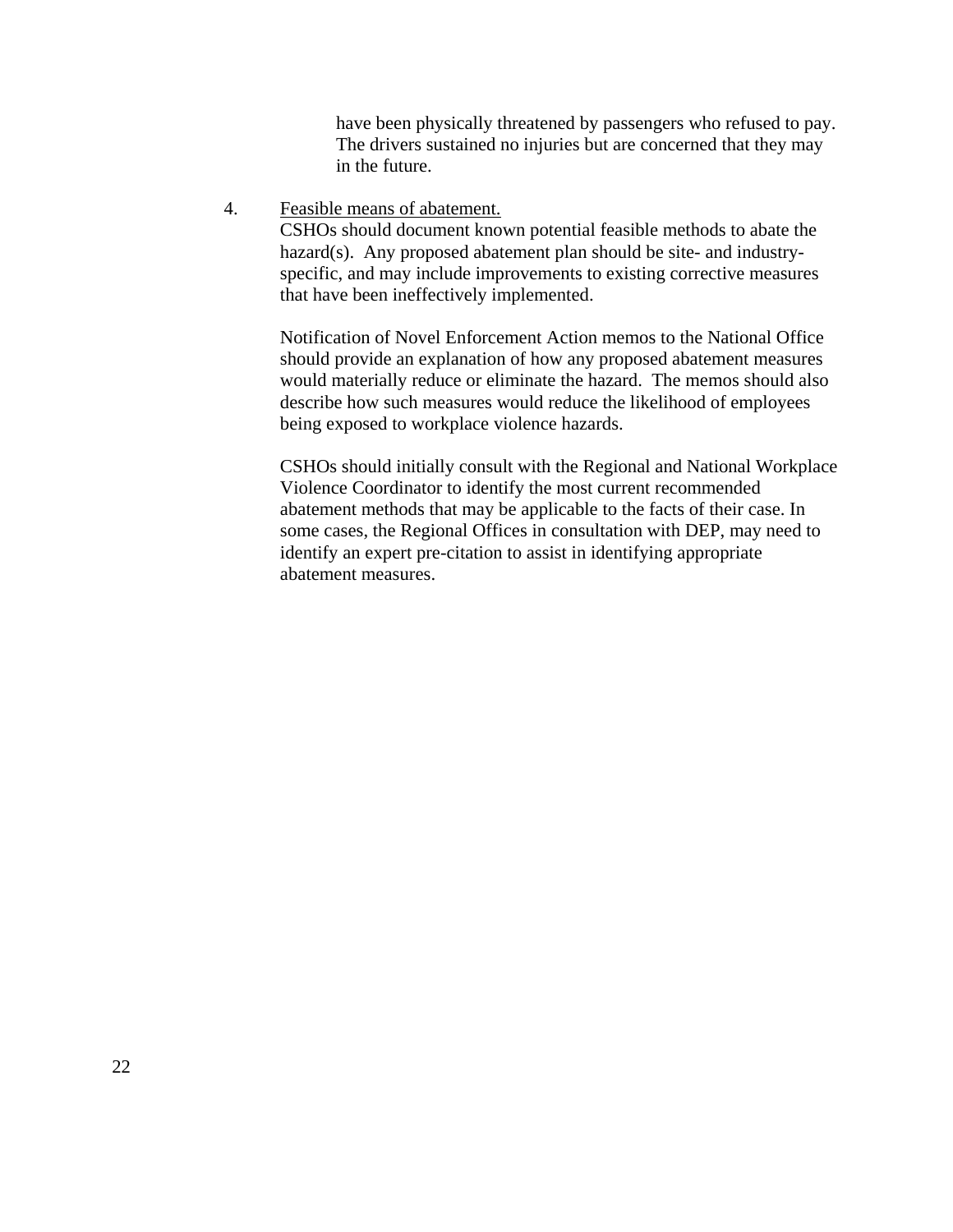B. Timeline for developing a citation.

## **Six-month Timeline for Issuing a Citation**

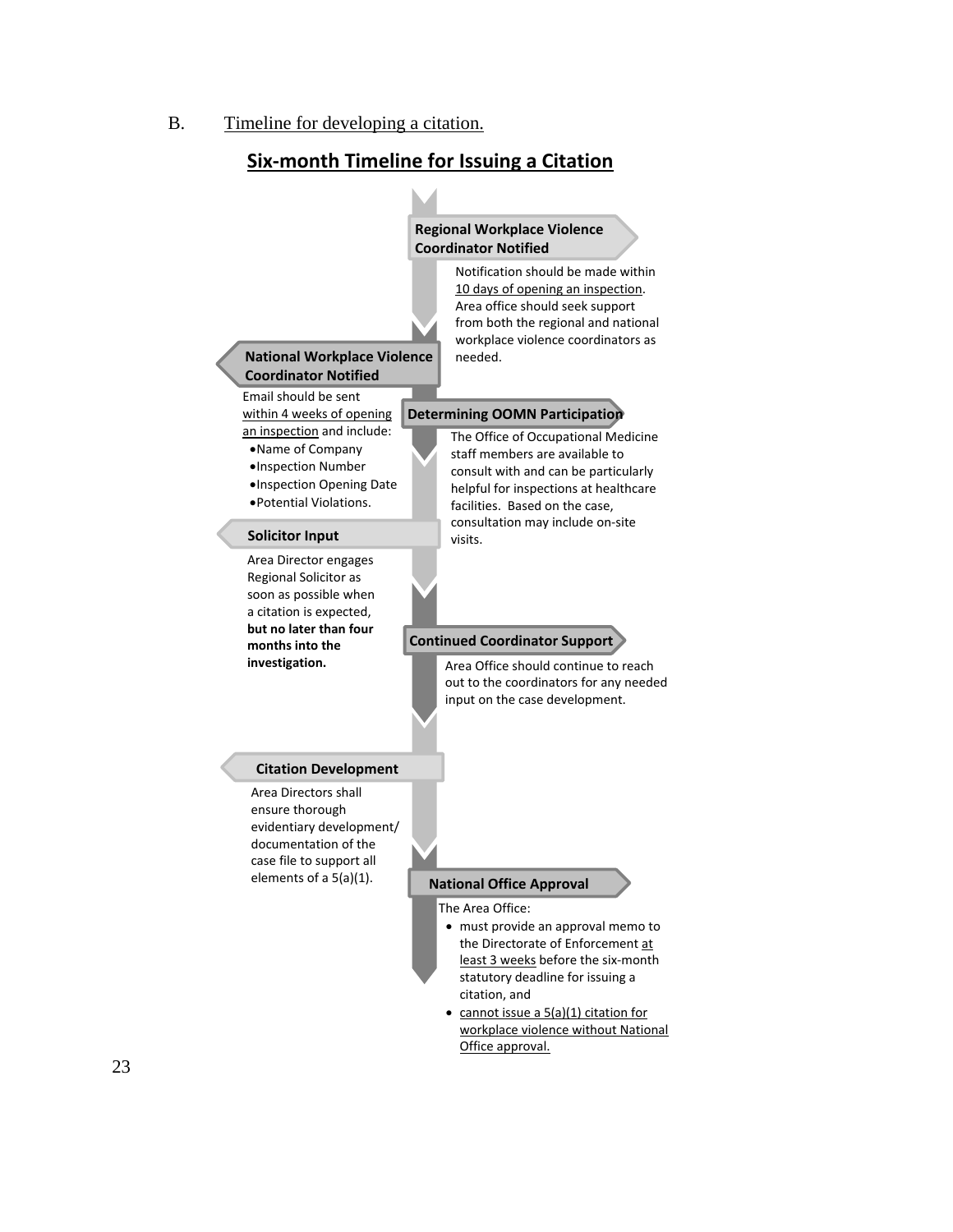#### <span id="page-28-0"></span>XV. Expert Witnesses.

The National Workplace Violence Coordinator can help identify expert assistance when 5(a)(1) citations or notices under 29 CFR 1960.8(a) are being considered. In some cases, consultation with an expert witness may be needed pre-citation. Some issues that experts may be consulted on include:

A. Employee Risk.

The expert should be able to explain how employees in the given case were or may be exposed to the hazard of workplace violence.

## B. Hazard Recognition.

The expert may assist in explaining how the hazard is recognized within a particular industry and/or was recognized by the employer.

## C. Abatement Measures.

Experts may be consulted regarding what feasible means of abatement are appropriate in a given case, and explain how the proposed measures would materially eliminate or reduce exposure to workplace violence at a specific site.

## <span id="page-28-1"></span>XVI. OSHA Information System (OIS) Coding.

All enforcement activities (inspections, complaints, and referrals) and compliance assistance interventions conducted under this Instruction must be coded "N-16 Violence" in the appropriate OIS field on the OIS form.

Whenever a consultation visit is made in response to this Instruction, select Additional Code N-16-Violence under the Emphasis tab at the Visit level.

# <span id="page-28-2"></span>XVII. Hazard Alert Letter (HAL).

If potential workplace hazards noted by a CSHO during an inspection are not covered by a particular standard and do not rise to the level of a 5(a)(1) General Duty Clause violation, a HAL recommending the implementation of certain protective measures addressing identified hazards shall be considered. As with any citation, CSHOs should only consider a HAL if a hazard has been identified.

The HAL should include a timeframe, no longer than a month, for responding to the letter, with an explanation that if OSHA does not receive a response within the designated time, or the abatement described is deemed insufficient, a follow-up inspection/investigation may occur within the year. *See Appendix D for a sample HAL.*

The Area Office **should upload HALs in OIS** and document any follow-up that occurs.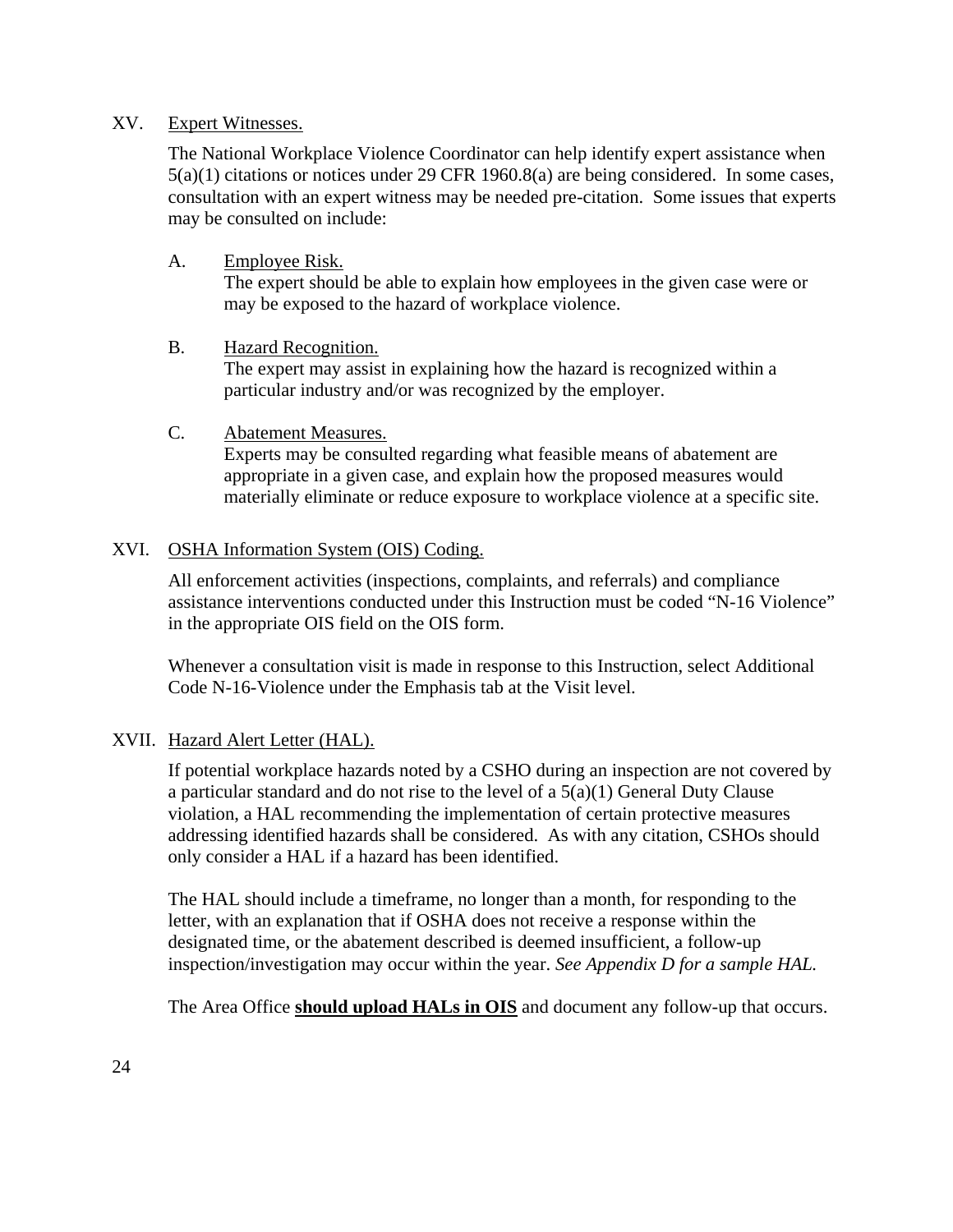# <span id="page-29-0"></span>XVIII. Settlements.

<span id="page-29-1"></span>The Area Director and Regional Workplace Violence Coordinator shall contact DEP in the National Office in cases where the employer seeks a settlement. All settlements must be reviewed and approved by the National Office.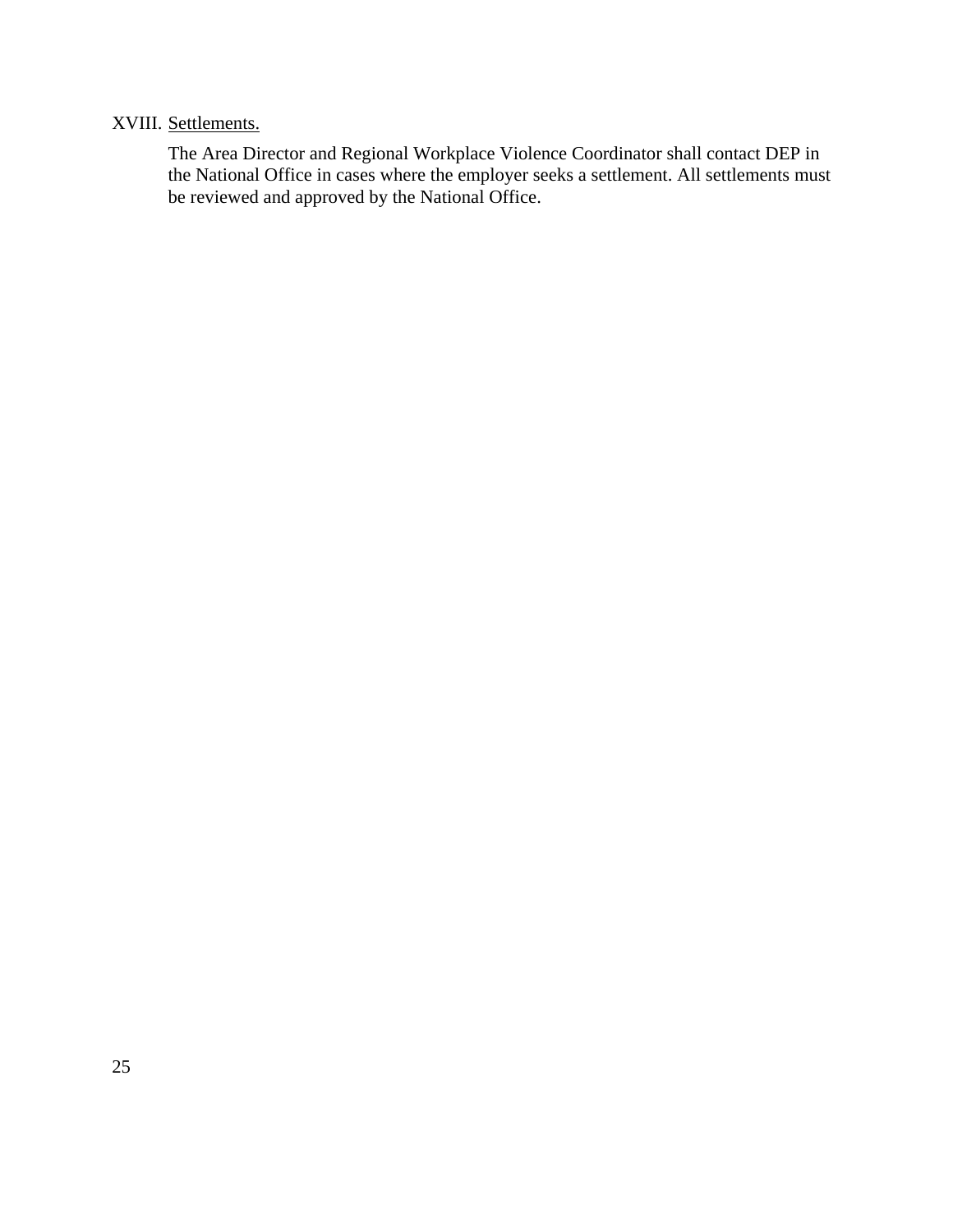# Appendix A – Possible Abatement Methods

CSHOs should identify abatement methods based on the hazards identified during the inspection. Besides the list of abatement methods listed below, CSHOs, in consultation with workplace violence coordinators and potential experts, should review other references to determine the most effective methods applicable to the hazards identified at the workplace.

General recommendations for all industries and administrative workplaces:

Implement Engineering Controls, such as:

- Assess any plans for new construction or physical changes to the facility or workplace to eliminate or reduce security hazards.
- Install and regularly maintain alarm systems and other security devices, panic buttons, hand-held alarms or noise devices, cellular phones and private channel radios where risk is apparent or may be anticipated. Arrange for a reliable response system when an alarm is triggered.
- Provide metal detectors—installed or hand-held, where appropriate—to detect guns, knives or other weapons, according to the recommendations of security consultants.
- Use a closed-circuit recording on a 24-hour basis for high-risk areas.
- Place curved mirrors at hallway intersections or concealed areas.
- Lock all unused doors to limit access, in accordance with local fire codes.
- Install bright, effective lighting, both indoors and outdoors.
- Replace burned-out lights and broken windows and locks.
- Keep automobiles well maintained if they are used in the field.
- Lock automobiles at all times.

Implement Administrative Controls to change work practices and management policies in order to reduce exposure to hazards. Such controls include:

- Conduct a workplace violence hazard analysis (this includes analyzing vehicles used to transport clients).
- Provide employees with training on workplace violence.
- Establish liaisons with local police and state prosecutors. Report all incidents of violence. Give police physical layouts of facilities to expedite investigations.
- Require employees to report all assaults or threats to a supervisor or manager (in addition, address concerns where the perpetrator is the manager). Keep log books and reports of such incidents to help determine any necessary actions to prevent recurrences.
- Advise employees of company procedures for requesting police assistance or filing charges when assaulted and help them do so, if necessary.
- Provide management support during emergencies. Respond promptly to all complaints.
	- o Set up a trained response team to respond to emergencies.
	- o Use properly trained security officers to deal with aggressive behavior. Follow written security procedures.
- Develop, or improve upon a preexisting, written, comprehensive workplace violence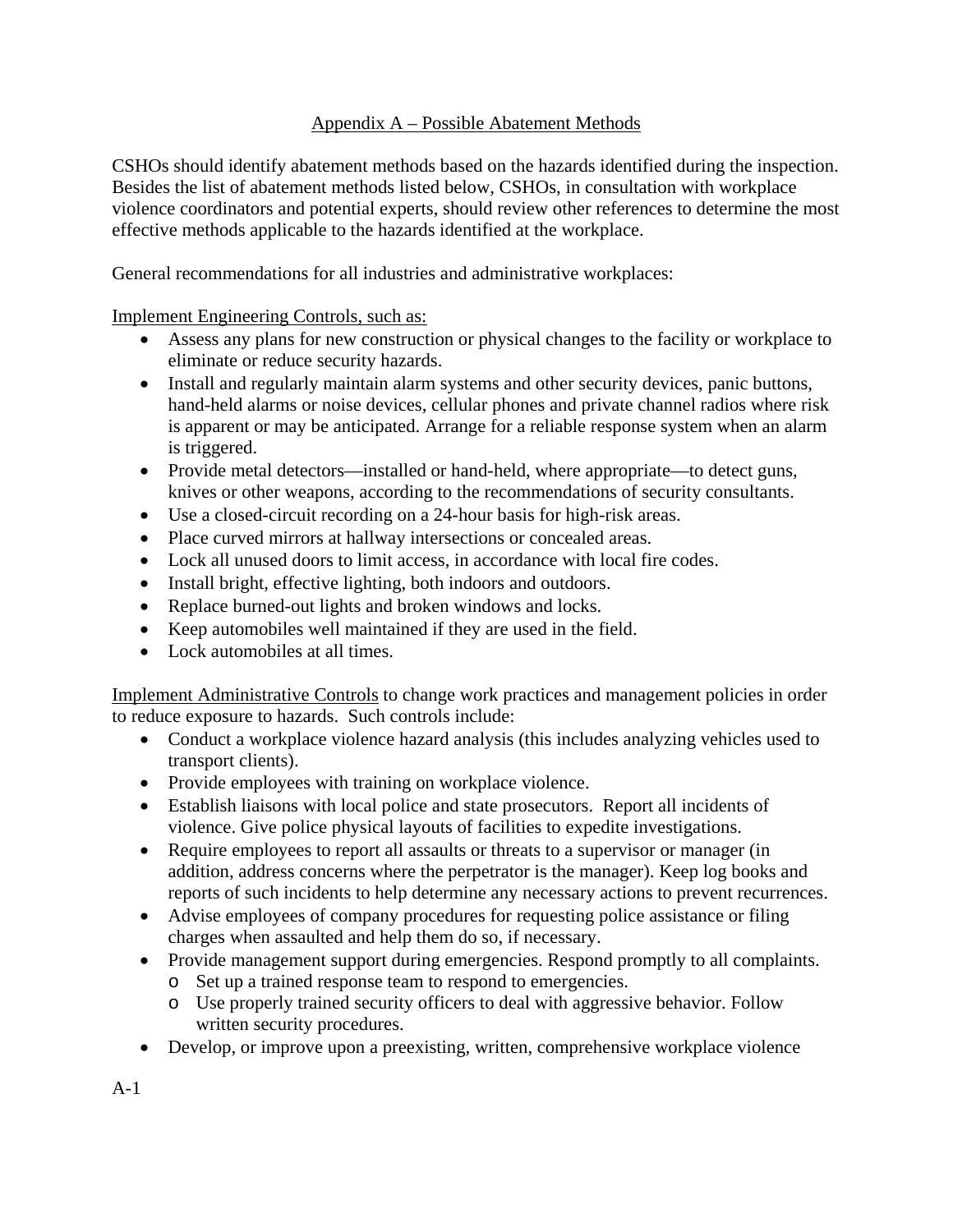prevention program, which should include:

- o A policy statement regarding potential violence in the workplace and assignment of oversight and prevention responsibilities.
- o A workplace violence hazard assessment and security analysis, including a list of the risk factors identified in the assessment and how the employer will address the specific hazards identified.
- o Development of workplace violence controls, including implementation of engineering and administrative controls and methods used to prevent potential workplace violence incidents.
- o A recordkeeping system designed to report any violent incidents. Additionally, the employer shall address each specific hazard identified in the workplace evaluation. The reports must be in writing and maintained for review after each incident and at least annually to analyze incident trends.
- o Development of a workplace violence training program that includes a written outline or lesson plan.
- o Annual review of the workplace violence prevention program, which should be updated as necessary. Such review and updates shall set forth any mitigating steps taken in response to any workplace violence incidents.
- o Development of procedures and responsibilities to be taken in the event of a violent incident in the workplace.
- o Development of a response team responsible for immediate care of victims, reestablishment of work areas and processes and providing debriefing sessions with victims and coworkers. Employee assistance programs, human resource professionals and local mental health and emergency service personnel should be contacted for input in developing these strategies.

# Correctional Facilities **(See National Institute of Justice publication, Managing Risks in Jails.)**

# **Engineering controls**

- Locking mechanisms on cells are fully functional and maintained
- Metal detectors to screen for contraband weapons are installed and maintained
- Monitoring systems are in place and maintained
- Ensure emergency power sources to maintain vital systems.

# **Administrative controls**

- Staff training that covers specific and recurring hazards.
- System to share information on inmates' classification with custody staff
- Housing rival inmates separately
- Establishing and training on security and communications systems/protocols
- Development and implementation of staffing plan based on facility and inmate population
- Inmate orientation conveying rules and expectations.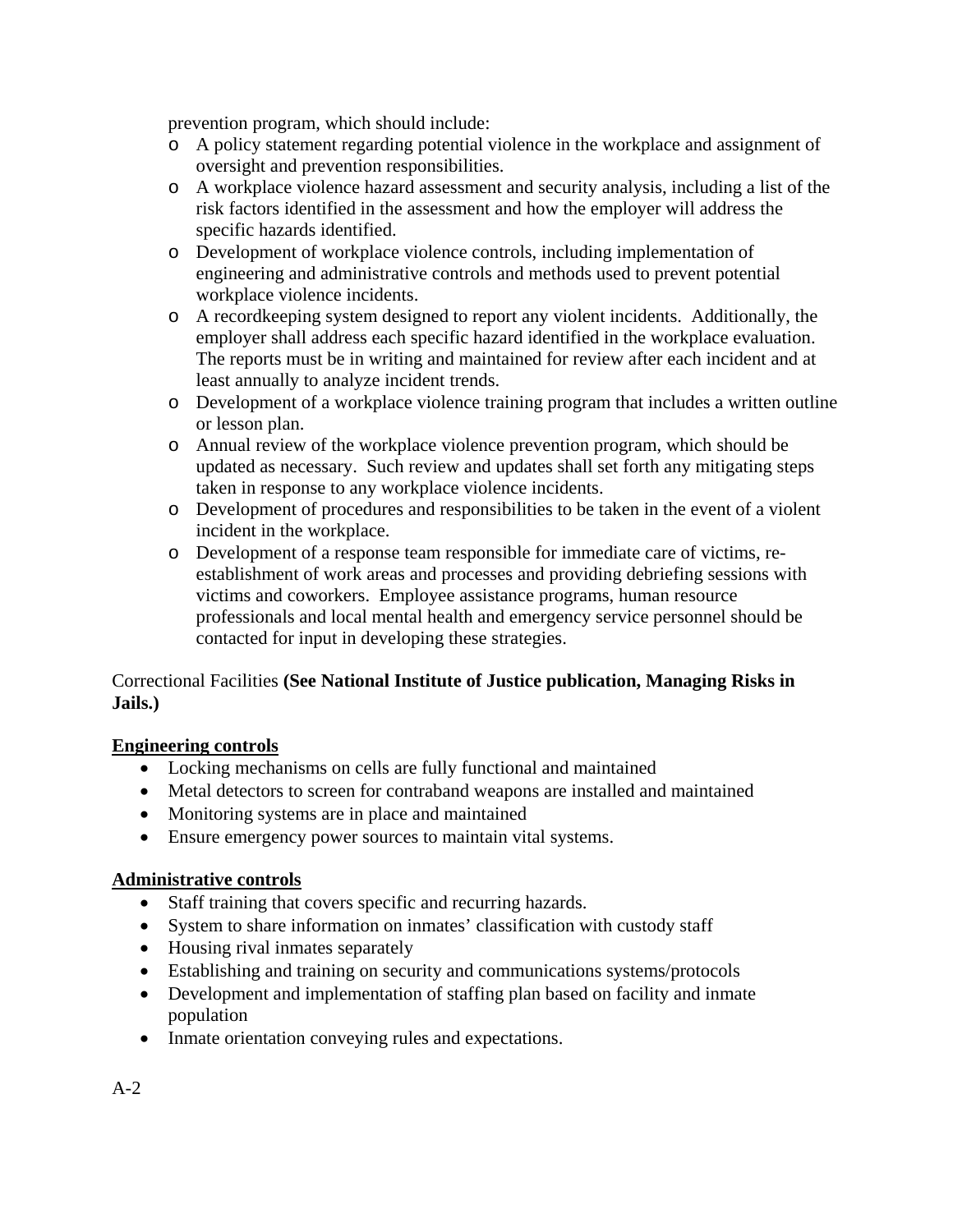# Healthcare and Social Services Facilities. (See OSHA publication 3148)

# Engineering Controls

|                                                                                                                                                                                                                                                                                                                                                                                                                                                                                     | Hospital                                                                                                                                                                                                                                                                                                    | Residential<br>Treatment                            | Non-residential<br>Treatment/Service                                                                                              | <b>Community Care</b>                                         | <b>Field Workers</b><br>(Home Healthcare,<br>Social Service) |
|-------------------------------------------------------------------------------------------------------------------------------------------------------------------------------------------------------------------------------------------------------------------------------------------------------------------------------------------------------------------------------------------------------------------------------------------------------------------------------------|-------------------------------------------------------------------------------------------------------------------------------------------------------------------------------------------------------------------------------------------------------------------------------------------------------------|-----------------------------------------------------|-----------------------------------------------------------------------------------------------------------------------------------|---------------------------------------------------------------|--------------------------------------------------------------|
| Security/<br>silenced alarm<br>systems                                                                                                                                                                                                                                                                                                                                                                                                                                              | • Panic buttons or paging system at workstations or personal alarm<br>devices worn by employees                                                                                                                                                                                                             |                                                     |                                                                                                                                   | • Paging system<br>• GPS tracking<br>• Cell phones            |                                                              |
|                                                                                                                                                                                                                                                                                                                                                                                                                                                                                     | the range and limitations of the system.                                                                                                                                                                                                                                                                    |                                                     | • Security/silenced alarm systems should be regularly maintained and managers and staff should fully understand                   |                                                               |                                                              |
|                                                                                                                                                                                                                                                                                                                                                                                                                                                                                     | Hospital                                                                                                                                                                                                                                                                                                    | Residential<br>Treatment                            | Non-residential<br>Treatment/Service                                                                                              | <b>Community Care</b>                                         | Field workers (Home<br>Healthcare, Social<br>Service)        |
| <b>Exit routes</b>                                                                                                                                                                                                                                                                                                                                                                                                                                                                  | • Where possible, rooms should have two<br>exits<br>• Provide employee 'safe room' for<br>emergencies<br>• Arrange furniture so workers have a clear<br>exit route                                                                                                                                          |                                                     | • Where possible,<br>counseling rooms<br>should have two<br>exits<br>• Arrange furniture<br>so workers have a<br>clear exit route | • Managers and workers should assess<br>homes for exit routes |                                                              |
|                                                                                                                                                                                                                                                                                                                                                                                                                                                                                     |                                                                                                                                                                                                                                                                                                             |                                                     | Workers should be familiar with a site and identify the different exit routes available.                                          |                                                               |                                                              |
|                                                                                                                                                                                                                                                                                                                                                                                                                                                                                     | Hospital                                                                                                                                                                                                                                                                                                    | Residential<br>Treatment                            | Non-residential<br>Treatment/Service                                                                                              | <b>Community Care</b>                                         | Field workers (Home<br>Healthcare, Social<br>Service)        |
| • Employers and workers will have to determine the appropriate balance of creating the suitable atmosphere for<br><b>Metal detectors</b><br>- hand-held or<br>services being provided and the types of barriers put in place.<br>• Metal detectors should be regularly maintained and assessed for effectiveness in reducing the weapons brought<br>installed<br>into a facility.<br>• Staff should be appropriately assigned, and trained to use the equipment and remove weapons. |                                                                                                                                                                                                                                                                                                             |                                                     |                                                                                                                                   |                                                               |                                                              |
|                                                                                                                                                                                                                                                                                                                                                                                                                                                                                     | Hospital                                                                                                                                                                                                                                                                                                    | Residential<br>Treatment                            | Non-residential<br>Treatment/Service                                                                                              | <b>Community Care</b>                                         | Field workers<br>(Home Healthcare,<br>Social Service)        |
| Monitoring<br>systems &<br>natural<br>surveillance                                                                                                                                                                                                                                                                                                                                                                                                                                  | • Closed-circuit video – inside and outside<br>• Curved mirrors<br>• Proper placement of nurses' stations to<br>allow visual scanning of areas<br>• Glass panels in doors/walls for better<br>monitoring                                                                                                    |                                                     | • Closed-circuit<br>$video - inside$<br>and outside<br>• Curved mirrors<br>• Glass panels in<br>doors for better<br>monitoring    |                                                               |                                                              |
|                                                                                                                                                                                                                                                                                                                                                                                                                                                                                     | • Employers and workers will have to determine the appropriate balance of creating the suitable atmosphere for<br>services being provided and the types of barriers put in place.<br>• Staff should know if video monitoring is in use or not and whether someone is always monitoring the video or<br>not. |                                                     |                                                                                                                                   |                                                               |                                                              |
|                                                                                                                                                                                                                                                                                                                                                                                                                                                                                     | Hospital                                                                                                                                                                                                                                                                                                    | Residential<br>Treatment                            | Non-residential<br>Treatment/Service                                                                                              | <b>Community Care</b>                                         | <b>Field Workers</b><br>(Home Healthcare,<br>Social Service) |
| <b>Barrier</b><br>protection                                                                                                                                                                                                                                                                                                                                                                                                                                                        | • Enclosed<br>receptionist desk<br>with bulletproof                                                                                                                                                                                                                                                         | • Deep counters in<br>offices<br>• Provide lockable | • Deep counters<br>• Provide lockable<br>(or keyless door                                                                         |                                                               |                                                              |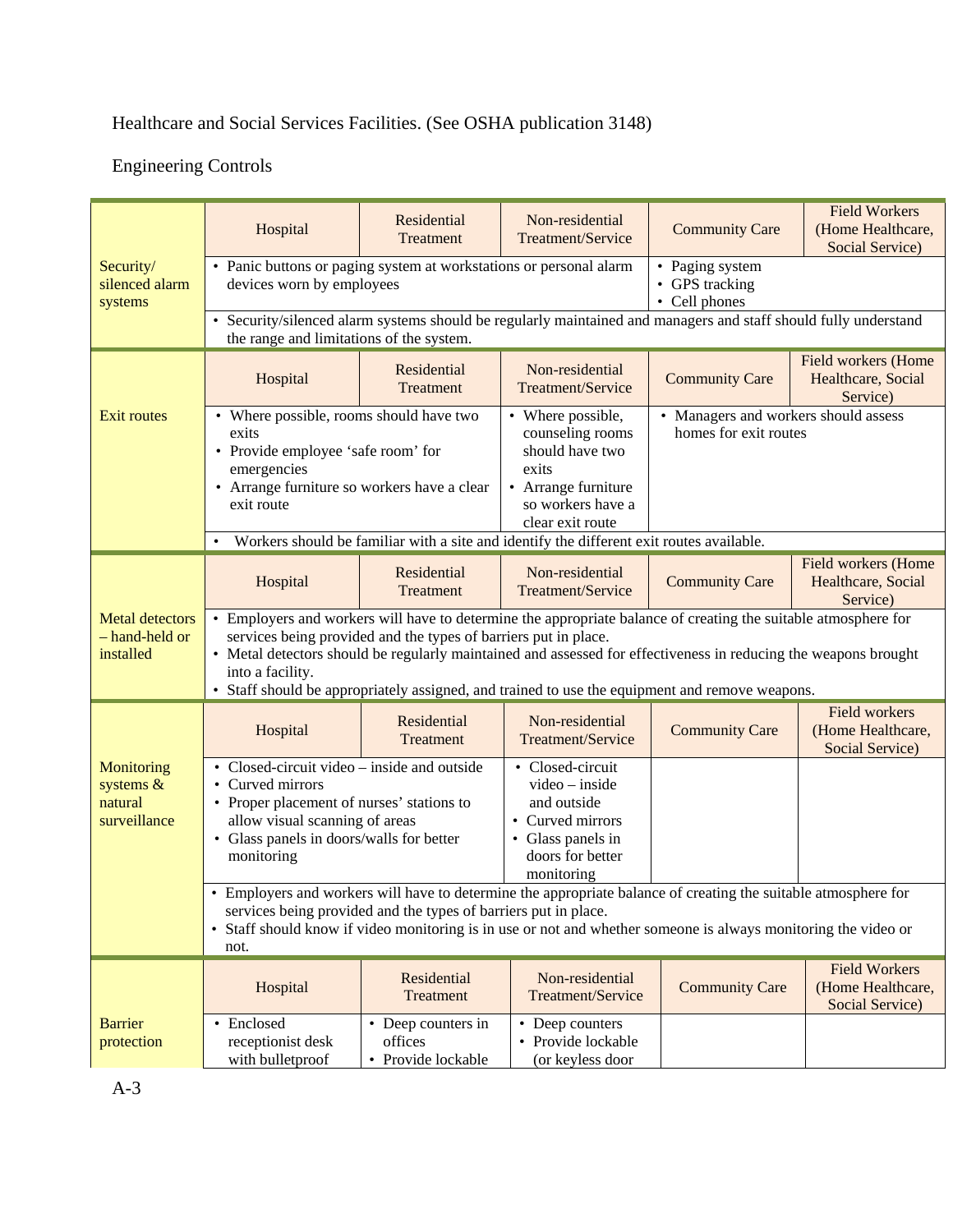| Patient/client<br>areas | from patient/client<br>and visitor facilities<br>• Lock all unused<br>doors to limit<br>access, in accord<br>with local fire<br>codes<br>Hospital<br>• Establish areas for<br>patients/clients to<br>de-escalate<br>• Provide<br>comfortable<br>waiting areas to<br>reduce stress<br>• Divide waiting | with local fire<br>codes<br>• Employers and workers will have to determine the appropriate balance of creating the suitable atmosphere for the<br>services being provided and the types of barriers put in place.<br>Residential<br>Treatment<br>• Establish areas for<br>patients/clients to<br>de-escalate<br>• Provide<br>comfortable<br>waiting areas to<br>reduce stress<br>• Assess staff | Non-residential<br>Treatment/Service<br>• Provide<br>comfortable<br>waiting areas to<br>reduce stress | <b>Community Care</b><br>• Establish areas<br>for patients/<br>clients to de-<br>escalate | <b>Field Workers</b><br>(Home Healthcare,<br>Social Service)<br>• Establish areas<br>for patients/<br>clients to de-<br>escalate |
|-------------------------|-------------------------------------------------------------------------------------------------------------------------------------------------------------------------------------------------------------------------------------------------------------------------------------------------------|-------------------------------------------------------------------------------------------------------------------------------------------------------------------------------------------------------------------------------------------------------------------------------------------------------------------------------------------------------------------------------------------------|-------------------------------------------------------------------------------------------------------|-------------------------------------------------------------------------------------------|----------------------------------------------------------------------------------------------------------------------------------|
|                         | areas to limit the<br>spreading of<br>agitation among                                                                                                                                                                                                                                                 | rotations in<br>facilities where<br>clients become                                                                                                                                                                                                                                                                                                                                              |                                                                                                       |                                                                                           |                                                                                                                                  |
|                         | clients/visitors                                                                                                                                                                                                                                                                                      | agitated by<br>unfamiliar staff                                                                                                                                                                                                                                                                                                                                                                 |                                                                                                       |                                                                                           |                                                                                                                                  |
|                         |                                                                                                                                                                                                                                                                                                       | • Employers and workers will have to determine the appropriate balance of creating the suitable atmosphere<br>for the services being provided and the types of barriers put in place.                                                                                                                                                                                                           |                                                                                                       |                                                                                           |                                                                                                                                  |
|                         | Hospital                                                                                                                                                                                                                                                                                              | Residential<br>Treatment<br>• Secure furniture and other items that could be used as weapons                                                                                                                                                                                                                                                                                                    | Non-residential<br>Treatment/Service                                                                  | <b>Community Care</b>                                                                     | <b>Field Workers</b><br>(Home Healthcare,<br>Social Service)                                                                     |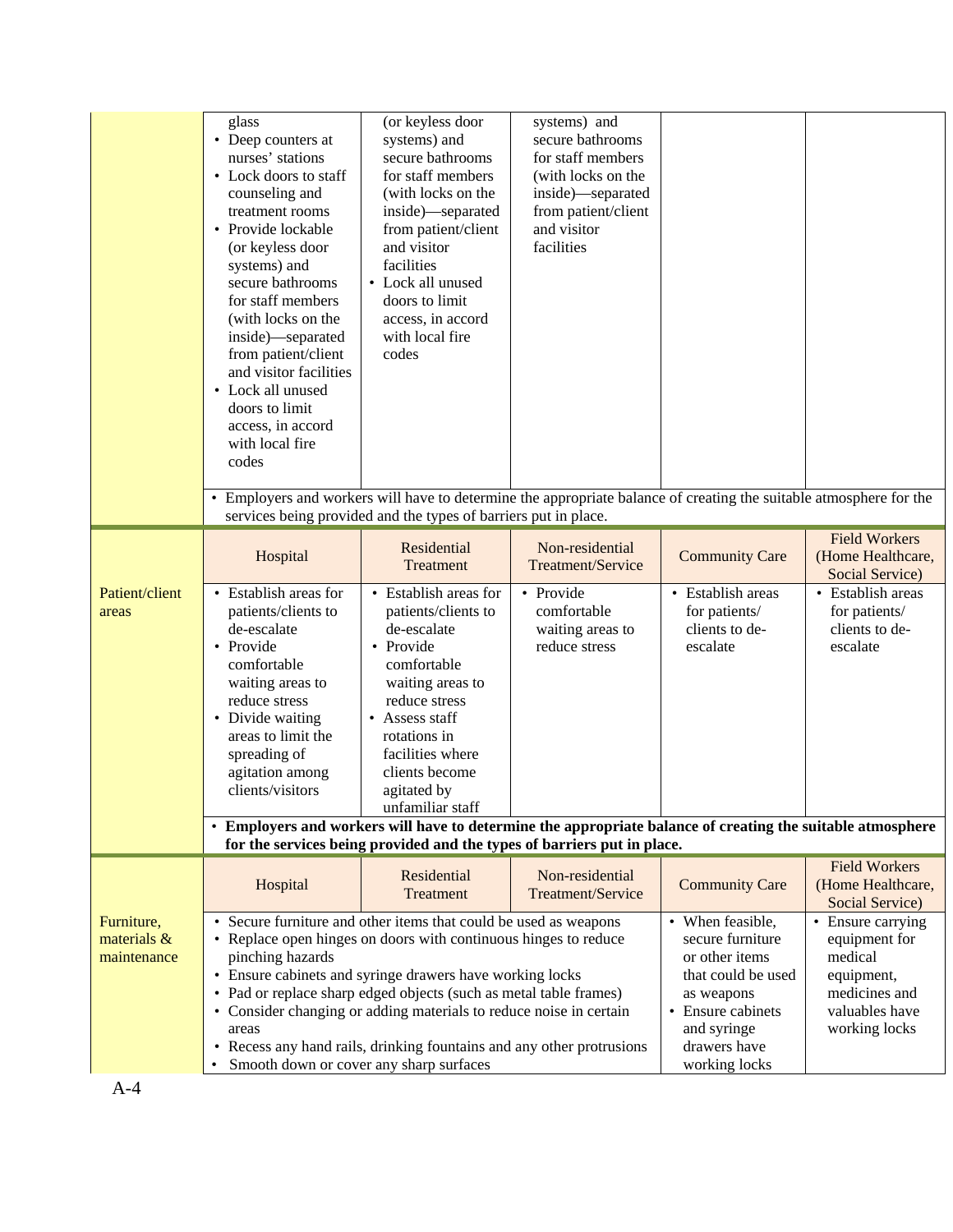|                           | • Employers and workers will have to determine the appropriate balance of creating the appropriate atmosphere for                         | the services being provided when securing furniture. |                                      | • Pad or replace<br>sharp-edged<br>objects (such as<br>metal table<br>frames)<br>• Ensure carrying<br>equipment for<br>medical<br>equipment,<br>medicines and<br>valuables have<br>working locks |                                                                                    |
|---------------------------|-------------------------------------------------------------------------------------------------------------------------------------------|------------------------------------------------------|--------------------------------------|--------------------------------------------------------------------------------------------------------------------------------------------------------------------------------------------------|------------------------------------------------------------------------------------|
| Lighting                  | Hospital<br>• Install bright, effective lighting-both indoors and outdoors on the                                                         | Residential<br><b>Treatment</b>                      | Non-residential<br>Treatment/Service | <b>Community Care</b><br>• Ensure lighting is                                                                                                                                                    | <b>Field Workers</b><br>(Home Healthcare,<br>Social Service)<br>• Work with client |
|                           | grounds, in parking areas and walkways.                                                                                                   |                                                      |                                      | adequate in both<br>the indoor and<br>outdoor areas                                                                                                                                              | to ensure lighting<br>is adequate in<br>both the indoor<br>and outdoor<br>areas    |
|                           | • Ensure burned out lights are replaced immediately.<br>• While lighting should be effective it should not be harsh or cause undue glare. |                                                      |                                      |                                                                                                                                                                                                  |                                                                                    |
|                           | Hospital                                                                                                                                  | Residential<br><b>Treatment</b>                      | Non-residential<br>Treatment/Service | <b>Community Care</b>                                                                                                                                                                            | <b>Field Workers</b><br>(Home Healthcare,<br>Social Service)                       |
| <b>Travel</b><br>vehicles | • Ensure vehicles are properly maintained<br>• Where appropriate, consider physical<br>barrier between driver and patients                |                                                      |                                      | • Ensure vehicles are properly maintained                                                                                                                                                        |                                                                                    |

# Administrative Controls

| Workplace<br>violence<br>response policy | Hospital  | Residential<br>Treatment                                                                                                                                                                                                               | Non-residential<br>Treatment/Service | <b>Community Care</b>                                                                                                                                                                                          | <b>Field Workers</b><br>(Home Healthcare,<br>Social Service)                              |
|------------------------------------------|-----------|----------------------------------------------------------------------------------------------------------------------------------------------------------------------------------------------------------------------------------------|--------------------------------------|----------------------------------------------------------------------------------------------------------------------------------------------------------------------------------------------------------------|-------------------------------------------------------------------------------------------|
|                                          | $\bullet$ | Clearly state to patients, clients, visitors and workers that violence is not permitted and will not be tolerated.<br>Such a policy makes it clear to workers that assaults are not considered part of the job or acceptable behavior. |                                      |                                                                                                                                                                                                                |                                                                                           |
|                                          | Hospital  | Residential<br><b>Treatment</b>                                                                                                                                                                                                        | Non-residential<br>Treatment/Service | <b>Community Care</b>                                                                                                                                                                                          | <b>Field Workers</b><br>(Home Healthcare,<br>Social Service)                              |
| Tracking<br>workers                      |           | Traveling workers<br>should:<br>• have specific<br>log-in and log-<br>out procedures<br>• be required to<br>contact the office<br>after each visit<br>and managers                                                                     |                                      | Workers should:<br>• have specific log-in and log-out<br>procedures<br>• be required to contact the office after<br>each visit and managers should have<br>do so<br>• be given discretion as to whether or not | procedures to follow-up if workers fail to<br>they begin or continue a visit if they feel |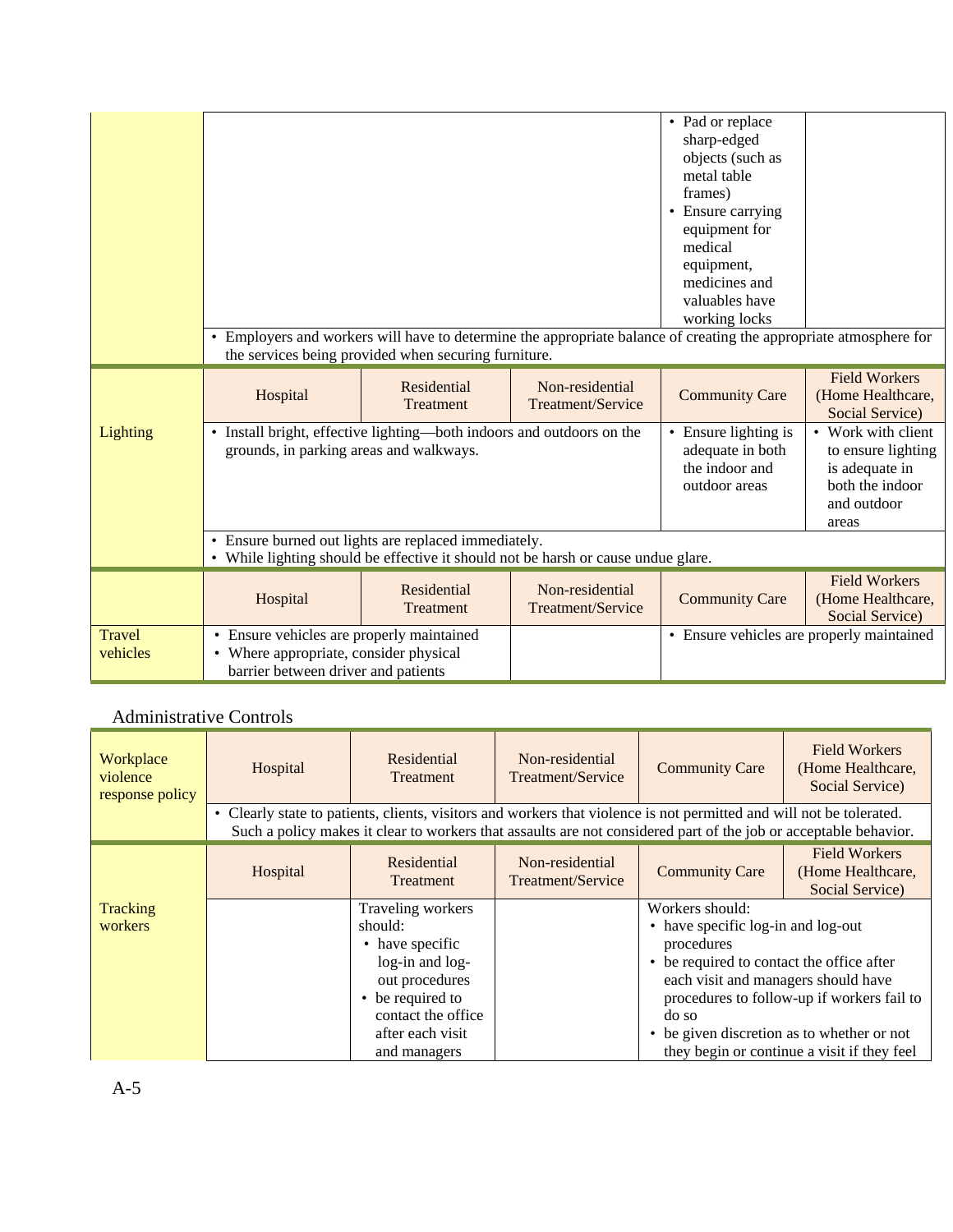|                                                                   | $\circ$<br>$\circ$<br>a contact number;<br>O<br>O<br>$\circ$<br>O<br>$\circ$                                                                                                                                                                                                                                                                                                                                                                                                                                                                                                                                                                                                                                                                                                                                                                                                                                                                                                                                                                | should have<br>procedures to<br>follow-up if<br>workers fail to do<br><b>SO</b><br>• Log-in/log-out procedures should include:<br>the name and address of client visited;<br>the scheduled time and duration of visit;<br>a code word used to inform someone of an incident/threat;<br>worker's vehicle description and license plate number;<br>details of any travel plans with client;<br>contacting office/supervisor with any changes. |                                                                                                                                                                                                                                                     | threatened or unsafe                                                                                                                                                                 |                                                                                                                                                                                                                                                |  |
|-------------------------------------------------------------------|---------------------------------------------------------------------------------------------------------------------------------------------------------------------------------------------------------------------------------------------------------------------------------------------------------------------------------------------------------------------------------------------------------------------------------------------------------------------------------------------------------------------------------------------------------------------------------------------------------------------------------------------------------------------------------------------------------------------------------------------------------------------------------------------------------------------------------------------------------------------------------------------------------------------------------------------------------------------------------------------------------------------------------------------|---------------------------------------------------------------------------------------------------------------------------------------------------------------------------------------------------------------------------------------------------------------------------------------------------------------------------------------------------------------------------------------------------------------------------------------------|-----------------------------------------------------------------------------------------------------------------------------------------------------------------------------------------------------------------------------------------------------|--------------------------------------------------------------------------------------------------------------------------------------------------------------------------------------|------------------------------------------------------------------------------------------------------------------------------------------------------------------------------------------------------------------------------------------------|--|
|                                                                   | Hospital                                                                                                                                                                                                                                                                                                                                                                                                                                                                                                                                                                                                                                                                                                                                                                                                                                                                                                                                                                                                                                    | Residential<br>Treatment                                                                                                                                                                                                                                                                                                                                                                                                                    | Non-residential<br>Treatment/Service                                                                                                                                                                                                                | <b>Community Care</b>                                                                                                                                                                | <b>Field Workers</b><br>(Home Healthcare,<br>Social Service)                                                                                                                                                                                   |  |
| <b>Tracking</b><br>clients with a<br>known history<br>of violence | • Supervise the movement of patients<br>throughout the facility<br>history or incident                                                                                                                                                                                                                                                                                                                                                                                                                                                                                                                                                                                                                                                                                                                                                                                                                                                                                                                                                      | • Update staff in shift report about violent                                                                                                                                                                                                                                                                                                                                                                                                | • Update staff in<br>shift report<br>about violent<br>history or<br>incident                                                                                                                                                                        | • Report all violent incidents to employer                                                                                                                                           |                                                                                                                                                                                                                                                |  |
|                                                                   | • Determine the behavioral history of new and transferred patients and clients to learn about any past violent or<br>assaultive behaviors.<br>Identify any event triggers for clients, such as certain dates or visitors.<br>O<br>Identify the type of violence including severity, pattern and intended purpose.<br>O<br>Information gained should be used to formulate individualized plans for early identification and<br>$\circ$<br>prevention of future violence.<br>• Establish a system—such as chart tags, log books or verbal census reports—to identify patients and clients<br>with a history of violence and identify triggers and the best responses and means of de-escalation.<br>• Ensure workers know and follow procedures for updates to patients' and clients' behavior.<br>• Ensure patient and client confidentiality is maintained.<br>• Update as needed.<br>• If stalking is suspected, consider varying check-in and check-out times for affected workers and plan different<br>travel routes for those workers. |                                                                                                                                                                                                                                                                                                                                                                                                                                             |                                                                                                                                                                                                                                                     |                                                                                                                                                                                      |                                                                                                                                                                                                                                                |  |
|                                                                   | Hospital                                                                                                                                                                                                                                                                                                                                                                                                                                                                                                                                                                                                                                                                                                                                                                                                                                                                                                                                                                                                                                    | Residential<br>Treatment                                                                                                                                                                                                                                                                                                                                                                                                                    | Non-residential<br>Treatment/Service                                                                                                                                                                                                                | <b>Community Care</b>                                                                                                                                                                | Field workers<br>(Home Healthcare,<br>Social Service)                                                                                                                                                                                          |  |
| <b>Working alone</b><br>or in secure<br>areas                     | • Treat and interview aggressive or<br>that still maintain privacy and<br>confidentiality<br>• Ensure workers are not alone when<br>performing intimate physical<br>examinations of patients<br>• Advise staff to exercise extra care in<br>elevators and stairwells<br>• Provide staff members with security<br>lit and highly visible                                                                                                                                                                                                                                                                                                                                                                                                                                                                                                                                                                                                                                                                                                     | agitated clients in relatively open areas<br>escorts to parking areas during evening/<br>late hours— Ensure these areas are well                                                                                                                                                                                                                                                                                                            | • Advise staff to<br>exercise extra<br>care in elevators,<br>stairwells<br>• Provide staff<br>members with<br>security escorts<br>to parking areas<br>during evening/<br>late hours.<br>Ensure these<br>areas are well lit<br>and highly<br>visible | • Ensure workers<br>have means of<br>communication-<br>either cell phones<br>or panic buttons<br>• Develop policy to<br>determine when a<br>buddy system<br>should be<br>implemented | • Advise staff to<br>exercise extra<br>care in unfamiliar<br>residences<br>• Workers should<br>be given<br>discretion to<br>receive backup<br>assistance by<br>another worker or<br>law enforcement<br>officer<br>• Workers should<br>be given |  |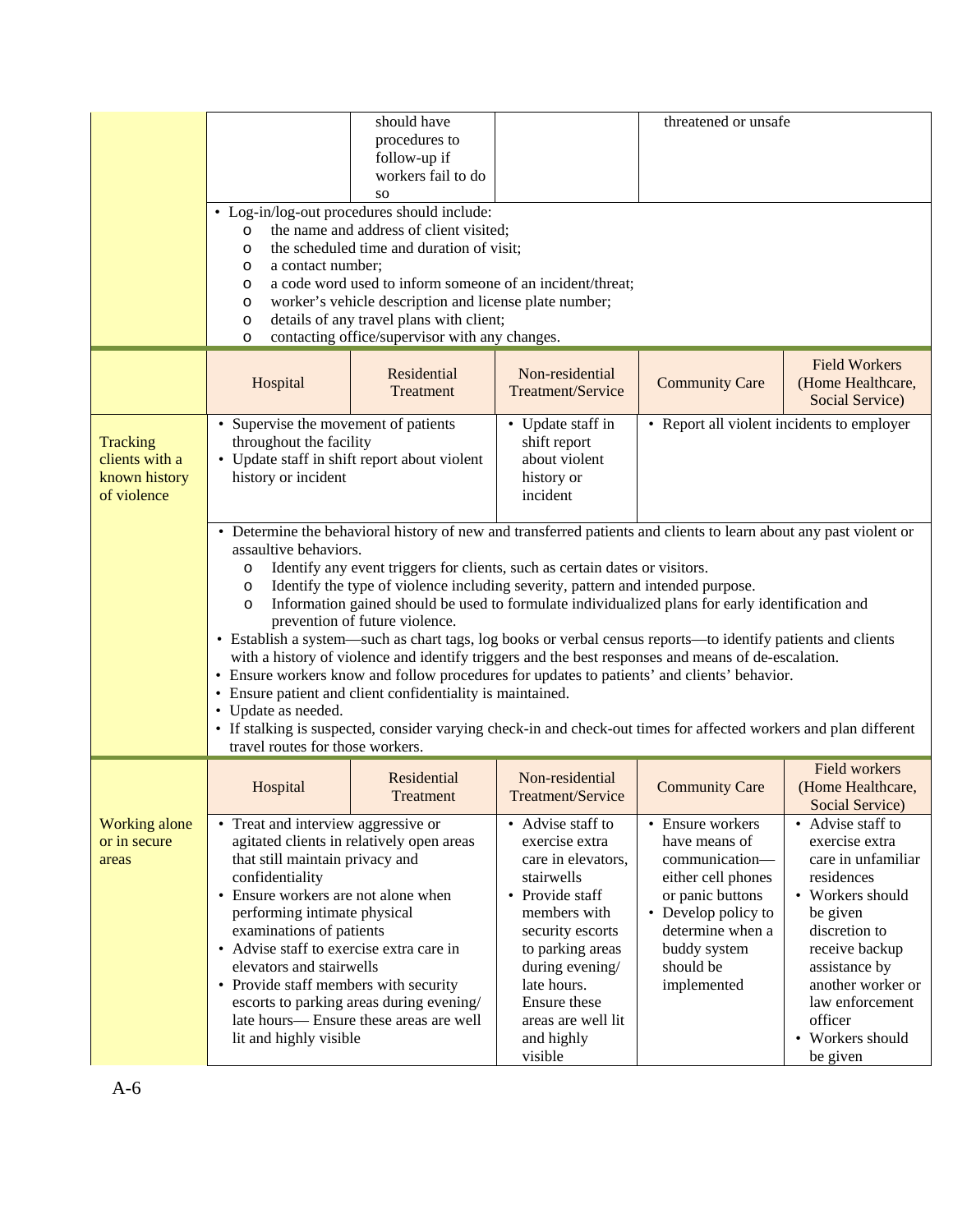|                     | assistance is unavailable.                                                                                                                                                                                                                                                                                                                                                                                                                                        | • Limit workers from working alone in emergency areas or walk-in clinics, particularly at night or when<br>• Establish policies and procedures for secured areas and emergency evacuations.                                                                                                                                                              |                                                                                                                        |                                                                  | discretion as to<br>whether or not<br>they begin or<br>continue a visit if<br>they feel<br>threatened or<br>unsafe<br>• Ensure workers<br>have means of<br>communication-<br>either cell phones<br>or panic buttons |  |
|---------------------|-------------------------------------------------------------------------------------------------------------------------------------------------------------------------------------------------------------------------------------------------------------------------------------------------------------------------------------------------------------------------------------------------------------------------------------------------------------------|----------------------------------------------------------------------------------------------------------------------------------------------------------------------------------------------------------------------------------------------------------------------------------------------------------------------------------------------------------|------------------------------------------------------------------------------------------------------------------------|------------------------------------------------------------------|---------------------------------------------------------------------------------------------------------------------------------------------------------------------------------------------------------------------|--|
|                     | Hospital                                                                                                                                                                                                                                                                                                                                                                                                                                                          | • Use the "buddy system," especially when personal safety may be threatened.<br>Residential<br>Treatment                                                                                                                                                                                                                                                 | Non-residential<br>Treatment/Service                                                                                   | <b>Community Care</b>                                            | <b>Field Workers</b><br>(Home Healthcare,<br>Social Service)                                                                                                                                                        |  |
| Reporting           | • Require workers to report all assaults or threats to a supervisor or manager (for example, through a confidential<br>interview). Keep logbooks and reports of such incidents to help determine any necessary actions to prevent<br>recurrences.<br>• Establish a liaison with local police, service providers who can assist (e.g., counselors) and state prosecutors.<br>• When needed, give police physical layouts of facilities to expedite investigations. |                                                                                                                                                                                                                                                                                                                                                          |                                                                                                                        |                                                                  |                                                                                                                                                                                                                     |  |
|                     | Hospital                                                                                                                                                                                                                                                                                                                                                                                                                                                          | Residential<br>Treatment                                                                                                                                                                                                                                                                                                                                 | Non-residential<br>Treatment/Service                                                                                   | <b>Community Care</b>                                            | <b>Field Workers</b><br>(Home Healthcare,<br>Social Service)                                                                                                                                                        |  |
| Entry<br>procedures | • Provide<br>responsive,<br>timely<br>information to<br>those waiting;<br>adopt measures<br>to reduce waiting<br>times<br>• Institute sign-in<br>procedures and<br>visitor passes<br>• Enforce visitor<br>hours and<br>procedures for<br>being in the<br>hospital<br>• Have a<br>"restricted<br>visitors" list for<br>patients with a<br>history of<br>violence/gang<br>activity; make<br>copies available<br>to security,                                        | • Institute sign-in<br>procedures with<br>passes for<br>visitors<br>• Enforce visitor<br>hours and<br>procedures<br>• Establish a list of<br>"restricted<br>visitors" for<br>patients with a<br>history of<br>violence or gang<br>activity; make<br>copies available<br>at security<br>checkpoints,<br>nurses' stations<br>and visitor sign-<br>in areas | • Provide<br>responsive,<br>timely<br>information to<br>those waiting;<br>adopt measures<br>to reduce waiting<br>times | • Ensure workers<br>determine how<br>best to enter<br>facilities | • Ensure workers<br>determine how<br>best to enter<br>clients' homes                                                                                                                                                |  |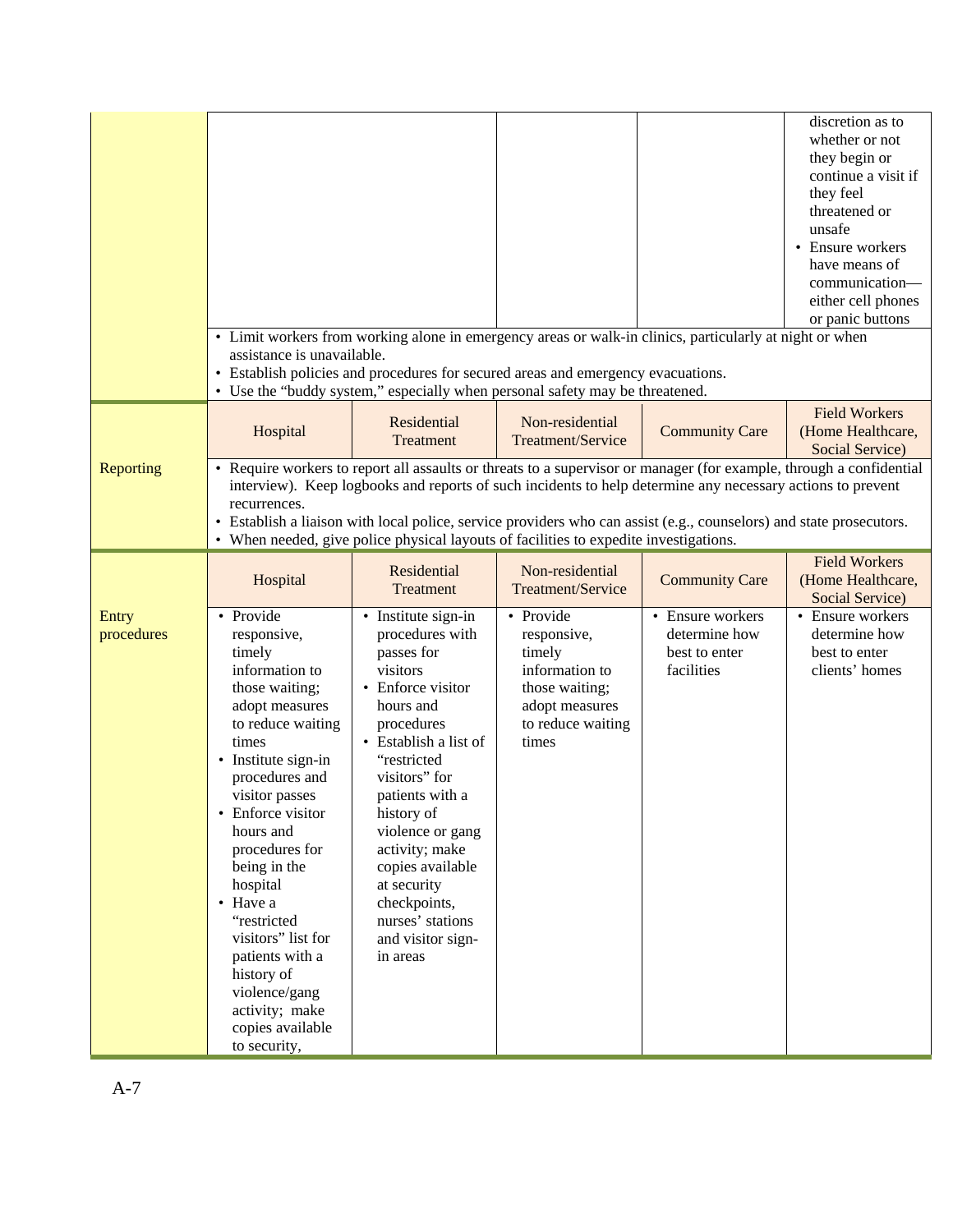|                                               | nurses, and sign-<br>in clerk                                                                                                                                                                                                                                                                                                                                                                                                                                                                                                                                                                                                                                                                                                                                                                                                                                                                                                                                                                                                                                                                                                                                                                                                       |                                                                                                                                |                                                                                                                                                       |                                                                                                                              |                                                                                                                          |  |  |
|-----------------------------------------------|-------------------------------------------------------------------------------------------------------------------------------------------------------------------------------------------------------------------------------------------------------------------------------------------------------------------------------------------------------------------------------------------------------------------------------------------------------------------------------------------------------------------------------------------------------------------------------------------------------------------------------------------------------------------------------------------------------------------------------------------------------------------------------------------------------------------------------------------------------------------------------------------------------------------------------------------------------------------------------------------------------------------------------------------------------------------------------------------------------------------------------------------------------------------------------------------------------------------------------------|--------------------------------------------------------------------------------------------------------------------------------|-------------------------------------------------------------------------------------------------------------------------------------------------------|------------------------------------------------------------------------------------------------------------------------------|--------------------------------------------------------------------------------------------------------------------------|--|--|
|                                               | Hospital                                                                                                                                                                                                                                                                                                                                                                                                                                                                                                                                                                                                                                                                                                                                                                                                                                                                                                                                                                                                                                                                                                                                                                                                                            | Residential<br>Treatment                                                                                                       | Non-residential<br>Treatment/Service                                                                                                                  | <b>Community Care</b>                                                                                                        | <b>Field Workers</b><br>(Home Healthcare,<br>Social Service)                                                             |  |  |
| Incident<br>response/high-<br>risk activities | • Use properly trained security officers<br>and counselors to respond to aggressive<br>behavior; follow written security<br>procedures<br>• Ensure that adequate and qualified staff<br>members are available at all times,<br>especially during high-risk times such as<br>patient transfers, emergency responses,<br>mealtimes and at night<br>• Ensure that adequate and qualified staff<br>members are available to disarm and de-<br>escalate patients if necessary<br>• Assess changing client routines and<br>activities to reduce or eliminate the<br>possibility of violent outbursts<br>• Advise workers of company procedures for requesting police assistance or filing charges when assaulted—and<br>assist them in doing so if necessary.<br>• Provide management support during emergencies. Respond promptly to all complaints.<br>• Ensure that adequately trained staff members and counselors are available to de-escalate a situation and<br>counsel patients.<br>• Prepare contingency plans to treat clients who are "acting out" or making verbal or physical attacks or threats.<br>• Emergency action plans should be developed to ensure that workers know how to call for help or medical<br>assistance. |                                                                                                                                | • Use properly<br>trained security<br>officers and<br>counselors to<br>respond to<br>aggressive<br>behavior; follow<br>written security<br>procedures |                                                                                                                              | • Ensure assistance<br>if children will be<br>removed from<br>the home                                                   |  |  |
|                                               | Hospital                                                                                                                                                                                                                                                                                                                                                                                                                                                                                                                                                                                                                                                                                                                                                                                                                                                                                                                                                                                                                                                                                                                                                                                                                            | Residential<br>Treatment                                                                                                       | Non-residential<br>Treatment/Service                                                                                                                  | <b>Community Care</b>                                                                                                        | <b>Field Workers</b><br>(Home Healthcare,<br>Social Service)                                                             |  |  |
| Employee<br>uniforms/dress                    | • Provide staff with identification badges, preferably without last names, to readily verify employment.<br>• Discourage workers from wearing necklaces or chains to help prevent possible strangulation in confrontational<br>situations.<br>• Discourage workers from wearing expensive jewelry or carrying large sums of money.<br>• Discourage workers from carrying keys or other items that could be used as weapons.<br>• Encourage the use of head netting/cap so hair cannot be grabbed and used to pull or shove workers.                                                                                                                                                                                                                                                                                                                                                                                                                                                                                                                                                                                                                                                                                                 |                                                                                                                                |                                                                                                                                                       |                                                                                                                              |                                                                                                                          |  |  |
| Facility &<br>work<br>procedures              | Hospital                                                                                                                                                                                                                                                                                                                                                                                                                                                                                                                                                                                                                                                                                                                                                                                                                                                                                                                                                                                                                                                                                                                                                                                                                            | Residential<br>Treatment                                                                                                       | Non-residential<br><b>Treatment/Service</b>                                                                                                           | <b>Community Care</b>                                                                                                        | <b>Field Workers</b><br>(Home Healthcare,<br>Social Service)                                                             |  |  |
|                                               | • Survey facility periodically to remove<br>tools or possessions left by visitors or<br>by patients<br>• Survey facilities regularly to ensure                                                                                                                                                                                                                                                                                                                                                                                                                                                                                                                                                                                                                                                                                                                                                                                                                                                                                                                                                                                                                                                                                      | staff that could be used inappropriately<br>doors that should be locked are locked-<br>smoking policies should not allow these | • Survey facility<br>periodically to<br>remove tools or<br>possessions left<br>by visitors or<br>staff that could<br>be used                          | • Survey facility<br>periodically to<br>remove tools or<br>possessions left<br>by visitors or<br>staff that could<br>be used | • Have clear<br>contracts on how<br>home visits will<br>be conducted,<br>the presence of<br>others in the<br>home during |  |  |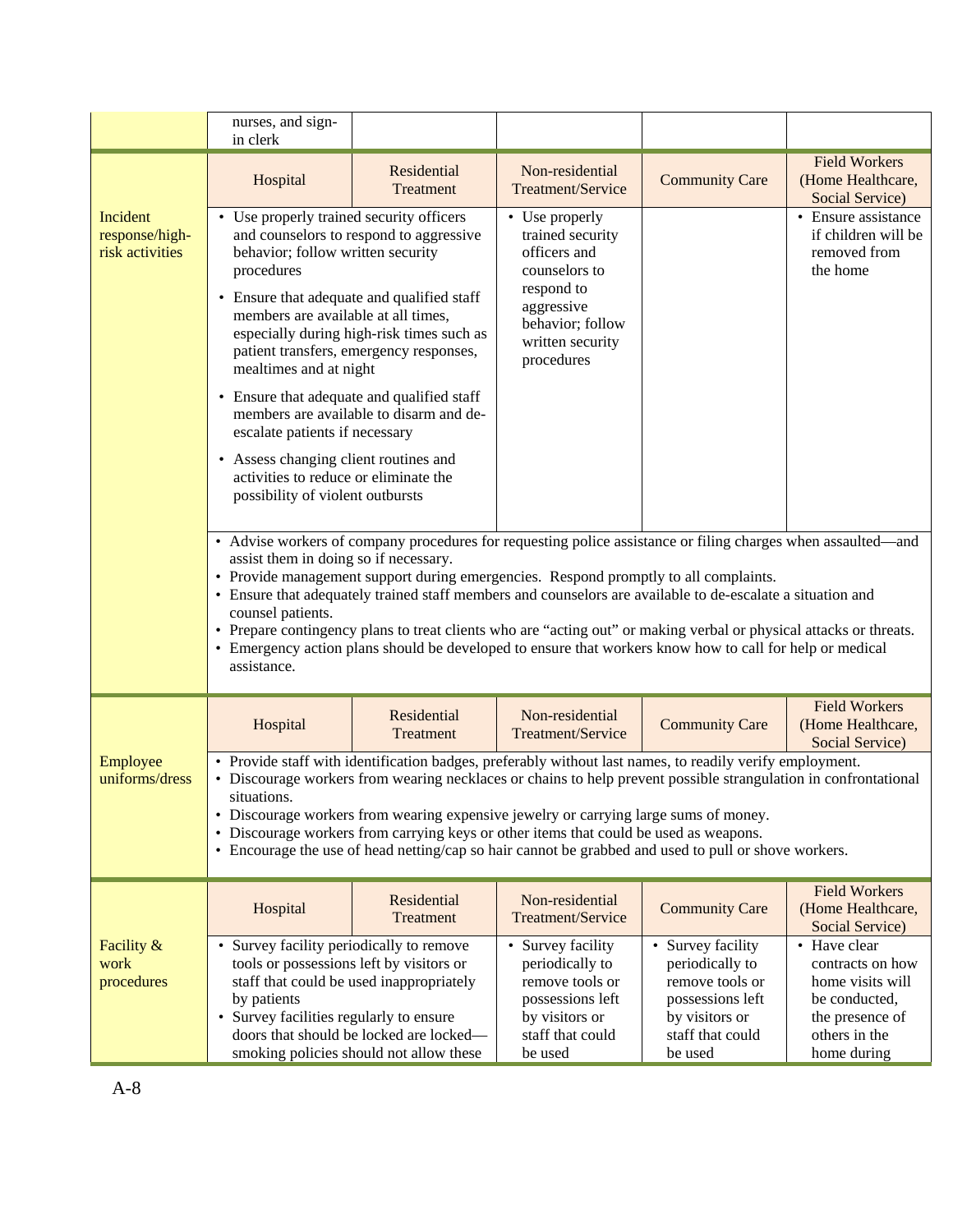|                              | doors to be propped open<br>• Keep desks and work areas free of items,<br>including extra pens and pencils, glass<br>photo frames, etc.                                                                                   |                                 | inappropriately<br>by patients<br>• Keep desks and<br>work areas free<br>of items.<br>including extra<br>pens and pencils,<br>glass photo<br>frames, etc. | inappropriately<br>by patients<br>• Establish daily<br>work plans to<br>keep a designated<br>contact person<br>informed about<br>employees'<br>whereabouts<br>throughout the<br>workday; have a<br>contact person<br>follow up if an<br>employee does<br>not report in as<br>expected | visits and the<br>refusal to provide<br>services in<br>clearly hazardous<br>situations<br>• Establish daily<br>work plans to<br>keep a designated<br>contact person<br>informed about<br>employees'<br>whereabouts<br>throughout the<br>workday; have a<br>contact person<br>follow up if an<br>employee does<br>not report in as<br>expected |
|------------------------------|---------------------------------------------------------------------------------------------------------------------------------------------------------------------------------------------------------------------------|---------------------------------|-----------------------------------------------------------------------------------------------------------------------------------------------------------|---------------------------------------------------------------------------------------------------------------------------------------------------------------------------------------------------------------------------------------------------------------------------------------|-----------------------------------------------------------------------------------------------------------------------------------------------------------------------------------------------------------------------------------------------------------------------------------------------------------------------------------------------|
|                              | Hospital                                                                                                                                                                                                                  | Residential<br><b>Treatment</b> | Non-residential<br><b>Treatment/Service</b>                                                                                                               | <b>Community Care</b>                                                                                                                                                                                                                                                                 | <b>Field Workers</b><br>(Home Healthcare,<br>Social Service)                                                                                                                                                                                                                                                                                  |
| Transportation<br>procedures | • Develop safety procedures that<br>specifically address the transport of<br>patients.<br>• Ensure that workers transporting patients<br>have an effective and reliable means of<br>communicating with their home office. |                                 |                                                                                                                                                           | • Develop safety procedures that<br>specifically address the transport of<br>patients.<br>• Ensure that workers transporting patients<br>have an effective and reliable means of<br>communicating with their home office.                                                             |                                                                                                                                                                                                                                                                                                                                               |

Retail Industry (See OSHA publication 3153)

*Minimizing Risk through Engineering Controls and Workplace Adaptations* 

- Limit window signs to low or high locations and keep shelving low so that workers can see incoming customers and police can observe what is occurring from the outside of the store.
- Ensure that the customer service and cash register areas are visible from outside of the establishment.
- Place curved mirrors at hallway intersections or concealed areas.
- Maintain adequate lighting inside and outside the establishment.
- Install video surveillance equipment and closed-circuit TV to increase the likelihood of identification of perpetrators.
- Use door detectors so that workers are alerted when someone enters the store.
- Have height markers on exit doors to help witnesses provide more accurate descriptions of assailants.
- Install and regularly maintain alarm systems and other security devices, panic buttons,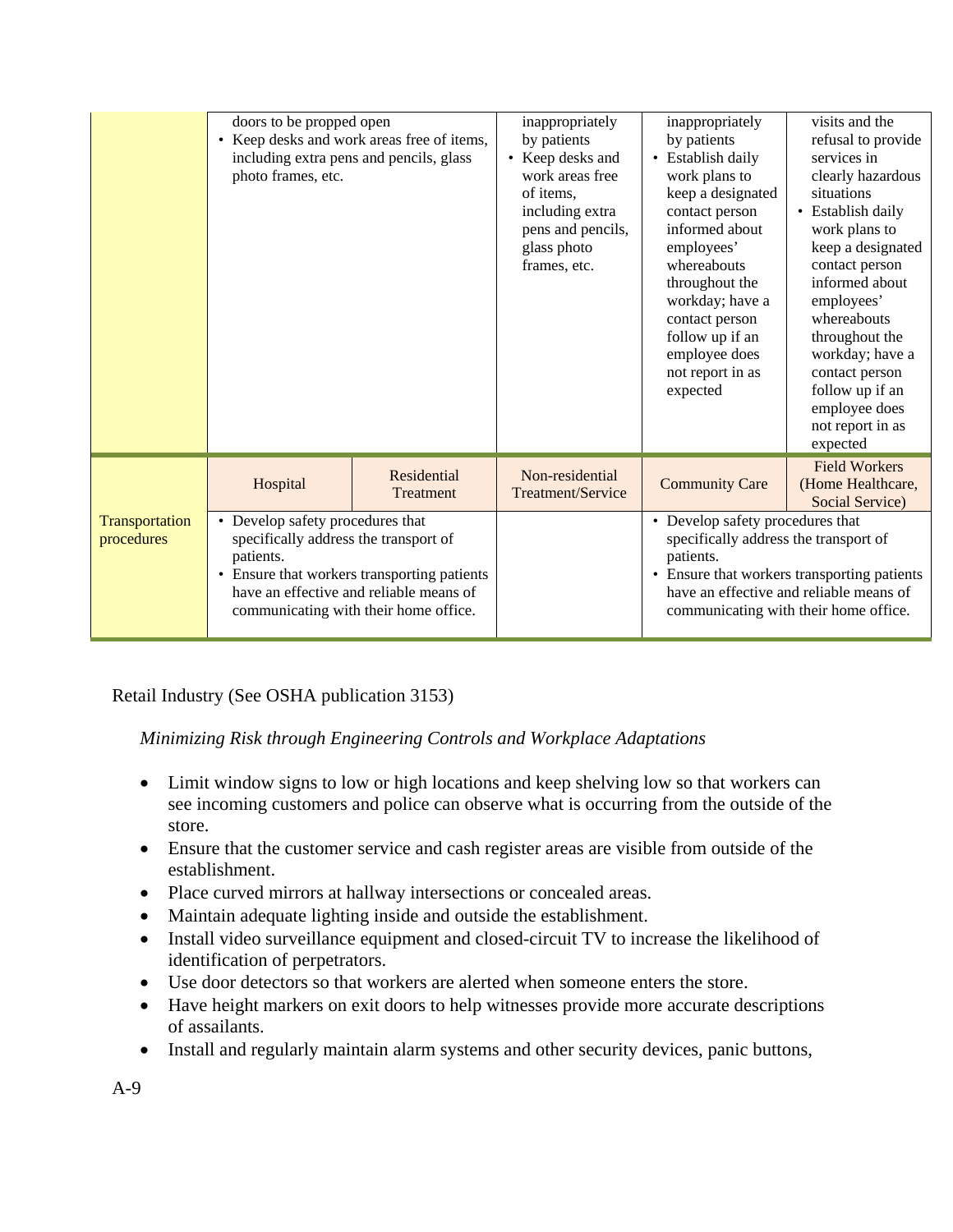handheld alarms or noise devices, cellular phones and private channel radios where risk is apparent or may be anticipated.

- Arrange for a reliable response system when an alarm is triggered.
- Install fences and other structures to direct the flow of customer traffic into and around the store.
- Control access to the store with door entry (buzzer) systems.
- Install physical barriers between customers and workers, such as bullet-resistant enclosures with pass-through windows.
- Use drop safes to limit the availability of cash to cashiers and post signs stating that cashiers have limited access to cash.
- Use a panic button and responsive staff or other system that can be used to call for backup assistance, when needed in an emergency.
- Use an x-ray or other security screening to detect and prevent weapons from being brought into the facility.

# *Minimizing Risk through Administrative and Work Practice Controls*

- Integrate violence prevention activities into daily procedures, such as checking lighting, locks and security cameras to help maintain a secure worksite.
- Require workers to use the drop safes and keep a minimal amount of cash in each register.
- Develop and implement procedures for the correct use of physical barriers, such as enclosures and pass-through windows.
- Establish a policy of when doors should be locked. Require workers to keep doors locked before and after official business hours.
- Require workers to lock unlocked doors when not in use.
- Require that deliveries be made during normal daytime operations.
- Develop and implement emergency procedures for workers to use in case of a robbery or security breach, such as calling the police or triggering an alarm.
- Train all staff to recognize and defuse verbal abuse that can escalate to physically combative behavior.
- Train all staff and practice drills for physically restraining combative patients or clients, including the use of physical restraints and medication, when appropriate.

Taxi Drivers. (See OSHA Fact Sheet, Preventing Violence against Taxi and For-Hire Drivers)

- Use automatic vehicle location or global positioning systems (GPS) to locate drivers in distress.
- Use caller ID to help trace the location of fares.
- Provide first-aid kits for use in emergencies.
- Install in-car surveillance cameras to aid in apprehending perpetrators.
- Install partitions or shields to protect drivers from would-be perpetrators. These must be

A-10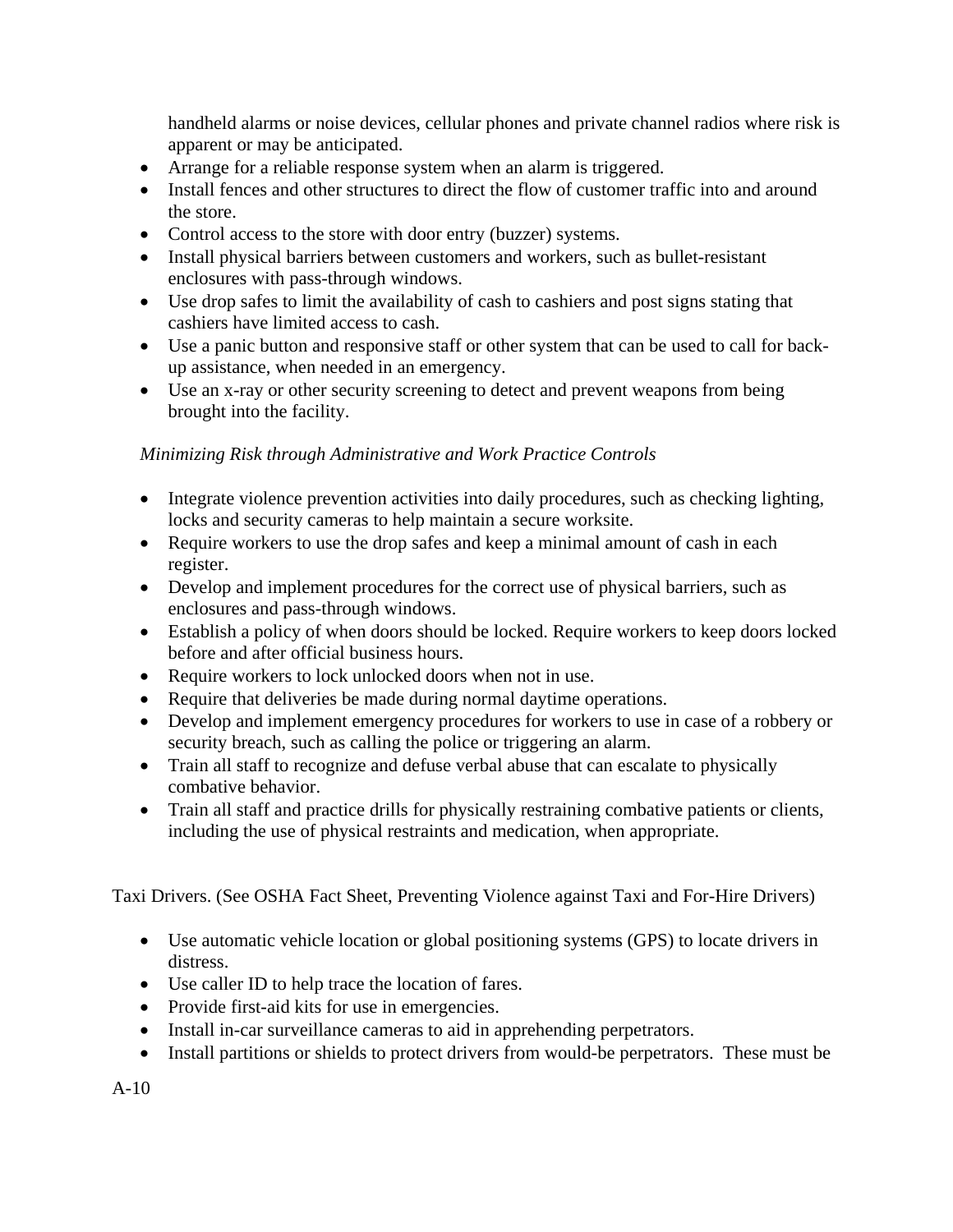used properly to work effectively.

- Coordinate with police—taxi owners and police need to track high-crime locations and perpetrator profiles.
- Use radios to communicate in case of emergency (e.g., "open mike switch").
- Provide safety training to teach protective measures to drivers, dispatchers and company owners.
- Use silent alarms to alert others in the event of danger (e.g., "bandit lights").
- Install cashless fare systems (i.e., debit/credit cards) to discourage robbers.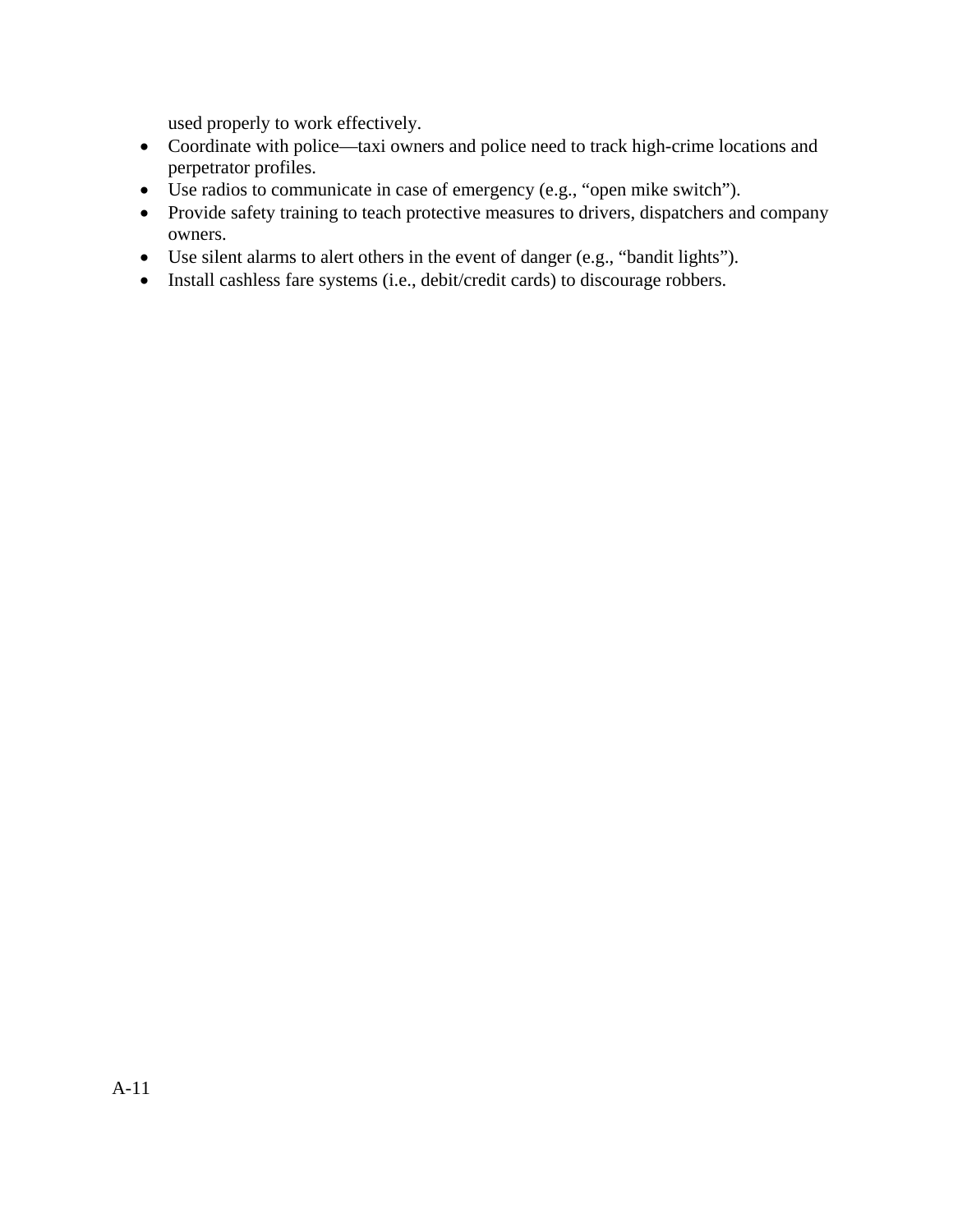# Appendix B – Information to include in the National Office memo

CSHOs should follow the layout for the memo, as set forth in the Procedures for Significant and Novel Enforcement Cases. The following provides guidance on what information concerning workplace violence should be included.

# **Provide reason for inspection**

On September 18, 2015, the Fairland Area Office received a complaint from the XYZ Union, Local 1354, alleging that the employer failed to ensure a safe working environment for hospital employees and reported an incident which occurred on September 16, 2015. On this date two employees were injured by a violent psychiatric client in Fairview Hospital's Adult Unit. The injuries sustained by one of the assaulted employees did not result in treatable injuries while the other employee sustained multiple injuries including facial bruising, neck abrasions, and nerve damage. This employee has yet to return to work.

## **Defining the hazard**

The employer failed to keep the workplace free of a recognized hazard to which employees of that employer were exposed. Healthcare workers interacting with clients who are known to pose a risk to themselves or others were exposed to workplace violence hazards when they interacted with these clients--especially when engaging with clients with a history of escalating behavior. Employees have suffered puncture wounds, lacerations, concussions and/or contusions from hits to the skull, and injuries to the knee, wrist, eyes, neck, arms, legs and back, when working with clients in the classroom or residential areas, as the clients become combative (including, but not limited to, stabbing, pulling, pushing, punching, biting, scratching and kicking). This has resulted in workplace violence that is likely to cause death and/or serious physical harm. The employer had not developed and/or implemented adequate measures to protect its employees from this hazard. While OSHA's inspection was ongoing, an employee was seriously beaten by a client; the injuries sustained in this attack will require the employee to be away from work for more than 180 days.

# **Describing how the hazard was recognized**

#### Employer knowledge

The workplace violence policy specifically states that "Client behavior that is a direct result of a client's condition is not considered physical abuse or threatening behavior and therefore not considered workplace violence." The workplace violence policy in place addressed employee against employee violence, but not clients acting out and injuring other clients or employees.

Identify when inspection was open and when the incident occurred that led to the inspection.

Clearly define the hazard with as much detail as possible.

Describe the injuries that were incurred as a result of the hazard.

Identify any policies in place that address workplace violence.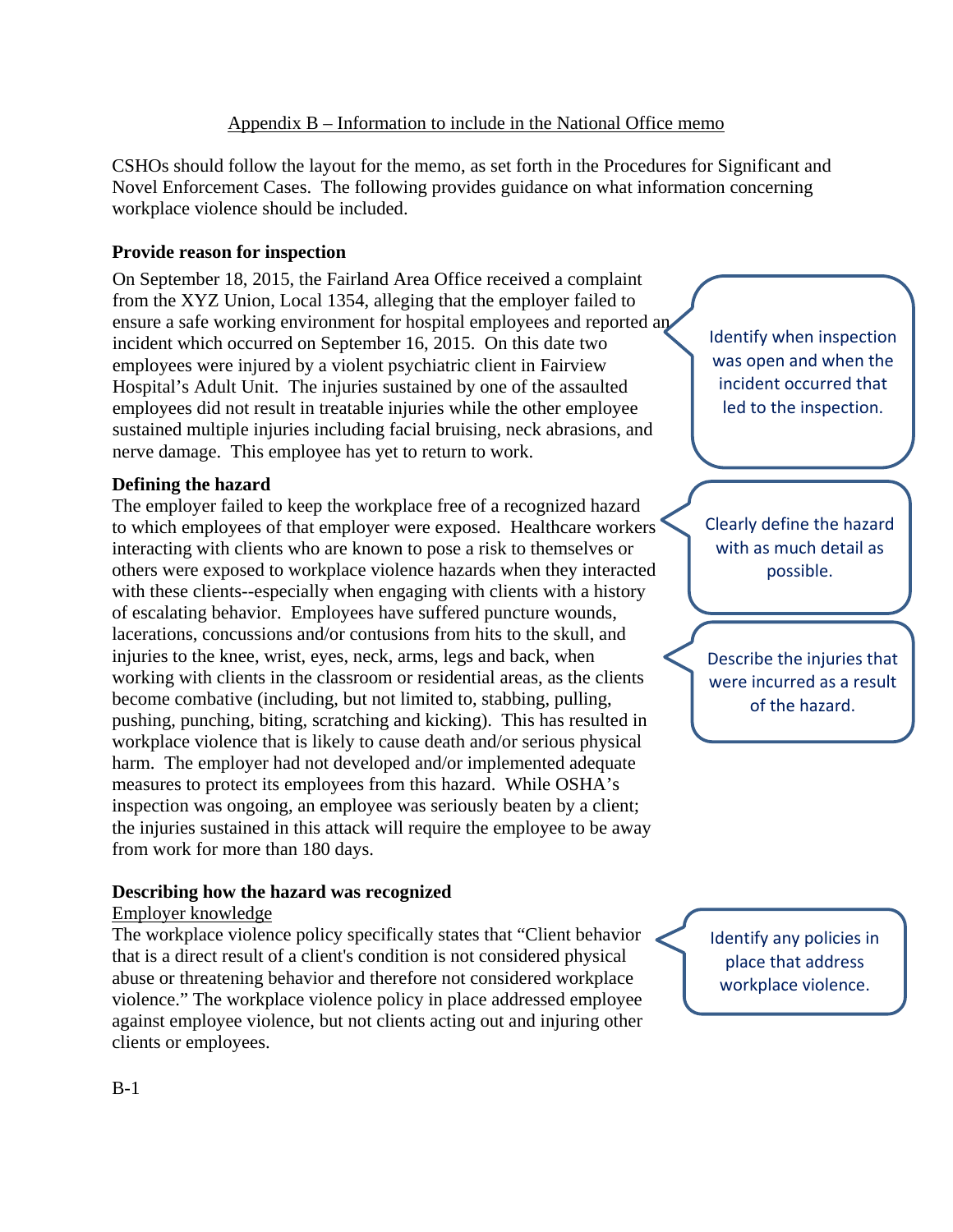The employer also maintains logs of all injuries sustained by employees in an electronic tracking system. The system is used to "manage quality and performance data for submission to state and national healthcare initiatives including the Joint Commission." In 2015 data in the system recorded fifty-three violent incidents and another nineteen ergonomic injuries suffered when employees responded to reports of violence. In 2014 data recorded included more than forty-six violent incidents and eight ergonomic injuries. Of these forty incidents, sixteen rose to recordability on the OSHA 300 log with ten of the sixteen being related to workplace violence and an additional three involving ergonomic issues sustained while responding as staff assists during violent situations. These cases resulted in a total of 106 days away.

The acuity system in use at the hospital rates the client's potential for violence, any actual violence and doctor's orders. Ratings are given by the nurse supervisor based on staff nurse observations twice a day. The acuity rating for the aggressive client did not change on the day of the event.

#### Industry knowledge

The facility is a psychiatric and substance abuse hospital. This industry has long recognized the hazard of patient on employee violence. Examples of literature published on the issue include, but are not limited to, the following:

- Hader, Richard, RN, CHE, CPHQ, NE, BC PhD, FAAN, Nursing Management, July 2008 – Volume 39 – Issue 7 – p. 13- 19, Workplace Violence Survey 2008: Unsettling Findings.
- Joint Commission Sentinel Event Alert, Issue 40, July 8, 2008, "Behaviors that Undermine a Culture of Safety".
- Joint Commission Sentinel Event Alert, Issue 45, June 3, 2010, "Preventing Violence in the Health Care Setting".

Additionally, injury rates also reveal that healthcare and social service workers are at a high risk of violent assault at work. BLS rates measure the number of events per 10,000 full-time workers. Incident rates (nonfatal injury/illnesses involving days away) for NAICS code 6222 (Psychiatric & substance abuse hospitals) for the event of "Violence and other injures" were 124.1 in 2011 and 119.1 in 2012. This compares to an overall private sector injury rate of 4.0 for private industry. The total recordable case rate (days away, restriction and other recordable cases) for NAICS 622 in 2012 was 8.4 cases. This compares to a private sector rate of 3.4 cases.

Describe any injury logs or incident tracking systems. Provide information on the number and severity of incidents.

Describe if a system is used to track the violence of clients.

Provide examples of academic research and/or industry publications on workplace violence.

If possible provide statistics on industry injury rates due to workplace violence.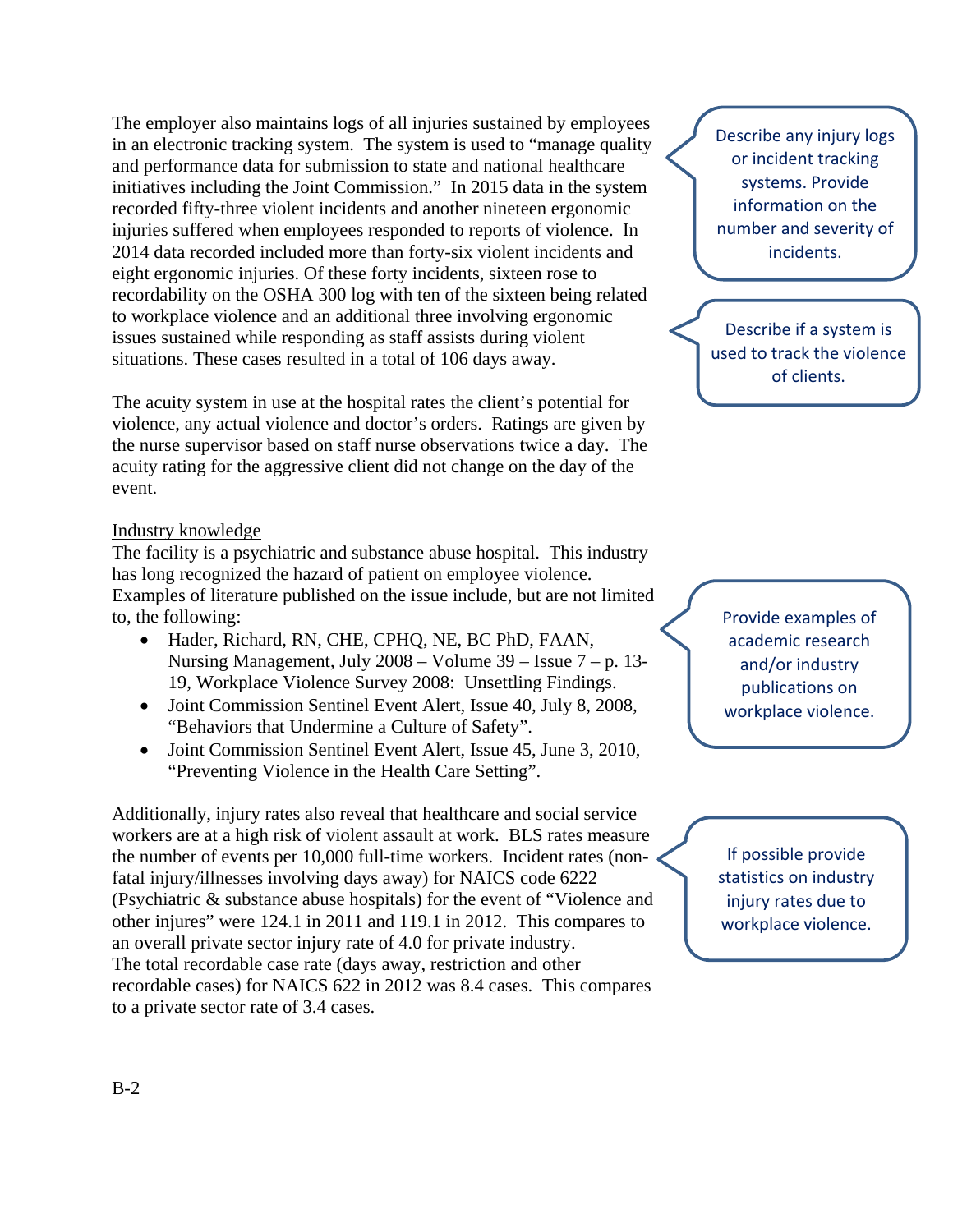#### **Describing how the hazard was likely to cause death or serious physical harm**

On September 16, 2015, a healthcare worker was brutally attacked by a client with a known history of violence. The patient was 6 feet 4 inches tall, 371 pounds. The attack lasted approximately 20-30 minutes and ended when five other health workers were finally able to remove the client from the staff employee. One of the nurses reported that this patient had been on site for approximately 120 days and had had become physically agitated on a number of occasions, was acting unfocused, and appeared preoccupied. The employee sustained serious injuries to the head, arms, torso, back and legs. The employee is expected to remain out of work on doctor's orders for more than 180 days. Physical assaults by other patients have caused other severe injuries, including sprains, strains, abrasions and contusions. In 2015, ten of the twelve entries on the OSHA 300 related to workplace violence resulted in a loss of 106 days away from work. (Note: this number will rise to over 265 as only 9 of the 180 days from the September event have been counted to date).

#### **Describe feasible means of abatement that are linked to the hazard described**

Among other methods, a feasible and acceptable method of abatement to eliminate or materially reduce this hazard includes, but is not limited to:

(1) Ensure Fairview Hospital, Inc. reviews its policies, such as the Workplace Violence Prevention Policy, to ensure that the following elements are integrated into a comprehensive workplace violence prevention program that addresses:

 (a) A Workplace Violence Policy Statement, including responsibilities of all staff for workplace violence addressing accountability elements of management performance, hazard assessment, prevention, data review of incidents and injuries which is shared with staff and clients;

 (b) Recognize assaultive behavior by clients toward employees within the Workplace Violence Prevention Policy;

 (c) A Hazard/Threat/Security assessment including records review of incidents, inspection of the worksite, and employee survey;

 (d) Implementation of workplace controls and prevention strategies, including procedures that maximize safety and minimize the likelihood of assaultive behavior;

 (e) Review incidents and ensure that staff are trained on the personal safety skills to break out of holds applied by clients or to prevent biting injuries, as currently occur;

(f) Clarify the written policy for contacting law enforcement and communicate that policy to staff.

Describe incidents that caused serious physical harm or death. Describe threats that could have led to such incidents.

Describe the development of a comprehensive workplace violence program. If the employer has a program in place, describe where the program needs to be improved.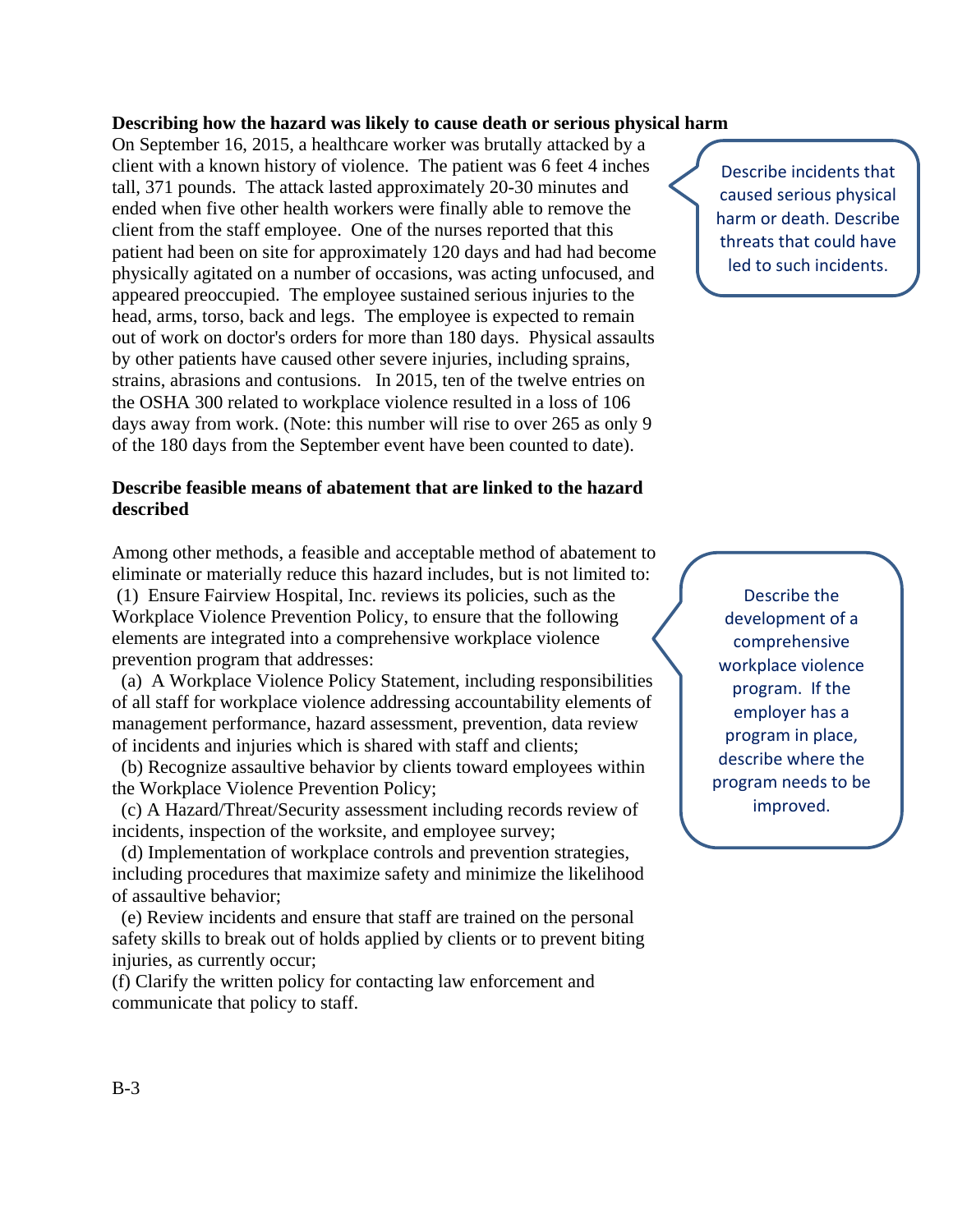(2) Assign the duties of an overall workplace violence prevention program to a specific position (individual) as soon as possible; ensure the position includes overall coordination of the campus' Workplace Violence Prevention program and the responsibility of conducting thorough incident investigations with assistance from the workplace violence prevention management team.

(3) At least annually, review and update the facility's Workplace Violence Policies to ensure that procedures are in place for managing worst-case scenarios in which staff are unable to control or contain an incident, and to ensure that these policies allow staff to impose physical control measures in accordance with treatment plans determined by mental health physicians when necessary to ensure their own safety. Ensure that the restraint policy is adequately addressed, communicated, and that training is provided to employees.

(4) Use the injury tracking system in place to track reports of workplace violence. Perform root cause analysis for each reported incident of assaultive behaviors, such as, but not limited to, hair pulls, bites, scratches, punches, kicks, etc. Root cause analysis should include, among other items, a hazard identification process, such as identification of clients with a tendency toward 'predatory' violence or 'affective violence.' Ensure that personnel performing incident investigations are suitably trained in how to perform root cause analyses.

(5) Conduct new hire and refresher training to ensure affected employees are aware of what the company's workplace violence policy is, where it can be found, and what the expectations are of the company for dealing with workplace violence hazards. Training should be conducted in a manner in which employees can easily understand the terminology and should incorporate hands-on exercises and practice drills to improve staff skill and confidence levels. Training should also include the company policies and requirements for recording and documenting on the daily chart when a client is exhibiting aggressive or violent behaviors. Train employees on the best ways to deal with and de-escalate clients. Also, provide training on what to do in an emergency, such as an incident when an employee is incapacitated by a patient and when to call 911.

(6) Implement assault prevention/control measures for direct care workers to employ when de-escalation techniques are inadequate. Clarify purpose of post-incident debriefing with employees to determine lessons learned vs. reprimanding.

(7) Set up a trained response team to respond to emergencies. Ensure that adequate numbers of properly trained designated responders are available for each shift who are ready and immediately available to render assistance in the event of an incident of aggressive and/or violent behavior, and ensure that the designated responders are not assigned to a

Highlight the need to continually review and assess how a program is working.

Identify how existing injury logs/tracking systems can be better utilized to mitigate the hazard.

Identify specific measures that address the hazard described.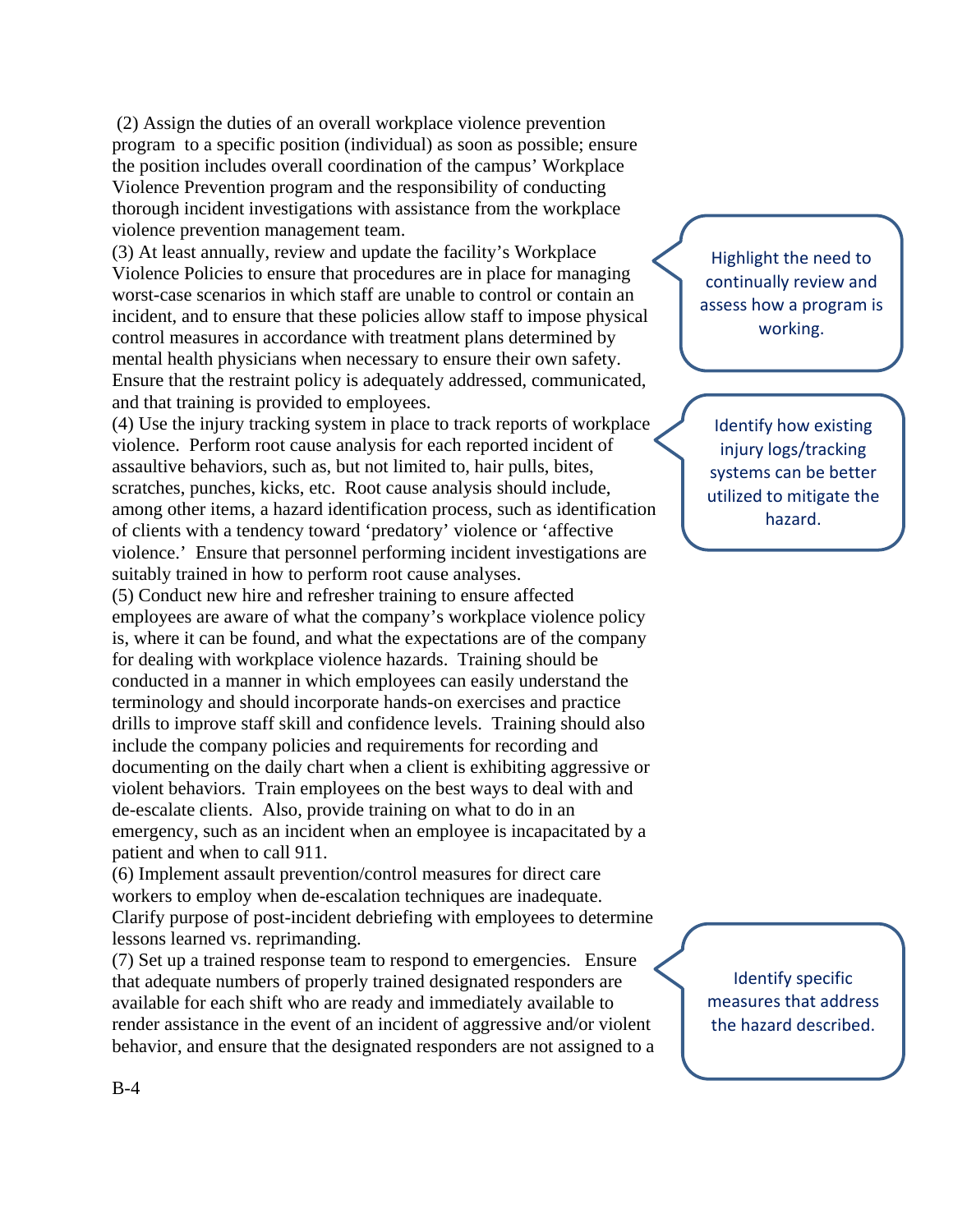one-to-one client so that they can quickly respond if summoned, without leaving their client without the required supervision. The designated responders for any given shift should be personnel who have specialized training to deal with aggressive and violent behaviors.

(8) Provide staff with a reliable way to rapidly summon assistance when needed, such as an electronic alarm or a pendant-type wireless personal emergency assistance alarm. Ensure equipment coverage for each direct care worker on each shift. Arrange for a reliable response system when the alarm is triggered.

(9) Ensure adequate staff for coverage on all shifts so that direct care staff can deliver the required level of supervision for clients without putting themselves at risk by taking on additional clients, and so that direct care staff who are assigned one-to-one clients are not also required to be designated responders, which could hinder assistance to another staff member summoning help.

(10) Ensure that clients, client's relatives, and employees are informed that violence or threats are not permitted and will be investigated. Advise all patients and visitors that violence, verbal and nonverbal threats and related behavior will not be tolerated.

(11) Use security personnel or metal detectors to screen patients and visitors for guns, knives or other weapons. Ensure that video surveillance is monitored.

**Note: The Alleged Violation Description (AVD) language provided in the memo to the National Office should be exactly the same language used in the citation.**

Identify how employers staffing protocols have been compromised by workplace violence.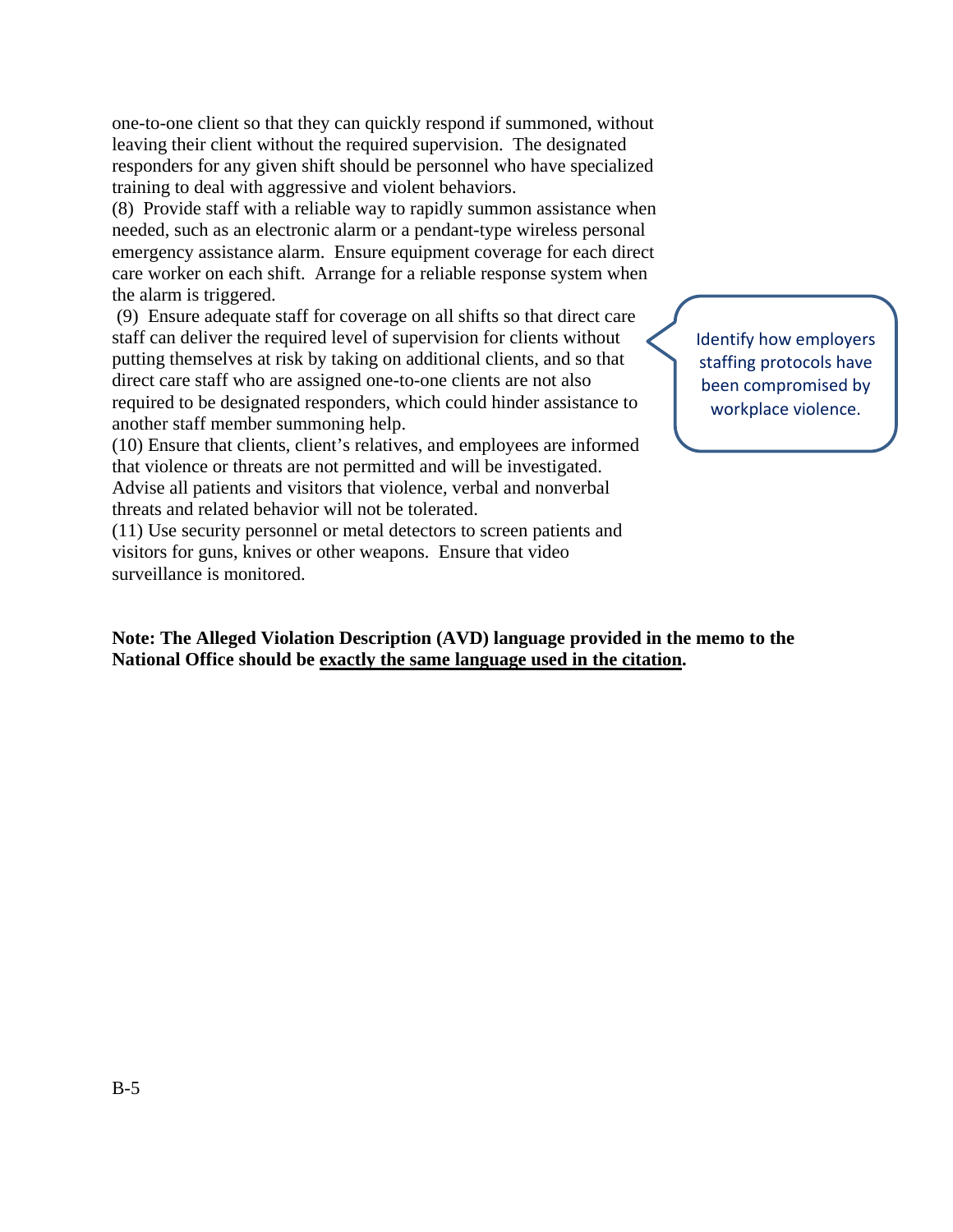#### Appendix C – Resources and References

# **General resources**

- Federal Bureau of Investigation. (2002). Workplace violence: Issues in response. Retrieved from: [https://www.fbi.gov/stats-services/publications/workplace-violence/workplace](https://www.fbi.gov/stats-services/publications/workplace-violence/workplace-violence/view)[violence/view.](https://www.fbi.gov/stats-services/publications/workplace-violence/workplace-violence/view)
- OSHA Safety and Health Topics: Workplace Violence. [www.osha.gov/SLTC/workplaceviolence.](http://www.osha.gov/SLTC/workplaceviolence)
- The National Institute of Occupational Safety and Health (NIOSH): Occupational Violence. [http://www.cdc.gov/niosh/topics/violence.](http://www.cdc.gov/niosh/topics/violence/)

## **Corrections references**

- Biermann, P. J. (2007). Improving correctional officer safety: Reducing inmate weapons. Retrieved from [https://www.ncjrs.gov/pdffiles1/nij/grants/220485.pdf.](https://www.ncjrs.gov/pdffiles1/nij/grants/220485.pdf)
- Brower, J. (2013). ABPP Correctional Officer Wellness and Safety Literature Review. U.S. Department of Justice, Office of Justice Programs Diagnostic Center*.* Retrieved from [https://www.ojpdiagnosticcenter.org/sites/default/files/spotlight/download/NDC\\_Correcti](https://www.ojpdiagnosticcenter.org/sites/default/files/spotlight/download/NDC_CorrectionalOfficerWellnessSafety_LitReview.pdf) [onalOfficerWellnessSafety\\_LitReview.pdf](https://www.ojpdiagnosticcenter.org/sites/default/files/spotlight/download/NDC_CorrectionalOfficerWellnessSafety_LitReview.pdf)
- [Finney C.](http://www.ncbi.nlm.nih.gov/pubmed/?term=Finney%20C%5BAuthor%5D&cauthor=true&cauthor_uid=23356379), [Stergiopoulos, E.](http://www.ncbi.nlm.nih.gov/pubmed/?term=Stergiopoulos%20E%5BAuthor%5D&cauthor=true&cauthor_uid=23356379), [Hensel, J.](http://www.ncbi.nlm.nih.gov/pubmed/?term=Hensel%20J%5BAuthor%5D&cauthor=true&cauthor_uid=23356379), [Bonato, S.](http://www.ncbi.nlm.nih.gov/pubmed/?term=Bonato%20S%5BAuthor%5D&cauthor=true&cauthor_uid=23356379), [Dewa, C.S.](http://www.ncbi.nlm.nih.gov/pubmed/?term=Dewa%20CS%5BAuthor%5D&cauthor=true&cauthor_uid=23356379) (2013, January). Organizational stressors associated with job stress and burnout in correctional officers: a systematic review. *BMC Public Health, 13(82)*. doi:10.1186/1471-2458-13-82.
- Konda, S., Reichard A., Hartley, D. (2013). U.S. correctional officers killed or injured on the job. *Corrections Today, 75*(5) 122-125. Retrieved from: [http://www.aca.org/ACA\\_PROD\\_IMIS/Docs/Corrections%20Today/2013%20Articles/N](http://www.aca.org/ACA_PROD_IMIS/Docs/Corrections%20Today/2013%20Articles/November%20Articles/Research%20Notes.pdf) [ovember%20Articles/Research%20Notes.pdf.](http://www.aca.org/ACA_PROD_IMIS/Docs/Corrections%20Today/2013%20Articles/November%20Articles/Research%20Notes.pdf)
- National Institute of Corrections (2008). Managing risk in jails. Washington, DC: Department of Justice. Retrieved from http://static.nicic.gov/Library/022666.pdf.

#### **Healthcare references**

- AONE and Emergency Nurses Association. (2015). Guiding principles on mitigating violence in the workplace. Retrieved from: [https://www.ena.org/government/State/Documents/MitigatingViolence.pdf.](https://www.ena.org/government/State/Documents/MitigatingViolence.pdf)
- AONE and Emergency Nurses Association. (2015). Toolkit for mitigating violence in the workplace. Retrieved from: [http://www.aone.org/resources/final\\_toolkit.pdf.](http://www.aone.org/resources/final_toolkit.pdf)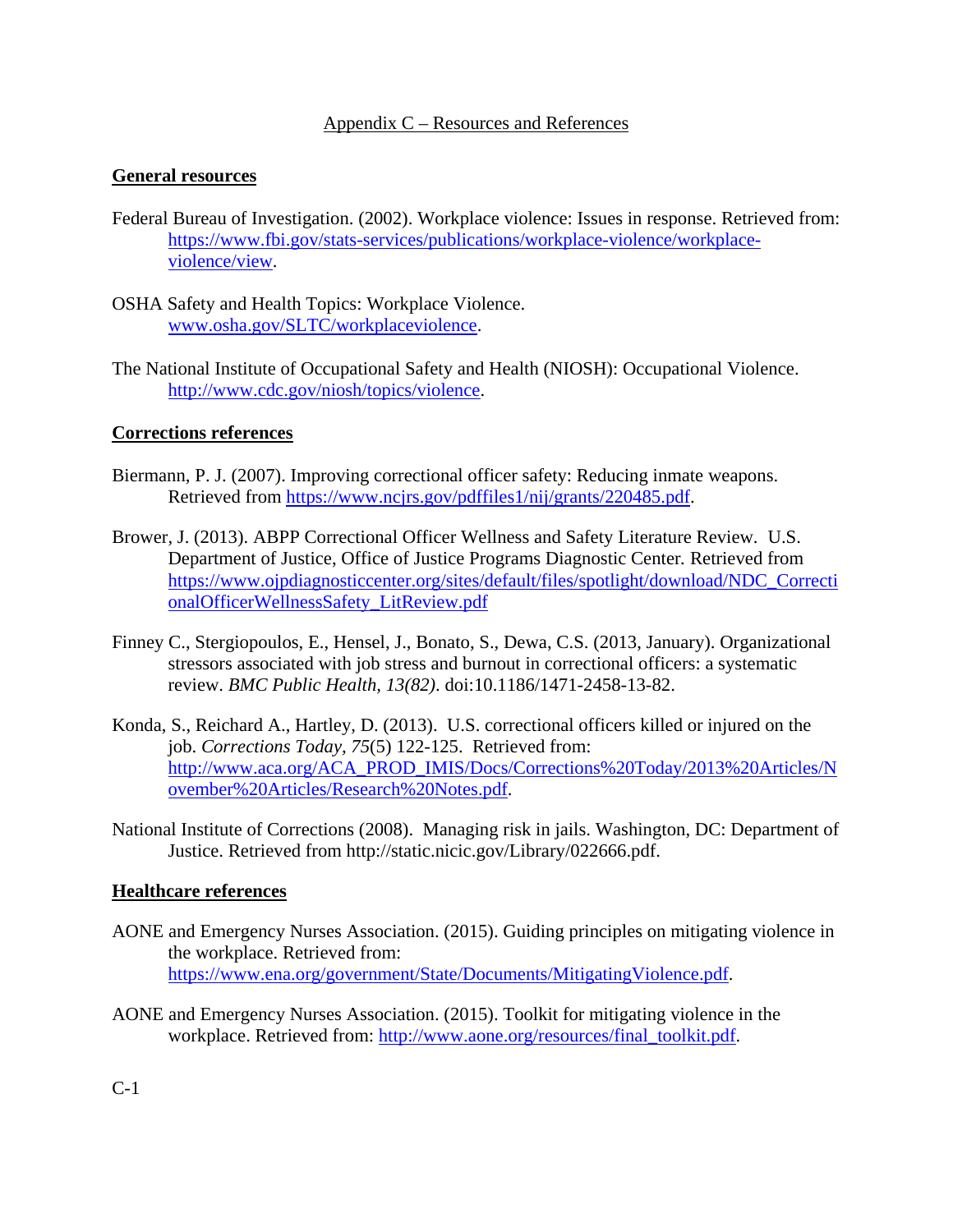- Blando, J., Ridenour, M., Hartley, D., Casteel, C. (2014, December). Barriers to effective implementation of programs for the prevention of workplace violence in hospitals. *OJIN: The Online Journal of Issues in Nursing*, *20(1)*. Retrieved from: [http://nursingworld.org/MainMenuCategories/ANAMarketplace/ANAPeriodicals/OJIN/T](http://nursingworld.org/MainMenuCategories/ANAMarketplace/ANAPeriodicals/OJIN/TableofContents/Vol-20-2015/No1-Jan-2015/Articles-Previous-Topics/Barriers-to-Programs-for-the-Prevention-of-Workplace-Violence.html) [ableofContents/Vol-20-2015/No1-Jan-2015/Articles-Previous-Topics/Barriers-to-](http://nursingworld.org/MainMenuCategories/ANAMarketplace/ANAPeriodicals/OJIN/TableofContents/Vol-20-2015/No1-Jan-2015/Articles-Previous-Topics/Barriers-to-Programs-for-the-Prevention-of-Workplace-Violence.html)[Programs-for-the-Prevention-of-Workplace-Violence.html.](http://nursingworld.org/MainMenuCategories/ANAMarketplace/ANAPeriodicals/OJIN/TableofContents/Vol-20-2015/No1-Jan-2015/Articles-Previous-Topics/Barriers-to-Programs-for-the-Prevention-of-Workplace-Violence.html)
- Bride, B.E., Joon Choi, Y., Olin, I.A., Roman, P.M. (October, 2015). Patient violence toward counselors in substance use disorder treatment program; Prevalence, predictors, and responses. *Journal of Substance Abuse, 57*, 9-17. doi: 10.1016/j.jsat.2015.04.004.
- Bureau of Labor Statistics, U.S. Department of Labor. (2015). A look at violence in the workplace against psychiatric aides and psychiatric technicians. *Monthly Labor Review.* Retrieved from: [http://www.bls.gov/opub/mlr/2015/article/a-look-at-violence-in-the](http://www.bls.gov/opub/mlr/2015/article/a-look-at-violence-in-the-workplace-against-psychiatric-aides-and-psychiatric-technicians-1.htm)[workplace-against-psychiatric-aides-and-psychiatric-technicians-1.htm.](http://www.bls.gov/opub/mlr/2015/article/a-look-at-violence-in-the-workplace-against-psychiatric-aides-and-psychiatric-technicians-1.htm)
- Doyle, K.E., Thurman, P. (2015). Society of Trauma Nurses: Position paper Workplace violence. Retrieved from: [http://www.traumanurses.org/workplace-violence.](http://www.traumanurses.org/workplace-violence)
- Emergency Department Violence Surveillance Study. (2011, November). Institute for Emergency Nursing Research. Retrieved from [https://www.ena.org/practice](https://www.ena.org/practice-research/research/Documents/ENAEDVSReportNovember2011.pdf)[research/research/Documents/ENAEDVSReportNovember2011.pdf.](https://www.ena.org/practice-research/research/Documents/ENAEDVSReportNovember2011.pdf)
- Gross, N., Peek-Asa, C., Nocera, M., Casteel, C. (2013, January). Workplace violence prevention policies in home health and hospice care agencies. *OJIN: The Online Journal of Issues in Nursing*, *18(1),* Manuscript 1. doi: 10.3912/OJIN.Vol18No01Man01.
- Hanson, G.C., Perrin, N.A., Moss, H., Laharnar, N., Glass, N. (2015). Workplace violence against homecare workers and its relationship with workers health outcomes: a crosssectional study. *BMC Public Health, 15(11).* Doi: 10.1186/s12889-014-1340-7.
- Jacobson, R. (2014, December). Epidemic of violence against health care workers plagues hospitals. *Scientific American.* Retrieved from: [http://www.scientificamerican.com/article/epidemic-of-violence-against-health-care](http://www.scientificamerican.com/article/epidemic-of-violence-against-health-care-workers-plagues-hospitals)[workers-plagues-hospitals.](http://www.scientificamerican.com/article/epidemic-of-violence-against-health-care-workers-plagues-hospitals)
- Jones, K. (2014, February) Workplace violence in the ED: A disturbing trend. *Lifeline: A forum for emergency physicians in California, 311(6),* 7-10. Retrieved from: [http://californiaacep.org/wp](http://californiaacep.org/wp-content/uploads/LifelineMagazine_FEB_2014_v2_FINAL.pdf)[content/uploads/LifelineMagazine\\_FEB\\_2014\\_v2\\_FINAL.pdf.](http://californiaacep.org/wp-content/uploads/LifelineMagazine_FEB_2014_v2_FINAL.pdf)
- McKenna, L., Boyle, M. (2016, March). Midwifery student exposure to workplace violence in clinical settings: An exploratory study. *Nurse Education in Practice, 17*, 123-127. doi: 10.1016/j.nepr.2015.11.004.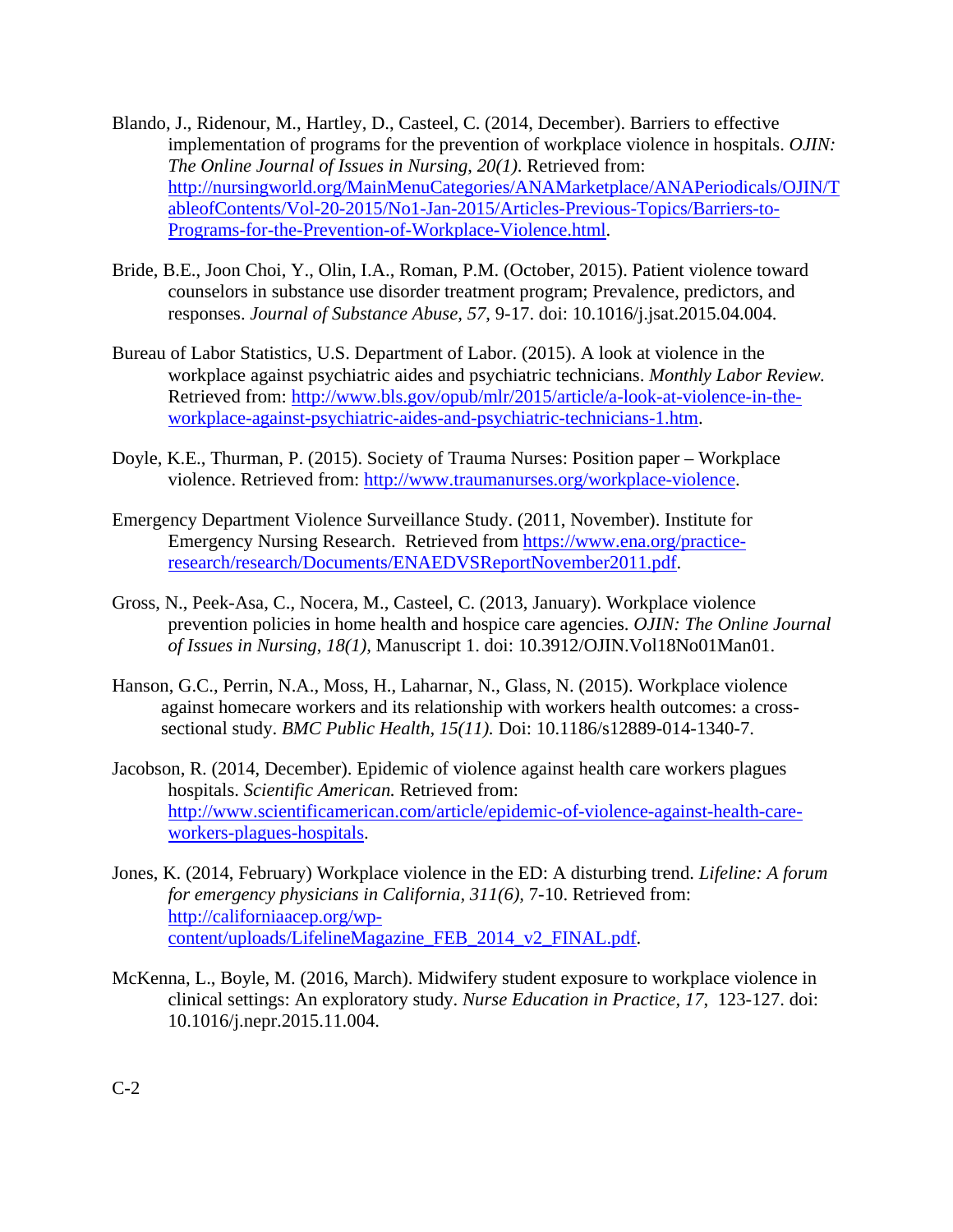- McPhaul, K., London, M., Lipscomb, J. (2013, January). Framework for translating workplace violence intervention research into evidence-based programs. *OJIN: The Online Journal of Issues in Nursing*, *18(1)*, Manuscript 4. Retrieved from: [http://nursingworld.org/MainMenuCategories/ANAMarketplace/ANAPeriodicals/OJIN/T](http://nursingworld.org/MainMenuCategories/ANAMarketplace/ANAPeriodicals/OJIN/TableofContents/Vol-18-2013/No1-Jan-2013/A-Framework-for-Evidence-Based-Programs.html) [ableofContents/Vol-18-2013/No1-Jan-2013/A-Framework-for-Evidence-Based-](http://nursingworld.org/MainMenuCategories/ANAMarketplace/ANAPeriodicals/OJIN/TableofContents/Vol-18-2013/No1-Jan-2013/A-Framework-for-Evidence-Based-Programs.html)[Programs.html.](http://nursingworld.org/MainMenuCategories/ANAMarketplace/ANAPeriodicals/OJIN/TableofContents/Vol-18-2013/No1-Jan-2013/A-Framework-for-Evidence-Based-Programs.html)
- Oliver, A., Levine, R. (2015). Workplace violence: A Survey of nationally registered emergency medical services professionals. *Epidemiology Research International.* Retrieved from: [http://www.hindawi.com/journals/eri/2015/137246.](http://www.hindawi.com/journals/eri/2015/137246)
- OSHA. (2015). Guidelines for preventing workplace violence for healthcare and social service workers. OSHA 3148.
- Papa, A., Venella, J. (2013, January). Workplace violence in healthcare: Strategies for advocacy. *OJIN: The Online Journal of Issues in Nursing, 18(1)*, Manuscript 5. Retrieved from: [http://nursingworld.org/MainMenuCategories/ANAMarketplace/ANAPeriodicals/OJIN/T](http://nursingworld.org/MainMenuCategories/ANAMarketplace/ANAPeriodicals/OJIN/TableofContents/Vol-18-2013/No1-Jan-2013/Workplace-Violence-Strategies-for-Advocacy.html) [ableofContents/Vol-18-2013/No1-Jan-2013/Workplace-Violence-Strategies-for-](http://nursingworld.org/MainMenuCategories/ANAMarketplace/ANAPeriodicals/OJIN/TableofContents/Vol-18-2013/No1-Jan-2013/Workplace-Violence-Strategies-for-Advocacy.html)[Advocacy.html.](http://nursingworld.org/MainMenuCategories/ANAMarketplace/ANAPeriodicals/OJIN/TableofContents/Vol-18-2013/No1-Jan-2013/Workplace-Violence-Strategies-for-Advocacy.html)
- Speroni, K.G., Fitch, T., Dawson, E., Dugan, L., Atherton, M. (2014, May). Incidence and cost of nurse workplace violence perpetrated by hospital patients or patient visitors. *Journal of Emergency Nursing, 40(3)*, 218-228. doi: 10.1016/j.jen.2013.05.014.

#### **Late-night retail references**

- Bruening, R.A., Strazza, K., Nocera, M., Peek-Asa, C., Casteel, C. (2015, March). How to engage small retail businesses in workplace violence prevention: Perspectives from small businesses and influential organizations. *American Journal of Industrial Medicine, 58,*  668-678. DOI: 10.1002/ajim.22436.
- Casteel, C., Peek-Asa, C., Greenland, S., Chu, L.D., Kraus, J.F. (2008, December). A study of the effectiveness of a workplace violence intervention for small retail and service establishments. *Journal of Occupational Medicine, 50(12),* 1365-1370. doi: 10.1097/JOM.0b013e3181845fcf.
- Menéndez, C.C., Amandus, H., Wu, N., Hendricks, S. (2016). Compliance to two city convenience store ordinance requirements. *Injury Prevention, 22(2),* 117-122. doi: 10.1136/injuryprev-2015-041582.
- Menéndez, C.C., Konda, S., Hendricks, S., Amandus, H. (2013, February). Disparities in workrelated homicide rates in selected retail industries in the United States, 2003–2008. *Journal of Safety Research, 44,* 25-29. doi: [10.1016/j.jsr.2012.12.002.](http://dx.doi.org/10.1016%2Fj.jsr.2012.12.002)
- OSHA. (2009). Recommendations for workplace violence prevention programs in late-night retail establishments. OSHA 3153.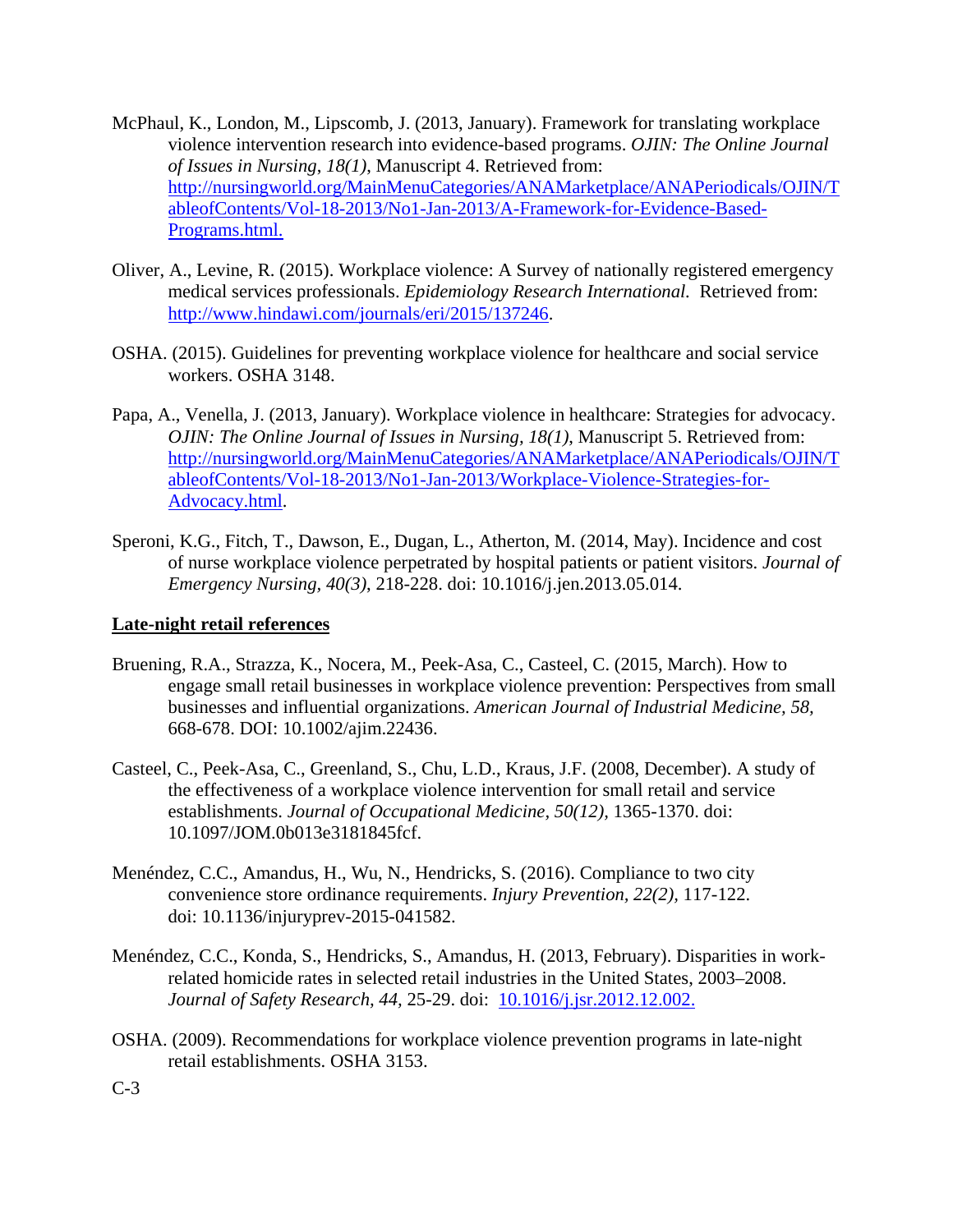#### **Taxi driver references**

- Burgel, B.J., Gillen, M., Castle, M. (2012, August). Health and safety strategies of urban taxi drivers. *Journal of Urban Health, 89(4)*, 717-722. doi: 10.1007/s11524-012-9685-7.
- Menéndez, C.K., Amandus, H.E., Damadi, P., Wu, N., Konda, S., Hendricks, S.A. (2013). Effectiveness of taxicab security equipment in reducing driver homicide rates. *American Journal of Prevention Medicine, 45*, 1-8. doi: [10.1016/j.amepre.2013.02.017](http://dx.doi.org/10.1016%2Fj.amepre.2013.02.017)
- OSHA. (2010). OSHA Fact Sheet: Preventing violence against taxi and for-hire drivers. Retrieved from: www.osha.gov/Publications/taxi-driver-violence-factsheet.pdf.
- Smith, M.J. (2005). Robbery of taxi drivers: Guide no. 34. Center for Problem Oriented Policing. Retrieved from: [http://www.popcenter.org/problems/robbery\\_taxis/1.](http://www.popcenter.org/problems/robbery_taxis/1)
- U.S. Bureau of Labor Statistics. (2015, February). When the wheels on the bus stop going round and round: occupational injuries, illnesses, and fatalities in public transportation. Retrieved from: [http://www.bls.gov/opub/mlr/2015/article/pdf/when-the-wheels-on-the](http://www.bls.gov/opub/mlr/2015/article/pdf/when-the-wheels-on-the-bus-stop-going-round-and-round.pdf)[bus-stop-going-round-and-round.pdf.](http://www.bls.gov/opub/mlr/2015/article/pdf/when-the-wheels-on-the-bus-stop-going-round-and-round.pdf)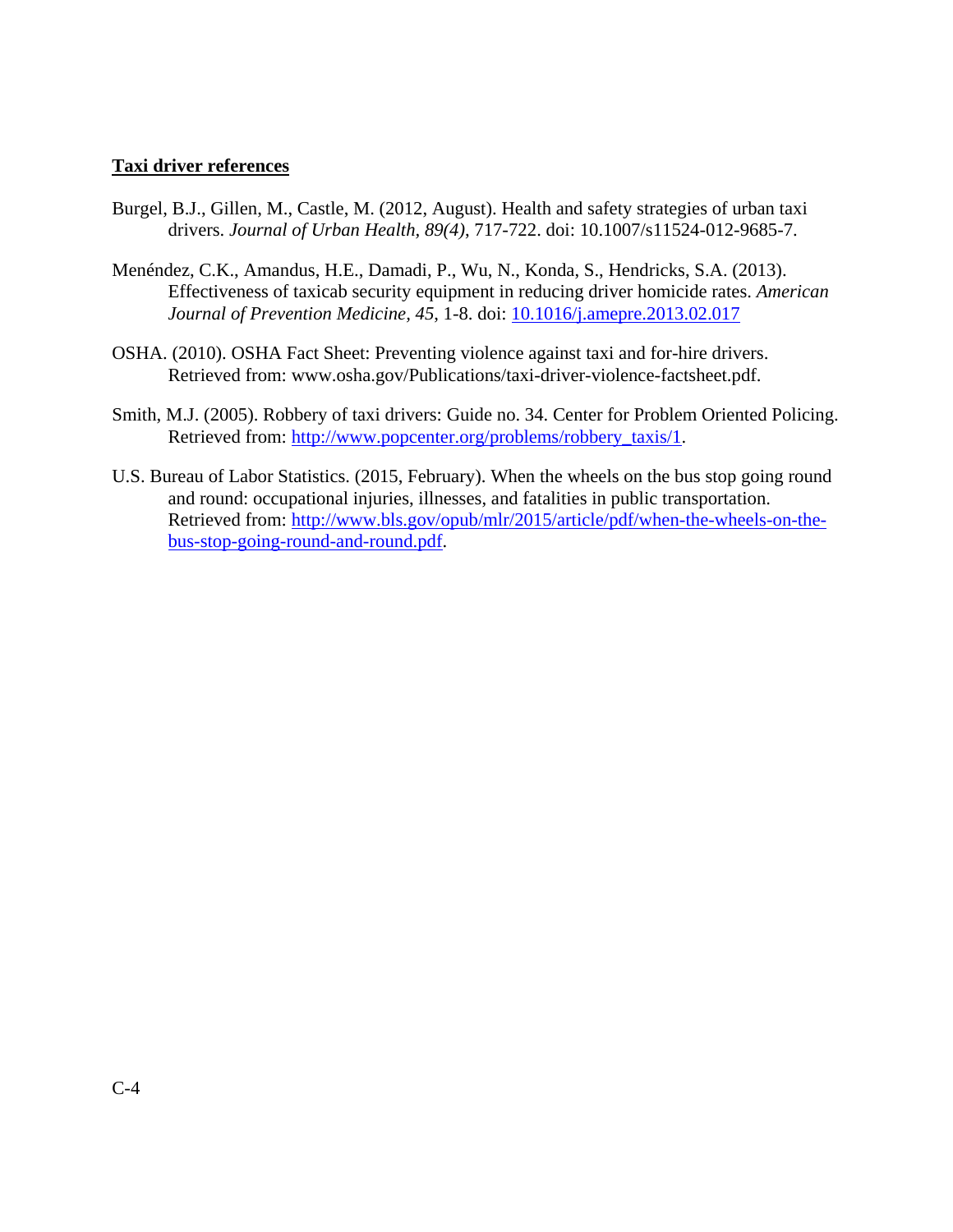As the FOM states: If a standard does not apply and all criteria for issuing a Section 5(a)(1) citation are not met, yet the Area Director determines that the hazard warrants some type of notification, a Hazard Alert Letter shall be sent to the employer and employee representative describing the hazard and suggesting corrective action.

January 5, 2016

Ms. Jane Doe, CEO ABC Hospital 111 First Street Springfield, TX 11111

Re: Inspection # 99999999

Dear Ms. Doe:

OSHA received a formal complaint alleging that ABC Hospital does not adequately protect its employees from workplace violence hazards. An inspection, begun at your facility located at 1111 First Street on August 3, 2015, revealed that employees of ABC Hospital are exposed to hazards of workplace violence that includes assaults. During routine interactions with patients, employees (such as but not limited to, nurses, technical assistants, and physical therapists) were exposed to incidents of violent behavior from your patients, such as:

Describe the<br>hazard. hazard.

examples of the<br>violence at the

site.

Provide specific examples of the

- On July 3, 2015 a nurse was physically assaulted by a patient after she asked the patient to put on his hospital gown. The patient shoved the nurse against the wall, pushed her to the ground and kicked her in the stomach.
- On July 18, 2015 a technical assistant was punched in the face when delivering lunch, and suffered an eye injury.
- On September 4, 2015 a physical therapist was bitten and kicked while assisting a patient with an exercise.

After reviewing relevant facts pertaining to this case, OSHA will not issue ABC Hospital a citation at this time for failing to protect employees from workplace violence which is a hazard that would be addressed under the General Duty Clause of the OSH Act. However, in the interest of workplace safety and health, I recommend that you voluntarily take reasonable steps to address the issue.

While I understand that ABC Hospital has Active Shooter training and initial training on aggressive patients for new employees, the inspection revealed that ABC Hospital

Proving a mange<br>but highlight what<br>more should be Acknowledge existing trainings more should be done.

D-1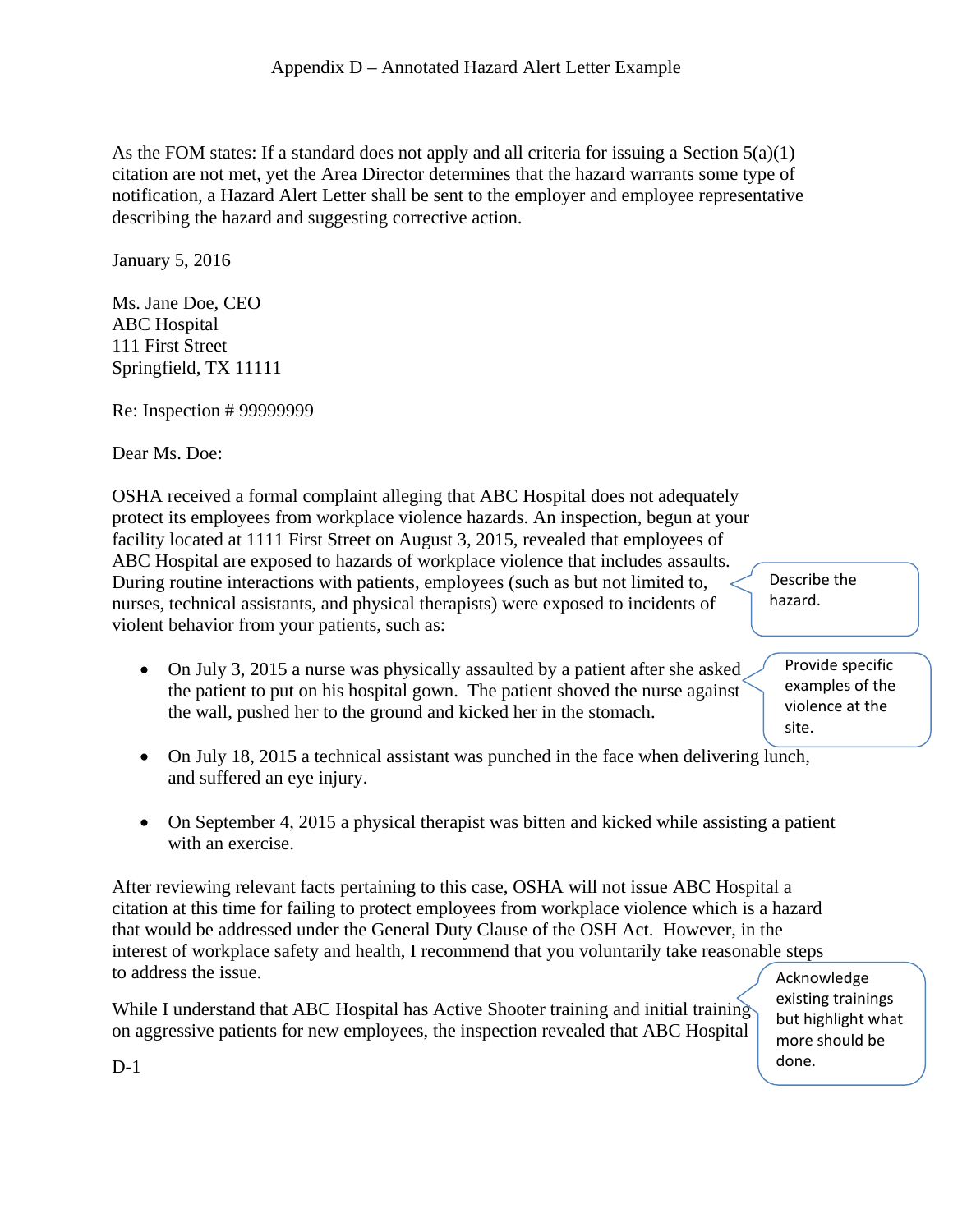did not have a comprehensive workplace violence prevention program. Feasible methods to protect employees from workplace violence may be obtained from the OSHA publication *Guidelines for Preventing Workplace Violence for Healthcare and Social Service Workers*. This publication and other helpful resources can be found on the OSHA website for Workplace Violence: [www.osha.gov/SLTC/workplaceviolence.](http://www.osha.gov/SLTC/workplaceviolence)

Provi and general Provide resources guidance.

Highlight the need for<br>continual<br>innassement

continual improvement.

These resources will provide the steps you can take to develop a comprehensive, written workplace violence prevention program and will include:

- Management Commitment & Employee Involvement
- Worksite Analysis
- Records Analysis and Tracking
- Hazard Prevention and Control
- Post Incident Procedures and Services
- Safety and Health Training

An effective program will require that ABC Hospital:

- Follow up to confirm the controls developed are being used and maintained properly.
- Evaluate the effectiveness of controls at lease annually, and improve, expand or update them as needed.
- Develop and implement mandatory reporting procedures for all incidents and train employees on those procedures.
- Ensure that employees who report or experience workplace violence do not face retaliation.
- Implement yearly training for employees exposed to workplace violence and ensure that training occurs when policies and procedures are changed.

The above are recommended abatement measures to address the potential workplace hazard at your workplace(s). Alternatively, you may institute other measures that would be equally effective in materially reducing or eliminating the hazard. OSHA makes available a free on-site consultation service that may identify other measures or, if you are not eligible for that service, we recommend you hire a consultant with  $\alpha$ expertise in workplace violence prevention.

Recommend hiring an expert.

Require a response a month after the letter is sent. Explain the response will be assessed. A decision to re-inspect will be in part dependent Recommend hiring an<br>
expert.<br> **Conceived.** Provided.<br>
Require a response a<br>
month after the letter is<br>
sent. Explain the<br>
response will be assessed.<br>
A decision to re-inspect<br>
will be in part dependent<br>
on the response rec

To evaluate your efforts in reducing these hazards, please send me a letter detailing the actions you have taken, or plan to institute, to address our concerns by *February 5, 2016.* We will review the response to determine if the XXX Area Office will follow up at a later date to evaluate any newly implemented or enhanced engineering controls, administrative controls, policies, procedures, training or other measures taken to address the hazards identified above. Under